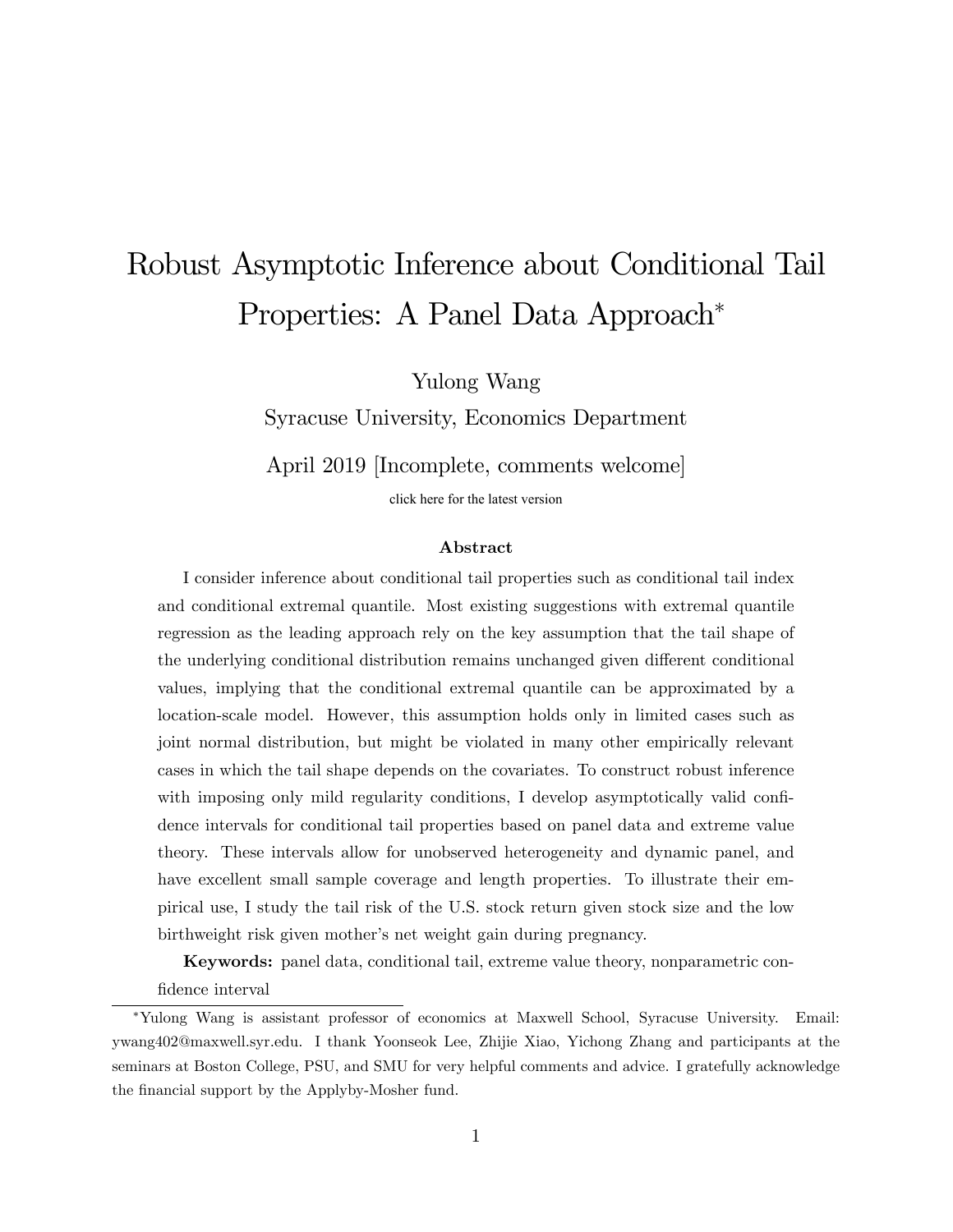## 1 Introduction

Tail risk and extreme events are important research topics in economics and finance. In many applications, the features of interest are conditional tail properties such as conditional tail index and conditional extremal quantile. This article provides a new method to construct confidence intervals for these features. The main advantage of the new method is its robustness to flexible distributional assumptions. In particular, it allows that the location, the scale, and the shape of the tail all depend on the covariate, in a nonparametric way.

Compared with unconditional tail properties, the conditional tail counterparts are much more difficult to study. This is because conditional tails depend on both marginal distributions and their joint behavior. Although the marginal ones can be assumed as Pareto, the joint has to be fully nonparametric and is hard to study given very limited tail observations. To model a covariate-dependent yet tractable tail, the seminal paper by Chernozhukov (2005) extends the Koenker and Bassett (1978) quantile regression (QR) estimator from mid-sample to tail, called the extremal quantile regression (EQR). Chernozhukov and Fernández-Val  $(2011)$  further investigate EQR to construct confidence intervals (CIs) based on subsampling.

The EQR approach assumes that the extremal conditional quantile is approximately a location-scale shift model. More specifically, suppose I have independently and identically distributed (i.i.d.) observations  $\{Y_i, X_i\}$  for  $i = 1, \ldots, n$  and am interested in the  $\tau_y$  quantile of Y given  $X = x$ , denoted as  $Q_{Y|X=x}(\tau_y)$ . The EQR approach assumes that when  $\tau_y$  is close to 1,

$$
Q_{Y|X=x}(\tau_y) \sim \mu(x) + \sigma(x) (1 - \tau_y)^{-\xi}
$$
 (1)

for some parametric functions  $\mu(x)$  and  $\sigma(x)$ , which respectively capture the location and the scale. The element  $(1 - \tau_y)^{-\xi}$  can be treated as the quantile function of a standard Pareto distribution, that is,

$$
\mathbb{P}(Y > y) \sim y^{-1/\xi} \tag{2}
$$

where  $1/\xi$  is the Pareto exponent and  $\xi$  is called the tail index. This single parameter captures the tail *shape* in the way that a larger  $\xi$  implies a heavier tail. The assumption (1) simplifies the conditional tail distribution so that the covariate  $X$  only affects the location and scale, but not the shape<sup>1</sup>. This is satisfied if  $X$  and  $Y$  are jointly normal but violated

<sup>&</sup>lt;sup>1</sup>Wang and Li (2013) formally establish that the location-shift model assumption is equivalent to assume  $\xi$  remains constant across x.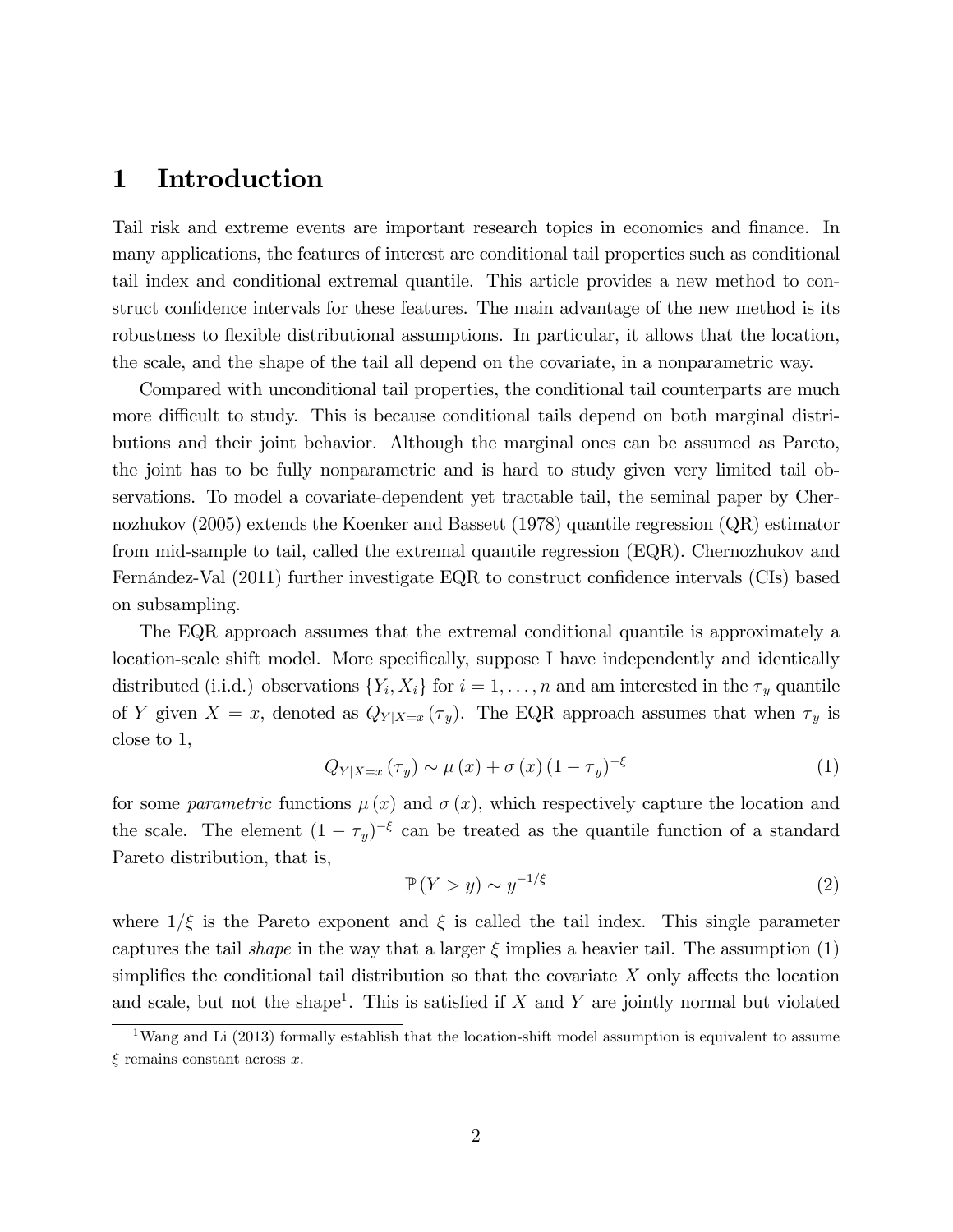Figure 1: Condition Quantiles of Joint Normal, Student's t, and Pareto



Note: This figure plots  $Q_{Y|X=Q_X}(\tau_y)$  for  $\tau_x \in [0.5, 0.9]$  and  $\tau_y \in \{0.5, 0.9\}$  where Y and X are distributed as follows: (i) joint normal with zero means, unit variances, and 0.5 correlation; (ii), joint student's t with degree of freedom 3, zero mean, unit variances, and correlation 0.5; and (iii) X is standard normal and  $Y|X \sim \text{Pa}(\xi(x))$ , that is,  $\mathbb{P}(Y > y | X = x) = 1 - y^{-1/\xi(x)}$  with  $\xi(x) = x$ .

by many other joint distributions. In contrast to mid-sample properties, such violation may lead to a substantial misspecification error in studying tail ones.

To have a better sense of the misspecification error, Figure 1 plots the conditional quantiles of Y given X equal to its  $\tau_x$  unconditional quantiles, for three commonly used joint distributions. First, the blue curve depicts the standard joint normal distribution with correlation 0.5, so that  $Q_{Y|X=x}(\tau_y)$  is always linear in x. Condition (1) is then satisfied. Second, the red curve depicts the joint student's t distribution with 3 degree of freedom, zero means, unit variances, and 0.5 covariance. Conditional on  $X = x$ , the distribution of Y is still student's t but with the mean and the variance depending on  $x$  in a highly nonlinear way. The upward slope in the tail reflects this. Condition (1) then leads to some error if  $\mu(x)$  and  $\sigma(x)$  are misspecified. Third, the yellow line depicts the distribution that Y given  $X = x$  is Pareto with exponent  $1/x$ . The conditional quantile  $(1 - \tau_y)^{-1/x}$  is highly nonlinear in x, and then approximating such a nonlinear tail property with the linear location-scale shift model  $(1)$  induces a large misspecification error. Such error is much more substantial in the tail than in the mid-sample. This is seen by the sharp difference in the vertical axis between the left ( $\tau_y = 0.5$ ) and the right ( $\tau_y = 0.9$ ) panels.

The misspecification error is not only a theoretical but also an empirical concern in some situations. First, conditional value-at-risk (VaR) is a risk measure commonly used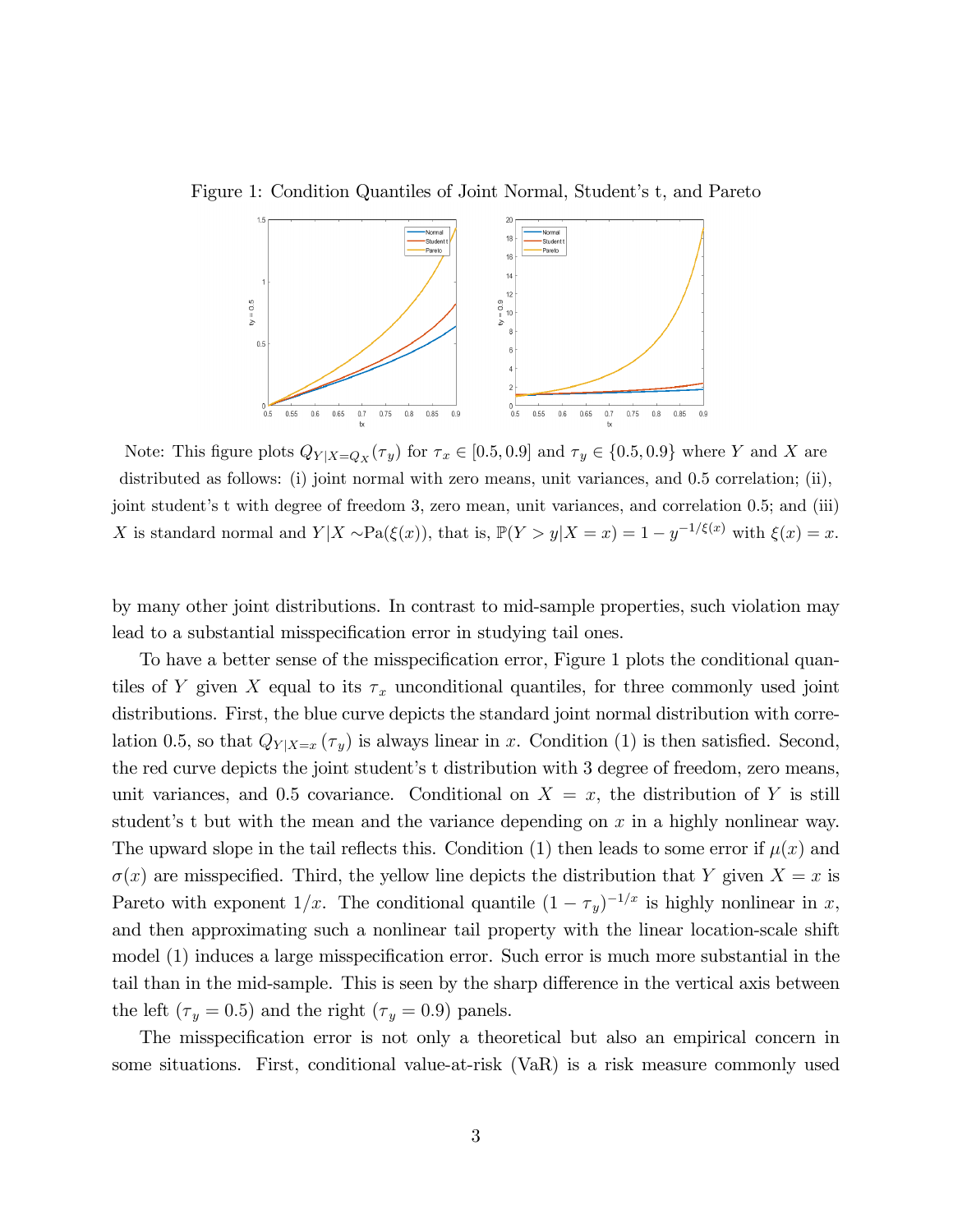in Önancial management, insurance, and actuarial science. Estimation and inference are studied by Chernozhukov and Umantsev (2001) and Engle and Manganelli (2004), among many others. Recently Adrian and Brunnermeier (2016) propose a new measure for systemic risk,  $\Delta$ -CoVar, defined as the difference between two conditional VaRs. The tail shape governs the third and higher moments of the portfolioís return, which typically depend on other economic factors, say business cycle. But this is excluded by the location-scale model  $(1)$ . Second, Kelly and Jiang  $(2014)$  find that extreme event risk affects asset pricing in the U.S. stock market. The distribution of stock returns is approximately Pareto in the tail with a time-varying and stock specific shape parameter. In particular, the shape parameter measures tail risk and varies across other stock characteristics such as stock size. I examine this in Section 4.1. Third, top wealth inequality is an active research question in macro Önance literature (see, for example, Piketty and Saez (2003), Gabaix, Lasry, Lions, and Moll (2016), and Jones and Kim (2018)). Tail of the wealth distribution is well documented as Pareto, and the exponent is in general a function of fundamentals in general equilibrium models. For example, Beare and Toda (2017) derive a formula for the Pareto exponent and comparative statics results, and Toda (2019) applies that formula in a general equilibrium context. Finally, how infant's birthweight depends on mother's demographics and maternal behavior is an important question in health economics. See Abrevaya (2001), Koenker and Hallock (2001), and Chernozhukov and Fernández-Val (2011). I find that the left tail shape of the birthweight distribution varies across motherís net weight gain during pregnancy. See Section 4.2 for more details. Other economic problems about conditional tail properties can be found in the comprehensive review by Chernozhukov, Fernández-Val, and Kaji (2016).

To solve the misspecification issue, there have been some suggestions in the literature on relaxing (1). They all focus on estimation and can be roughly categorized into two classes. The first class maintains some parametric form but relaxes the location-shift model to allow some nonlinearity. They are more flexible but still suffer from misspecification. In particular, Wang and Tsai (2009) assume  $\xi(x)$  equals to  $\exp(x\theta_0)$  for some unknown parameter  $\theta_0$ , and Wang and Li (2013) assume that the Box-Cox transformed Y has a linear conditional quantile in X. The second class is fully nonparametric and constructs some local smooth estimator, including, for example Beirlant, Wet, and Goegebeur (2004), Gardes, Girard, and Lekina (2010), Gardes, Guillou, and Schorgen (2012), Daouia, Gardes, and Girard (2013), and Martins-Filho, Yao, and Torero (2018). These approaches depend heavily on the richness of the data in the target neighborhood and hence require very large samples.

In this article, I focus on statistical inference instead of estimation and provide CIs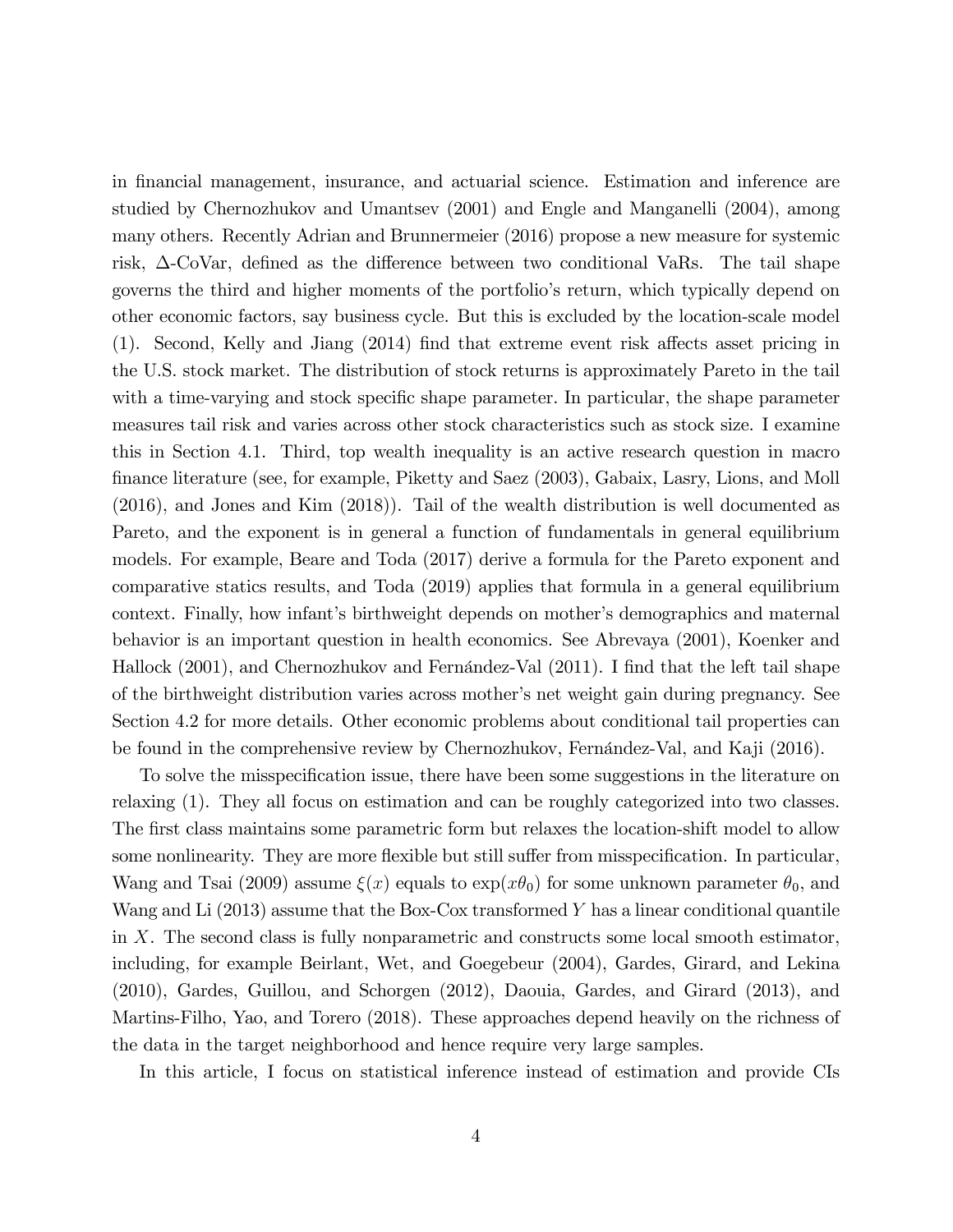of conditional tail properties that have good coverage and length properties in relatively small samples. In addition, I consider repeated cross-sectional or panel data instead of cross-sectional random samples, which is the Örst attempt in the extreme event literature. The main idea is very intuitive: take one particular observation from each time series and collect them into a cross-sectional sample. Suppose I have panel data of  $Y$  and  $X$  for many individuals and many time periods and am interested in some tail property of the conditional distribution of Y given  $X = x$ , denoted  $F_{Y|X=x}$ . If for every individual, there exists some time period in which X takes  $x$ , I can simply collect the associated Y's and form a crosssectional sample from  $F_{Y|X=x}$ . Since this is infeasible when X is continuous, I instead collect from each individual's time series, the induced Y associated with the  $X$  that is closest to x. These induced Y's are now *approximately* stemming from  $F_{Y|X=x}$ , and the large (small) order statistics from them can be used for inference about the right (left) tail of  $F_{Y|X=x}$ . I formalize such approximation by establishing a new extreme value (EV) theory. The proof is based on the large n and large T asymptotics, where n and T denote the sample sizes in cross-sectional and time dimensions, respectively. A large  $T$  guarantees the closest  $X$  is close enough to the conditional value, and a large  $n$  provides enough observations from the tail.

Given the new EV theory, I show how existing suggestions on inference about *uncondi*tional tail properties can be applied using the induced Y's as input. In particular, I consider both the fixed-k asymptotic inference proposed by Müller and Wang  $(2017)$  and the methods developed by Hill (1975) and Smith (1987), which are two leading examples in the numerous increasing- $k$  asymptotic methods. The number  $k$  denotes how many largest (smallest) observations are used to approximate the tail. The fixed-k approach is more suitable for moderate n, say 200, while the increasing-k ones have computational advantage when n is much larger.

More specifically, the fixed-k approach relies on the fact that the largest  $k$  observations for some fixed  $k$  are jointly converging to an EV distributed random vector whose density is fully determined by  $\xi(x)$  (after imposing location and scale invariance). Then inference on any tail property that is a function of  $\xi(x)$  amounts to determine a CI that controls size asymptotically with a random draw from the EV distribution. This approach does not aim for a consistent estimate of  $\xi(x)$  but imposes the asymptotically correct size constraint for all values of  $\xi(x)$  that are empirically relevant. Hence, the CIs are conservative, but the sample size can be relatively small. In contrast, the increasing- $k$  approach first builds a consistent estimator of  $\xi(x)$  and then constructs CIs of tail properties using the asymptotic normality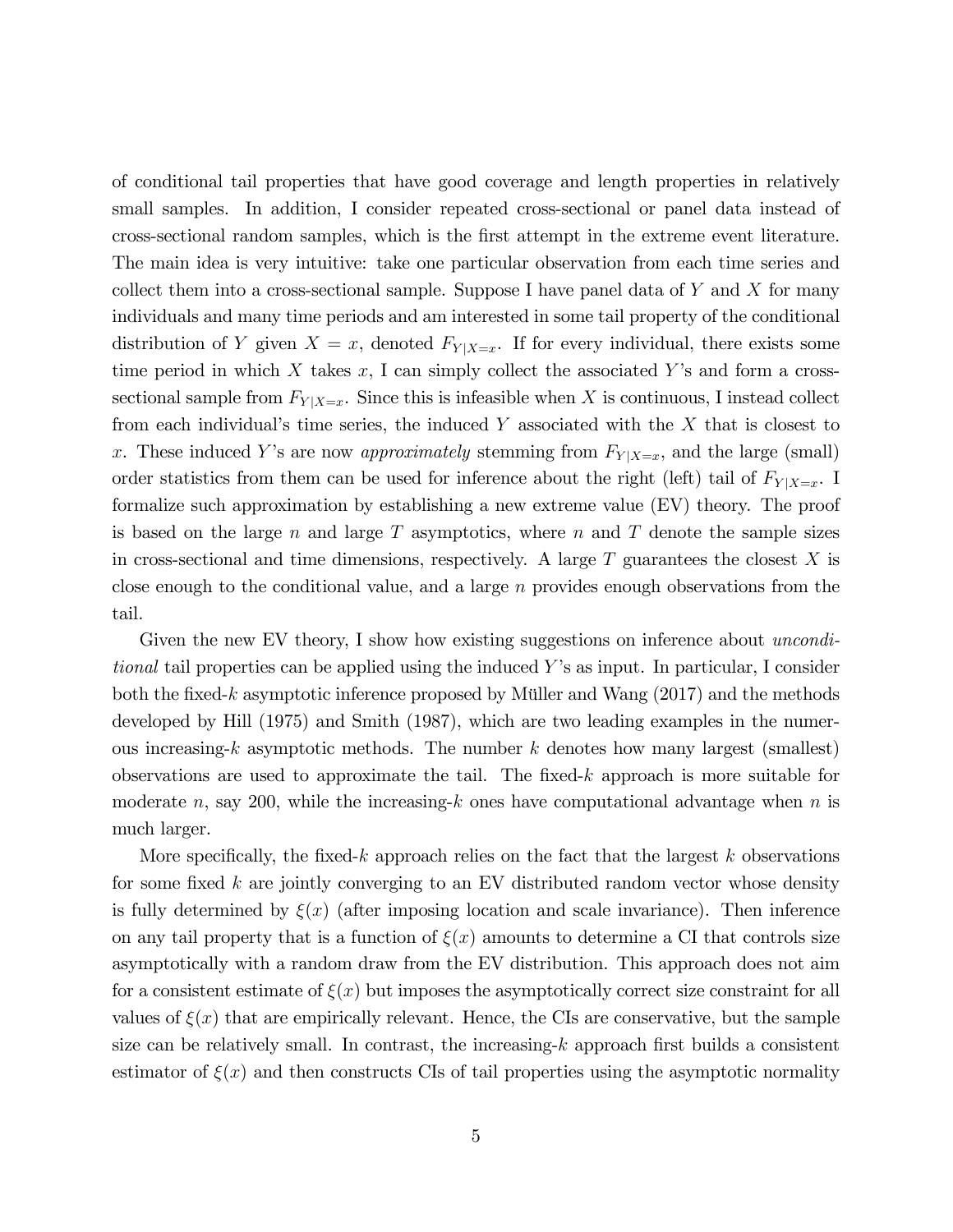as  $k \to \infty$ . I show that both the fixed-k and the increasing-k approaches can be applied in the panel data model in Sections 2.5 and 2.6. A Monte Carlo comparison is given in Section 3.

In summary, the main idea is a combination of the nearest neighbor (NN) algorithm in the time dimension and EV theory in the cross-sectional dimension. This idea does not require any parametric assumption on the joint distribution and hence is much more flexible than existing methods. A natural question is how much efficiency I lose by using only one out of T observations in each time series. It turns out that if the tail shape depends on the covariate nonlinearly, the new NN method dominates existing methods in both coverage and length when  $T$  is only moderately large, say 50. When  $T$  is very large, say 500, the new CIs are only twice longer than the kernel regression method with the optimal bandwidth. See the Monte Carlo results in Section 3 for more details.

The above idea is further generalized to allow multi-dimensional covariates. This is done by defining the NN using the  $L^2$ -norm. If a linear regression model is appropriate, the NN can be defined using the linear index. In particular, I consider the classic linear panel data regression model

$$
Y_{it} = \alpha_i + \mathbf{X}_{it}^\mathsf{T} \beta_0 + u_{it}
$$

where  $\alpha_i$  denotes the unobserved heterogeneity and  $u_{it}$  is an error term. Given the linear regression model, I treat  $\mathbf{X}_{it}^{\intercal}\boldsymbol{\beta}_0$  as a scalar random variable and focus on the conditional quantile of Y given this scalar index. First, consider  $\alpha_i$  as a random variable, which can be correlated with  $\mathbf{X}_{it}$  and  $u_{it}$ . Under the condition that  $(\alpha_i, \mathbf{X}_{it}^{\mathsf{T}}, u_{it})^{\mathsf{T}}$  is i.i.d. across i and strictly stationary across t, the conditional quantile is equal to  $Q_{Y|X^{\dagger}\beta_0=x}(\tau_y)=x+Q_{\varepsilon|X^{\dagger}\beta_0=x}(\tau_y)$  where I denote  $\varepsilon_{it}$  as  $\alpha_i + u_{it}$ . If  $\beta_0$  is given, I can directly apply the above introduced approach by taking the induced  $\varepsilon_{it}$  associated with the order statistics of  $\{\mathbf{X}_{it}^{\mathsf{T}}\boldsymbol{\beta}_0\}_{i=1}^T$  for each i. Given a consistent estimator  $\hat{\beta}$  of  $\beta_0$ , I now pick the induced regression residuals  $\hat{\varepsilon}_{it} = Y_{it} - \mathbf{X}_{it}^{\dagger} \hat{\beta}$ associated with the order statistics of  $\mathbf{X}_{it}^{\dagger}\hat{\boldsymbol{\beta}}$ . I show that the errors resulting from both estimating  $\beta_0$  and the re-ordering are negligible, and hence EV theory still holds for the largest k order statistics in the induced residuals. Then both the fixed-k and the increasing-k methods are applicable again to construct the CI of the quantile of  $\varepsilon_{it}$ . The CI for  $Q_{Y|X|\beta_0=x}(\tau_y)$  is obtained by adding back the conditional value x. Now consider  $\alpha_i$  as a fixed but unknown constant. If I still assume  $(\mathbf{X}_{it}^{\mathsf{T}}, u_{it})^{\mathsf{T}}$  is i.i.d. across i and strictly stationary across t, the conditional quantile of  $Y_{it}$  can be written as  $Q_{Y_i|X^{\dagger}\beta_0=x}(\tau_y)=\alpha_i + x + Q_{u|X^{\dagger}\beta_0=x}(\tau_y)$ , which is different across i because of  $\alpha_i$ . Under the large T asymptotics, the constant  $\alpha_i$  can be consistently estimated by  $\bar{\varepsilon}_i$ , the time average of  $\hat{\varepsilon}_{it}$ . Then I establish EV theory for the large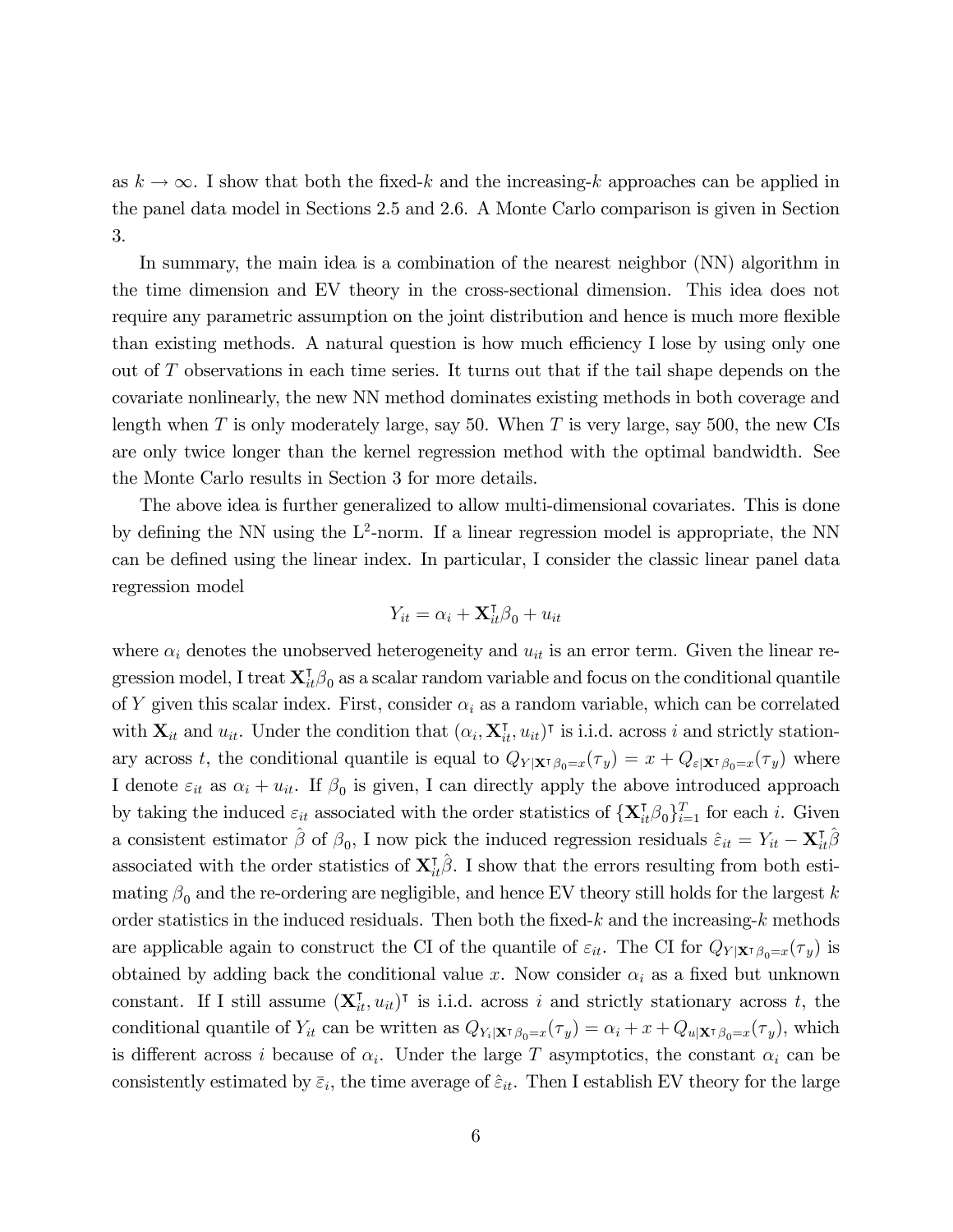order statistics of the induced  $\hat{\varepsilon}_{it} - \overline{\varepsilon}_{i}$ . This allows me to construct the CI for  $Q_{u|\mathbf{X}^{\intercal}\beta_{0}=x}(\tau_{y})$ and further that for  $Q_{Y_i|\mathbf{X}^{\mathsf{T}}\beta_0=x}(\tau_y)$  by adding back x and  $\bar{\varepsilon}_i$ .

The rest of the paper is organized as follows. Section 2 reviews EV theory in unconditional distributions, establishes a new theory in the panel setup, and constructs the CIs for conditional tail properties. Section 3 implements an extensive Monte Carlo study, which shows that the new CIs have excellent small sample coverage and length properties for moderately large sample sizes. Section 4 applies the new intervals to the U.S. monthly stock returns and the data on baby birthweights. Finally, Section 5 concludes with proofs and omitted details collected in the Appendix.

## 2 Main result

### 2.1 Review of EV theory

Consider a random sample  $Y_1, Y_2, ..., Y_n$  from some population with cumulative distribution function (CDF)  $F_Y$ . Denote the marginal quantile function as  $Q_Y(\tau_y) = \inf\{y : F_Y(y) \ge \tau_y\}$ for some  $\tau_y \in [0, 1]$ . Let  $Y_{(1)} \geq Y_{(2)} \geq \ldots \geq Y_{(n)}$  denote the order statistics, so that  $Y_{(1)}$ is the sample maximum. From now on, I consider the right tail, which is without loss of generality.

The fundamental result in EV theory is developed by Fisher and Tippett (1928) and Gnedenko (1943), stating that if there exist sequences  $a_n$  and  $b_n$  such that

$$
\frac{Y_{(1)} - b_n}{a_n} \xrightarrow{d} V_1 \text{ as } n \to \infty \tag{3}
$$

for some nondegenerate random variable  $V_1$ , then the distribution of  $V_1$  is, up to location and scale normalization, the generalized EV distribution with the CDF

$$
G_{\xi}(v) = \begin{cases} \exp(-(1+\xi v)^{-1/\xi}), & 1+\xi v \ge 0, \text{ for } \xi \ne 0\\ \exp(-e^{-v}), & v \in \mathbb{R}, \xi = 0 \end{cases}
$$
(4)

where  $\xi \in \mathbb{R}$  is the tail index.

EV theory holds if and only if  $F_Y$  is within the domain of attraction (DOA), denoted as  $F_Y \in \mathcal{D}(G_{\xi})$ . This is a very mild assumption as it is satisfied by most commonly used distributions. In particular, the positive  $\xi$  case covers the distributions with a Pareto-type tail such as Pareto, student's t, and F. The case with  $\xi = 0$  covers the distributions with finite moments of any order. Leading examples are normal and log-normal. The case with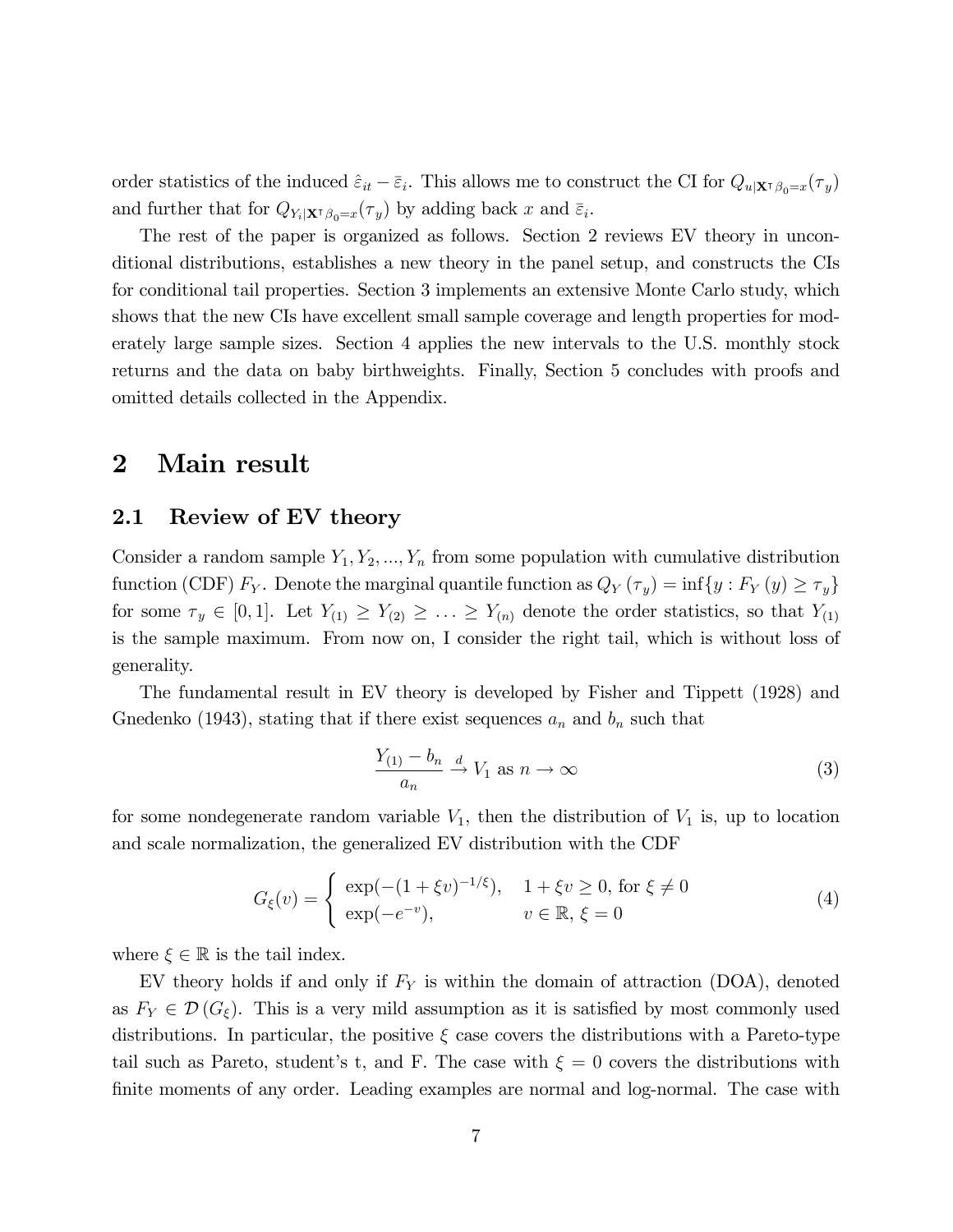a negative  $\xi$  covers the distributions with a bounded right end-point, that is,  $Q_Y(1) < \infty$ . See Chapter 1 in de Haan and Ferreira (2007) for a complete review.

Without loss of generality, assume that any location and scale normalization of  $V_1$  is subsumed in  $a_n$  and  $b_n$ , so that the CDF of  $V_1$  is equal to  $G_{\xi}$ . It is well known (see, for instance, Theorem 3.5 of Coles (2001)) that if (3) holds, then EV theory also holds jointly for the first  $k$  order statistics

$$
\begin{pmatrix}\n\frac{Y_{(1)} - b_n}{a_n} \\
\vdots \\
\frac{Y_{(k)} - b_n}{a_n}\n\end{pmatrix}\n\stackrel{d}{\rightarrow}\n\mathbf{V} =\n\begin{pmatrix}\nV_1 \\
\vdots \\
V_k\n\end{pmatrix}
$$
\n(5)

for any fixed k, where the joint probability density function (PDF) of  $V$  is given by

$$
f_{\mathbf{V}|\xi}(v_1,\ldots,v_k) = G_{\xi}(v_k) \prod_{i=1}^k g_{\xi}(v_i) / G_{\xi}(v_i)
$$
\n(6)

on  $v_k \leq v_{k-1} \leq ... \leq v_1$  with  $g_{\xi}(v) = \partial G_{\xi}(v)/\partial v$ , and zero otherwise. Note that the constants  $a_n$  and  $b_n$  depend on  $\xi$  and are difficult to estimate. For example,  $a_n$  is  $n^{\xi}$  if  $F_Y$  is standard Pareto. Since a small estimation error in  $\xi$  is amplified by the *n*-power, inference relying on a good estimate of  $\xi$  and the scale usually requires a large k and a even larger sample size *n*.

The  $G_{\xi}(v_k)$  term in (6) suggests that the largest k order statistics are not asymptotically independent, given any fixed k. In constrast, this term is negligible if k increases with  $n$ , and then V can be considered as independent draws from the generalized Pareto distribution (GPD) (see Section 2.6 for details).

Based on EV theory, tail properties such as extremal quantile can be expressed as known functions of  $\xi$ . The inference problem is asymptotically equivalent to the parametric one in which I have k observations drawn from the EV distribution or the GPD and aim for CIs of a function of the single parameter  $\xi$ . There have been numerous suggestions on estimation and inference along this line. Depending on whether the asymptotic embedding assumes a fixed or increasing k, I refer to them as the fixed-k or increasing-k approaches, respectively. I discuss them in Sections 2.5 and 2.6. Now, I proceed to study conditional tails and establishing a new EV theory with panel data.

#### 2.2 One-dimentional covariate

I start with a scalar X, which is a continuous random variable with the marginal CDF and the quantile function denoted as  $F_X(\cdot)$  and  $Q_X(\cdot)$ , respectively. The multi-dimensional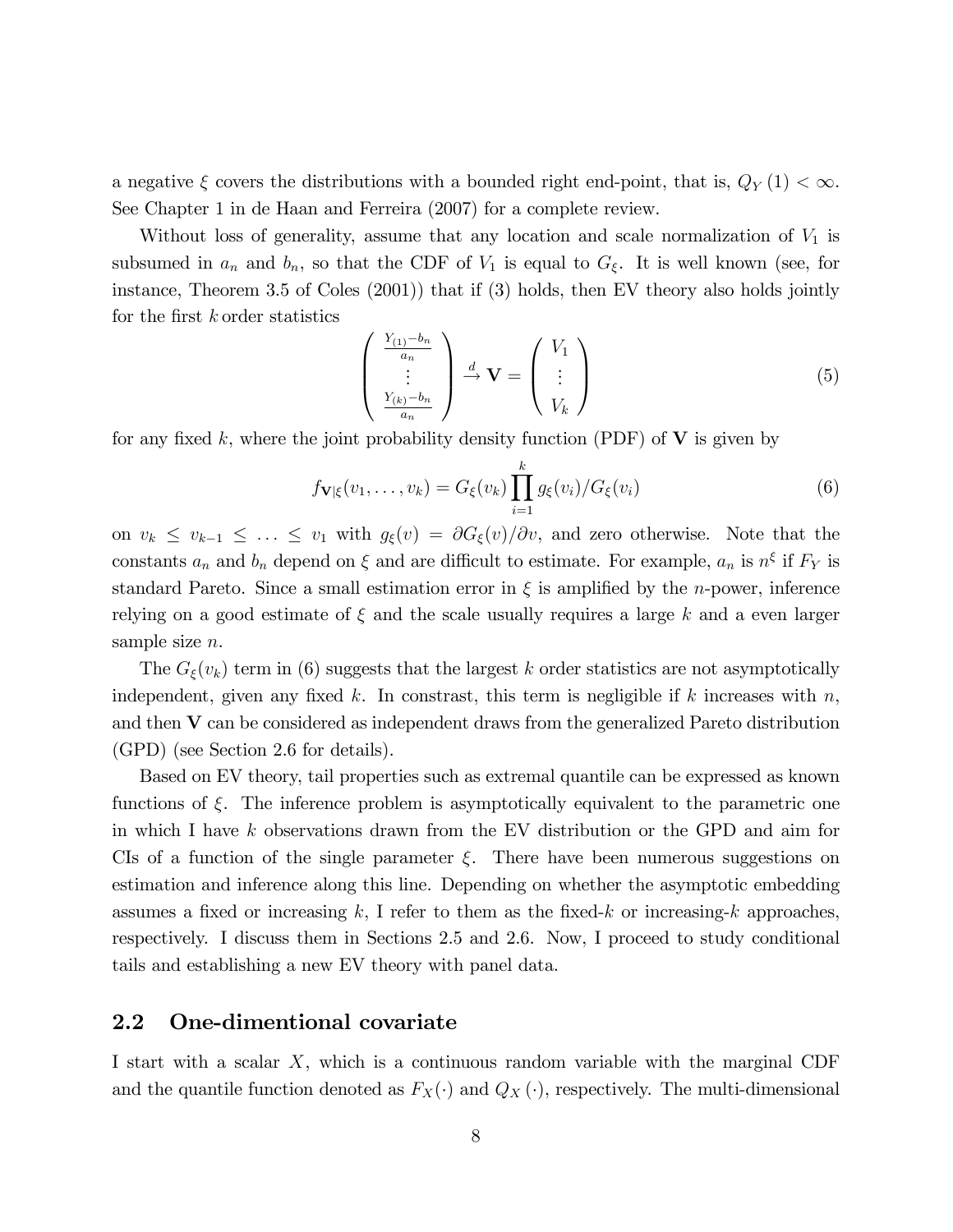case is discussed in the next subsection. My object of interest is the tail properties of the conditional distribution  $F_{Y|X=x}(\cdot) = \mathbb{P}(Y \leq \cdot |X=x)$ . To fix idea, I focus on the extremal conditional quantile of Y given X takes its  $\tau_x$  marginal quantile, that is,  $Q_{Y|X=Q_X(\tau_x)}(\tau_y)$ for some pre-specified  $\tau_x \in (0, 1)$  and some  $\tau_y$  close to 1.

In contrast to the unconditional case, observations from the conditional CDF are not available in a cross-sectional dataset. I overcome this issue by using panel data. Consider a balanced<sup>2</sup> panel dataset  ${Y_{it}, X_{it}}_{i=1:n,t=1:T}$  that is i.i.d. across i and strictly stationary and weakly dependent across  $t$ . My approach is implemented in the following three steps.

**Step 1** For each i, order  $X_{i1}, \ldots, X_{iT}$  descendingly as

$$
X_{i,(1)} \geq X_{i,(2)} \geq \ldots \geq X_{i,(T)}
$$

so that  $X_{i,(1)}$  is the maximum. Denote the induced order statistics as  $Y_{i,[1]},\ldots,Y_{i,[T]},$ that is,  $Y_{i,[j]} = Y_{it}$  if  $X_{i,(j)} = X_{it}$ . Note that these induced values are not ranked.

**Step 2** Suppose  $\tau_x T$  is an integer for notational ease. Collect, for each i, the induced Y associated with  $X_{i,(\tau_x,T)}$  and order them descendingly as

$$
Y_{(1),[\tau_x T]} \ge Y_{(2),[\tau_x T]} \ge \ldots \ge Y_{(n),[\tau_x T]}.
$$
\n(7)

**Step 3** Take the largest k order statistics from  $(7)$ , denoted as

$$
\mathbf{Y} = (Y_{(1),[\tau_x T]}, Y_{(2),[\tau_x T]}, \dots, Y_{(k),[\tau_x T]}),
$$
\n(8)

and use Y as input to apply either the fixed-k or the increasing-k approachs reviewed in Sections 2.5 and 2.6.

The main result of this article is summarized in Theorem 1, which states that  $\bf{Y}$  satisfies a similar convergence as in (5). The key idea is heuristically captured by the following derivation. For each  $i$  and any  $y$ ,

$$
\mathbb{P}\left(Y_{i,[\tau_x T]} \leq y\right)
$$
\n
$$
= \mathbb{E}_{X_{i,(\tau_x T)}}\left[\mathbb{P}\left(Y_{i,[\tau_x T]} \leq y | X_{i,(\tau_x T)}\right)\right]
$$
\n
$$
= \mathbb{E}_{X_{i,(\tau_x T)}}\left[F_{Y | X = X_{i,(\tau_x T)}}\left(y\right)\right] \text{ (by strict stationarity)}
$$

<sup>&</sup>lt;sup>2</sup>This is only for notational ease. The new approach is valid as long as T is large for all i.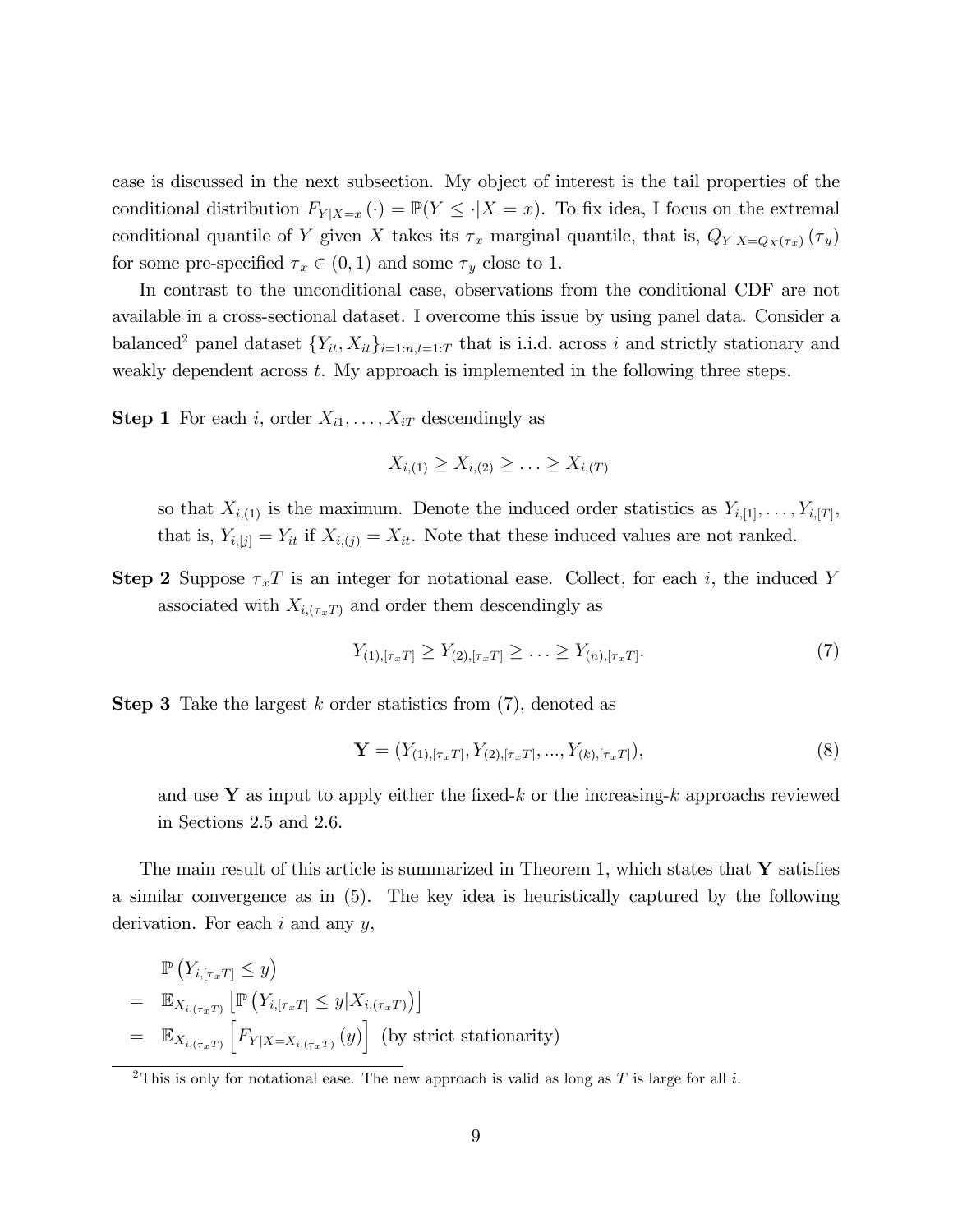$$
= F_{Y|X=Q_X(\tau_x)}(y) + \mathbb{E}_{X_{i,(\tau_x, T)}} \left[ \frac{\partial F_{Y|X=x}(y)}{\partial x} \bigg|_{x=\hat{x}} (X_{i,(\tau_x, T)} - Q_X(\tau_x)) \right] \text{ (by Taylor Expansion)}
$$
  
\n
$$
\rightarrow F_{Y|X=Q_X(\tau_x)}(y) \text{ as } T \to \infty
$$

where x is between  $X_{i,(\tau_x)}$  and  $Q_X(\tau_x)$ . The first equation is by the definition of conditional expectation. The second one is established as Theorem 2.1 in Yang (1977) in the i.i.d. case. It also holds under much more general dependence conditions as long as strict stationarity is maintained. The last equation is valid if the conditional CDF is smooth. The final convergence holds if the empirical quantile  $X_{i,(\tau_x)}$  is consistent to the true quantile  $Q_X(\tau_x)$ and if the CDF is smooth again with bounded derivatives.

The above derivation states that the collection of the induced order statistics Y associated with a particular empirical quantile of  $X$  can be treated as stemming from the true conditional CDF  $F_{Y|X=Q_X(\tau_x)}$  asymptotically. Thus the largest (cross-sectional) order statistics Y can be treated as draws from the tail of  $F_{Y|X=Q_X(\tau_x)}$ . Given a Pareto-type tail assumption, the problem reduces back to its unconditional analogue and hence existing suggestions on unconditional tail problems become applicable. Note that the normalizing constants  $a_n$  and  $b_n$  now depends on  $\xi(x)$  evaluated at  $x = Q_X(\tau_x)$ .

A formal establishment requires the following conditions.

**Condition 1.1**  $(Y_{i1}, X_{i1}), \ldots, (Y_{iT}, X_{iT})$  are i.i.d. across i, and  $(Y_{it}, X_{it})$  for  $t = 1, \ldots, T$ is strictly stationary and weakly dependent across t such that  $\mathbb{E}[|X_{i,(\tau_x)}|]$  $Q_X(\tau_x)$   $|] = O(T^{-1/2}).$ 

Condition 1.1 requires the data to be independent across individual but weakly dependent across t such that the empirical quantile of X in each time series is root-T consistent to its true counterpart. This is satisfied for many weakly dependent processes. See Wu (2005) for examples.

# Condition 1.2  $F_{Y|X=Q_X(\tau_x)} \in \mathcal{D}\left(G_{\xi(Q_X(\tau_x))}\right).$

This condition requires that the tail of the underlying conditional distribution can be well approximated by a Pareto whose exponent depends on the covariate. It generalizes the conditional location-scale shift model (1) by allowing  $\mu(x)$ ,  $\sigma(x)$ , and  $\xi(x)$  to be all unknown (but smooth) functions of x. To give a concrete sense how  $\xi(x)$  enters the conditional quantile, I discuss the following examples.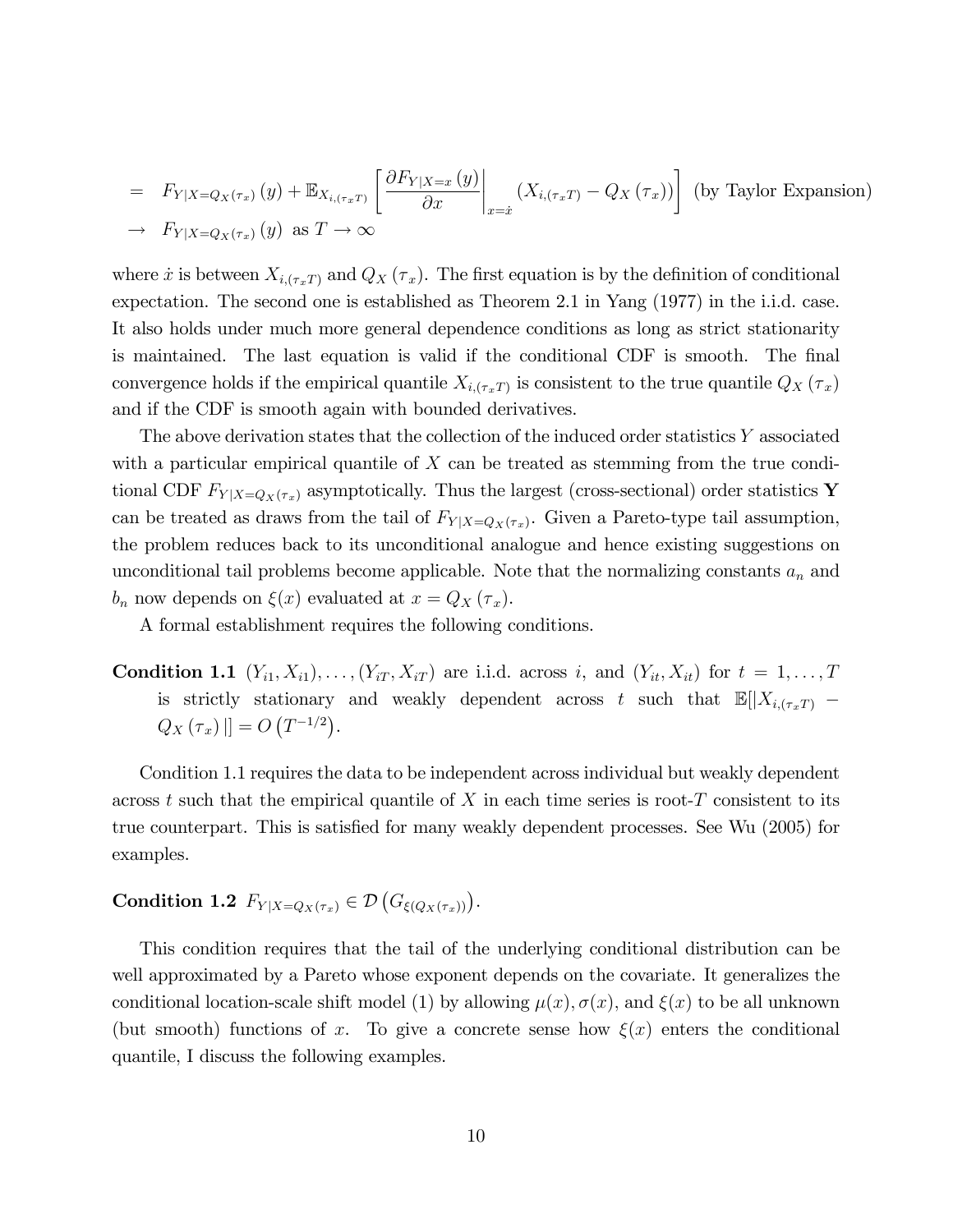- **Example 1 (Joint Normal)** Suppose  $(Y, X)$  is joint normal with zero means, unit variances, and correlation  $\rho$ . Then Y given  $X = x$  is normal with mean  $\rho x$ , and variance  $1 - \rho^2$ . The conditional tail index is  $\xi(x) = 0$  for all  $x \in \mathbb{R}$ . The conditional quantile is  $Q_{Y|X=x}(\tau_y) = \rho x + \sqrt{1-\rho^2} \Phi^{-1}(\tau_y)$ , where  $\Phi^{-1}(\cdot)$  is the quantile function of a standard normal. Thus the location-scale model assumption (1) is satisfied.
- **Example 2 (Joint Student's t)** Suppose  $(Y, X)$  is jointly student's t distributed with d.f. v, zero means, unit variances, and correlation  $\rho \neq 0$ . Then Y given  $X = x$  is student's t distributed with d.f.  $v + 1$ , mean  $\rho x$ , and variance  $(1 - \rho^2)(v + x^2)/(v + 1)$ . The conditional tail index is  $\xi(x) = 1/(v + 1)$  for all  $x \in \mathbb{R}^3$ . The conditional quantile is  $Q_{Y|X=x}(\tau_y) = \rho x + \sqrt{(1-\rho^2)(v+x^2)/(v+1)}Q_{t(v)}(\tau_y)$ , where  $Q_{t(v)}(\cdot)$  is the quantile function of the standard student's t distribution with d.f.  $v$ . This specification satisfies the location-scale shift model (1) but the scale function is highly nonlinear in  $x$ .
- **Example 3 (Conditional Pareto)** Suppose X is half-normal with positive support and Y given  $X = x$  is the Pareto distribution such that  $\mathbb{P}(Y \le y | X = x) = 1-(y+1)^{-1/x}$  for  $y \geq 0$  and any  $x > 0$ . Then the conditional tail index is  $\xi(x) = x$  and the conditional quantile is  $Q_{Y|X=x}(\tau_y) = -1 + (1 - \tau_y)^{-x}$ , which violates the location-scale shift model (1).

Let  $y_0$  denote the end-point of the conditional CDF, that is,  $y_0 = Q_{Y|X=x} (1) \leq \infty$ . The next assumption is a high level regularity condition on the tail of the conditional CDF, whose preliminary conditions are discussed in the Appendix.

**Condition 1.3**  $f_{Y|X=x}(y)$  is uniformly bounded and continuously differentiable in x and y. In addition, for any fixed y and  $u_n = a_n y + b_n \to y_0$  and any open ball  $B_{\delta_T}(x)$  centered at x with radius  $\delta_T = O(T^{-1/2})$ ,  $\lim_{u_n \to y_0} \sup_{x \in B_\delta(Q_X(\tau_x))} T^{-1/2}$  $\frac{\partial}{\partial x} F_{Y|X=x}(u_n)$  $1-F_{Y|X=x}(u_n)$  $\Big|=0$  and  $\lim_{u_n \to y_0} \sup_{x \in B_\delta(Q_X(\tau_x))} T^{-1/2}$  $\partial f_{Y|X=x}(u_n)$  $f_{Y|X = Q_x(\tau_x)}(u_n)$  $= 0$  as  $n \to \infty$  and  $T \to \infty$ .

Condition 1.3 requires that the derivatives of the conditional CDF and PDF are smooth and decay quickly. This is a mild condition again, which is satisfied by the above examples by straightforward calculation. I give details in the Appendix.

**Condition 1.4**  $n \to \infty$ ,  $T \to \infty$ , and  $T/n \to \lambda$  for some  $\lambda \in (0,\infty)$ .

<sup>3</sup>See Ding (2016) for the exact expression for the PDF.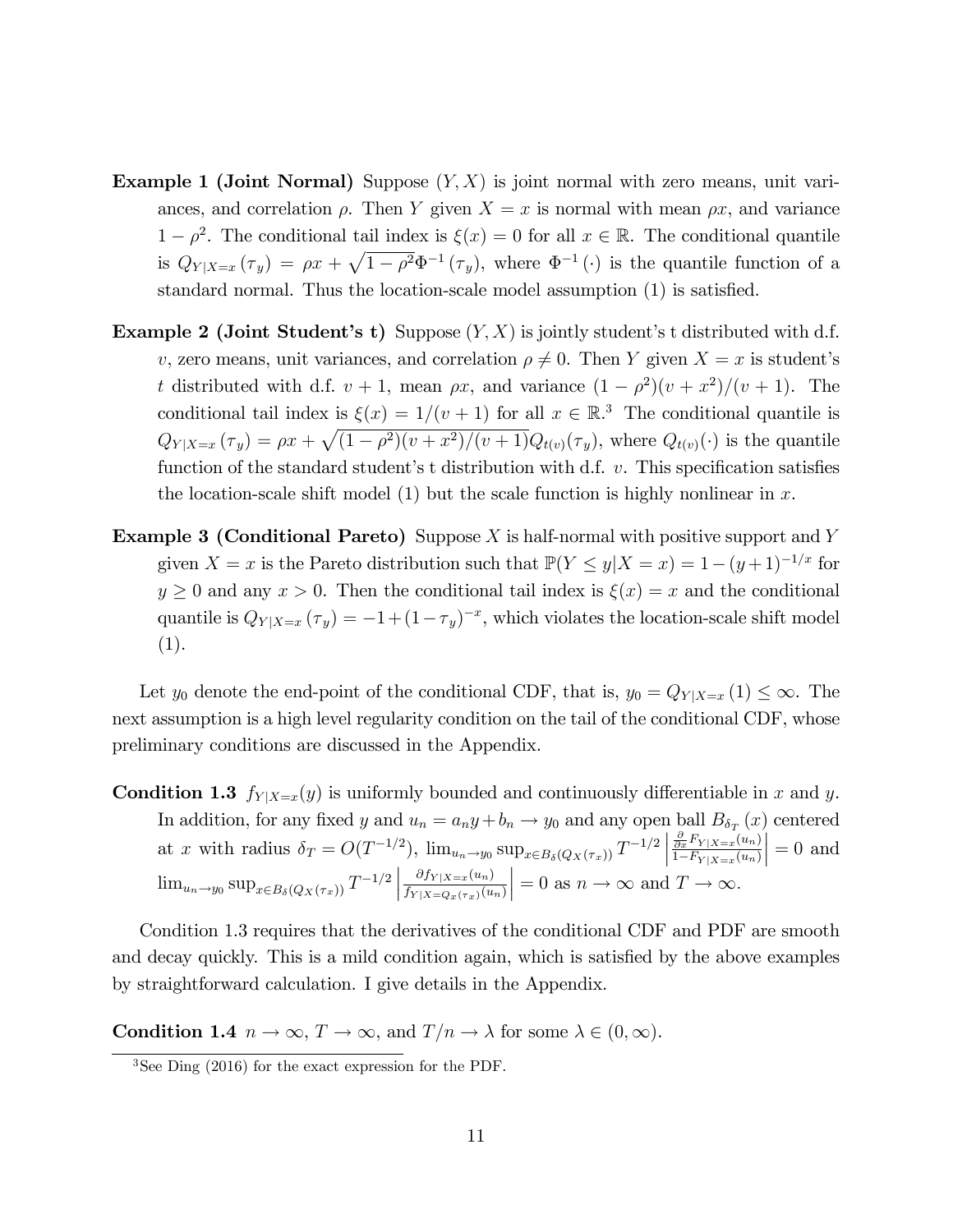Condition 1.4 requires both n and T are large. A large n guarantees that the error due to the Pareto tail approximation is negligible, and a large  $T$  controls the error due to replacing the true quantile  $Q_X(\tau_x)$  with the sample analogue  $X_{i, [\tau_x]}$ . The parameter  $\lambda$  can be any non-zero constant, and hence  $T$  can be much less than  $n$ .

Given the above conditions, I establish the following theorem that formalizes the idea of treating the induced Y's as draws from the true conditional distribution.

**Theorem 1** Under Conditions 1.1-1.4, there exist constants  $a_n$  and  $b_n$  depending on  $Q_X(\tau_x)$ such that

$$
\frac{\mathbf{Y} - b_n}{a_n} \xrightarrow{d} \mathbf{V} \tag{9}
$$

where **Y** is defined in (8) and **V** is jointly EV distributed with PDF (6) and  $\xi = \xi(Q_X(\tau_x))$ .

# 2.3 Multi-dimensional covariate and stochastic unobserved heterogeneity

This section generalizes Theorem 1 to the multi-dimensional covariate case. To that end, I impose the following panel data model

$$
Y_{it} = \alpha_i + \mathbf{X}_{it}^{\mathsf{T}} \beta_0 + u_{it}
$$
\n<sup>(10)</sup>

where  $\beta_0$  denotes some pseudo structural parameter that leads to the best least squares approximation,  $\alpha_i$  the unobserved heterogeneity, and  $u_{it}$  the error term. I first consider  $\alpha_i$  as a random variable that can be correlated with  $u_{it}$  and  $\mathbf{X}_{it}$ . This case is commonly referred as the fixed effects model in microeconometric analysis (cf. Chapter 10 of Wooldridge (2002)). The case where  $\alpha_i$  is treated as fixed constants is studied in the next section. The covariate  $\mathbf{X}_{it}$  may include lag dependent variable so that my approach can be used for forecasting.

To apply the previous idea, I treat  $X(\beta_0) \equiv \mathbf{X}^{\dagger} \beta_0$  as a scalar random variable and consider the tail properties of  $F_{Y|X(\beta_0)=x}$ . This is in principle more restrictive than directly considering  $F_{Y|X=x}$ . But given the linear regression setup (10), it is natural to assume that **X** determines the location, the scale, and the shape of Y through  $X(\beta_0)$ .<sup>4</sup> Denote  $Q_{X(\beta_0)}(\tau_x)$ as the  $\tau_x$  unconditional quantile of  $X(\beta_0)$  and  $Q_{Y|X(\beta_0)=Q_{X(\beta_0)}(\tau_x)}(\tau_y)$  the target conditional quantile.

<sup>&</sup>lt;sup>4</sup>Such linear regression model is not necessary. To avoid this, we can define the nearest neighbor according to the  $L^2$ -norm.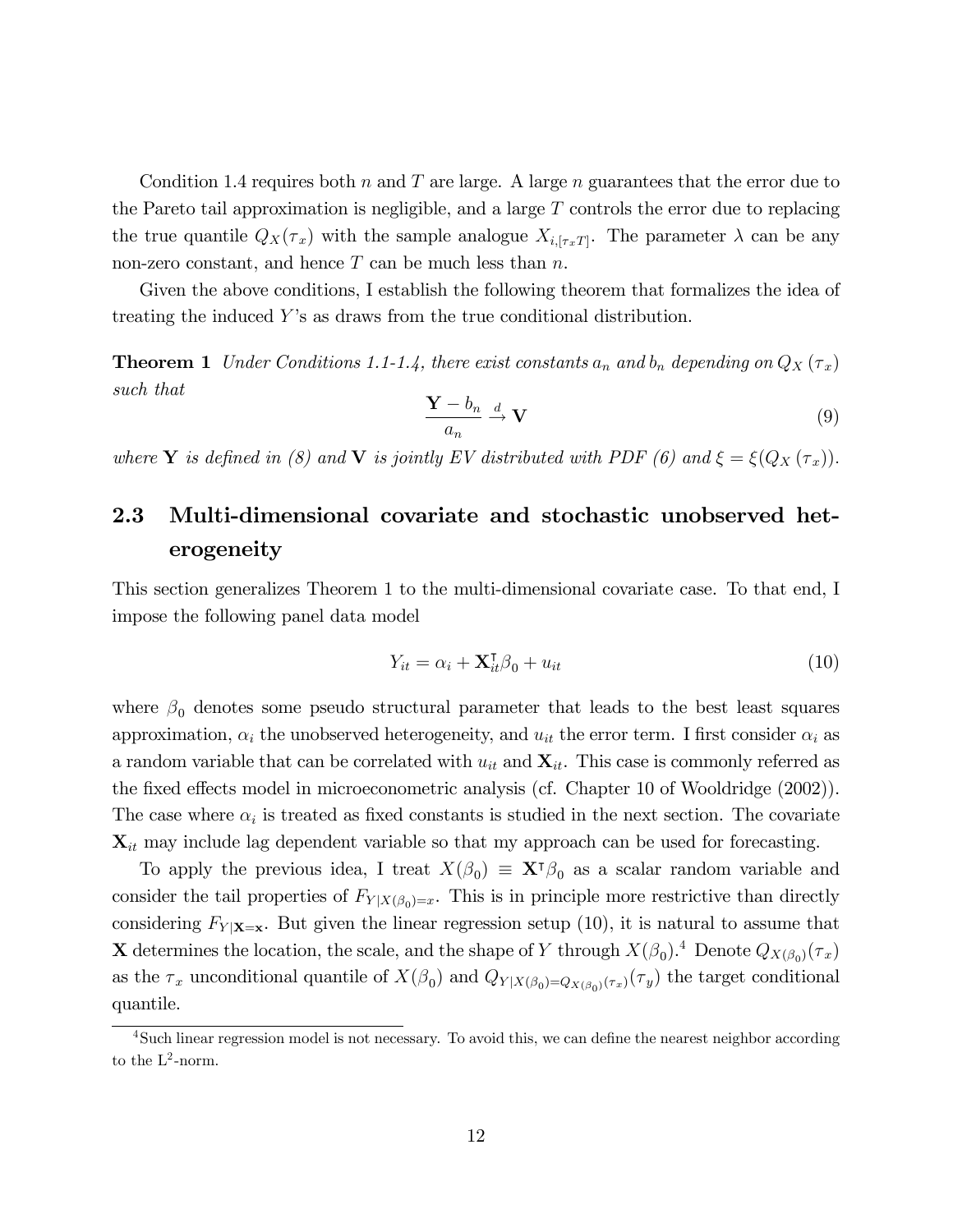If  $\beta_0$  were known, I can order  $X(\beta_0)_{it}$  for  $t = 1, \ldots, T$  and pick the induced order statistics of  $Y_{it}$  associated with  $X(\beta_0)_{i,(\tau_x)}$ . Otherwise, a feasible implementation is to replace  $\beta_0$  with some consistent estimator  $\hat{\beta}$ , which has been suggested by many papers. Leading examples are Anderson and Hsiao (1982), Arellano and Bond (1991), Bai (2009), and Moon and Weidner (2015) among many others.

More specifically, the previous approach is implemented as follows. Define  $\varepsilon_{it} = \alpha_i + u_{it}$ and  $\hat{\varepsilon}_{it} = Y_{it} - \mathbf{X}_{it}^{\mathsf{T}} \hat{\beta}$ . The linear model (10) implies that

$$
Q_{Y|X(\beta_0)=Q_{X(\beta_0)}(\tau_x)}(\tau_y) = Q_{X(\beta_0)}(\tau_x) + Q_{\varepsilon|X(\beta_0)=Q_{X(\beta_0)}(\tau_x)}(\tau_y).
$$

First, for each i, order  $\hat{\varepsilon}_{i1}, \ldots, \hat{\varepsilon}_{iT}$  according to the values of  $X(\hat{\beta})_{i1}, \ldots, X(\hat{\beta})_{iT}$ . Denote the induced order statistics in the same way as in the previous section:  $\hat{\varepsilon}_{i,[1]}, \ldots, \hat{\varepsilon}_{i,[T]}$ . Second, collect  $\hat{\varepsilon}_{i,[\tau_x]}$  for  $i = 1, ..., n$  and order them descendingly. Third, take the largest k order statistics, denoted

$$
\hat{\mathbf{Y}} = \hat{\varepsilon}_{(1),[\tau_x T]}, \hat{\varepsilon}_{(2),[\tau_x T]}, \dots, \hat{\varepsilon}_{(k),[\tau_x T]}, \tag{11}
$$

and apply the fixed-k or increasing-k CIs using  $\hat{Y}$  as input to construct the CI for  $Q_{\varepsilon|X(\beta_0)=Q_{X(\beta_0)}(\tau_x)}(\tau_y)$ . Finally, add back a consistent estimator  $\hat{Q}_{X(\hat{\beta})}(\tau_x)$  of the true unconditional quantile  $Q_{X(\beta_0)}(\tau_x)$ . One natural choice is the  $\tau_x$  empirical quantile of the pooled  $\{X(\hat{\beta})_{it}\}_{i=1,t=1}^{n,T}$ .

To establish a similar convergence of  $\hat{\mathbf{Y}}$  as Theorem 1, I impose the following conditions.

**Condition 2.1**  $(\alpha_i, u_{i1}, \mathbf{X}_{i1}), \ldots, (\alpha_i, u_{iT}, \mathbf{X}_{iT})$  are i.i.d. across i, and  $(u_{it}, \mathbf{X}_{it})$  for  $t = 1, \ldots, T$  is strictly stationary and weakly dependent across t such that  $\mathbb{E}[||\mathbf{X}_{it}||^2]<\infty$  and  $\sup_{\beta\in\mathcal{B}}\mathbb{E}[\left|X(\beta)_{i,(\tau_x T)}-Q_{X(\beta)}\left(\tau_x\right)\right|]=O(T^{-1/2}),$  where  $\mathcal B$  denotes the space of  $\beta$ , which is a compact subset of  $\mathbb{R}^{\dim(\beta)}$  excluding **0**.

Condition 2.2 
$$
F_{\varepsilon|X(\beta_0)=Q_{X(\beta_0)}(\tau_x)} \in \mathcal{D}(G_{\xi(Q_{X(\beta_0)}(\tau_x),\beta_0)})
$$
 for  $\xi(Q_{X(\beta_0)}(\tau_x),\beta_0) \geq -1/2$ .

**Condition 2.3**  $f_{\varepsilon}|X(\beta)=x(y)$  is continuous in  $\beta$  and uniformly bounded and continuously differentiable in  $x$  and  $y$ . In addition, for any fixed  $y$  and  $u_n = a_n y + b_n \to y_0$  and some open ball  $B_{\delta_T}(x)$  centered at x with radius  $\delta_T = O(T^{-1/2}),$   $\lim_{u_n \to y_0} \sup_{x \in B_{\delta_T}(Q_{X(\beta_0)}(\tau_x))} T^{-1/2}$  $\partial F_{\varepsilon|X(\beta_0)=x}(u_n)/\partial x$  $1-F_{\varepsilon|X(\beta_0)=x}(u_n)$  $\Big| = 0,$  $\lim_{u_n \to y_0} \sup_{x \in B_{\delta_T}(Q_{X(\beta_0)}(\tau_x))} T^{-1/2}$   $\partial f_{\varepsilon|X(\beta_0)=x}(u_n)/\partial x$  $f_{\varepsilon|X(\beta_0)=Q_{X(\beta_0)}(\tau_x)}(u_n)$   $= 0,$  and  $\lim_{u_n \to y_0} \sup_{\beta \in B_{v_{nT}}(\beta_0)} \sup_{x \in B_{\delta_T}(Q_{X(\beta_0)}(\tau_x))} T^{-1/2}$  $\frac{\partial F_{\varepsilon|X(\beta)=x}(u_n)/\partial\beta}{}$  $1-F_{\varepsilon|X(\beta_0)=x}(u_n)$  for some  $v_{nT} = O((nT)^{-1/2})$ , as  $n \to \infty$  and  $T \to \infty$ .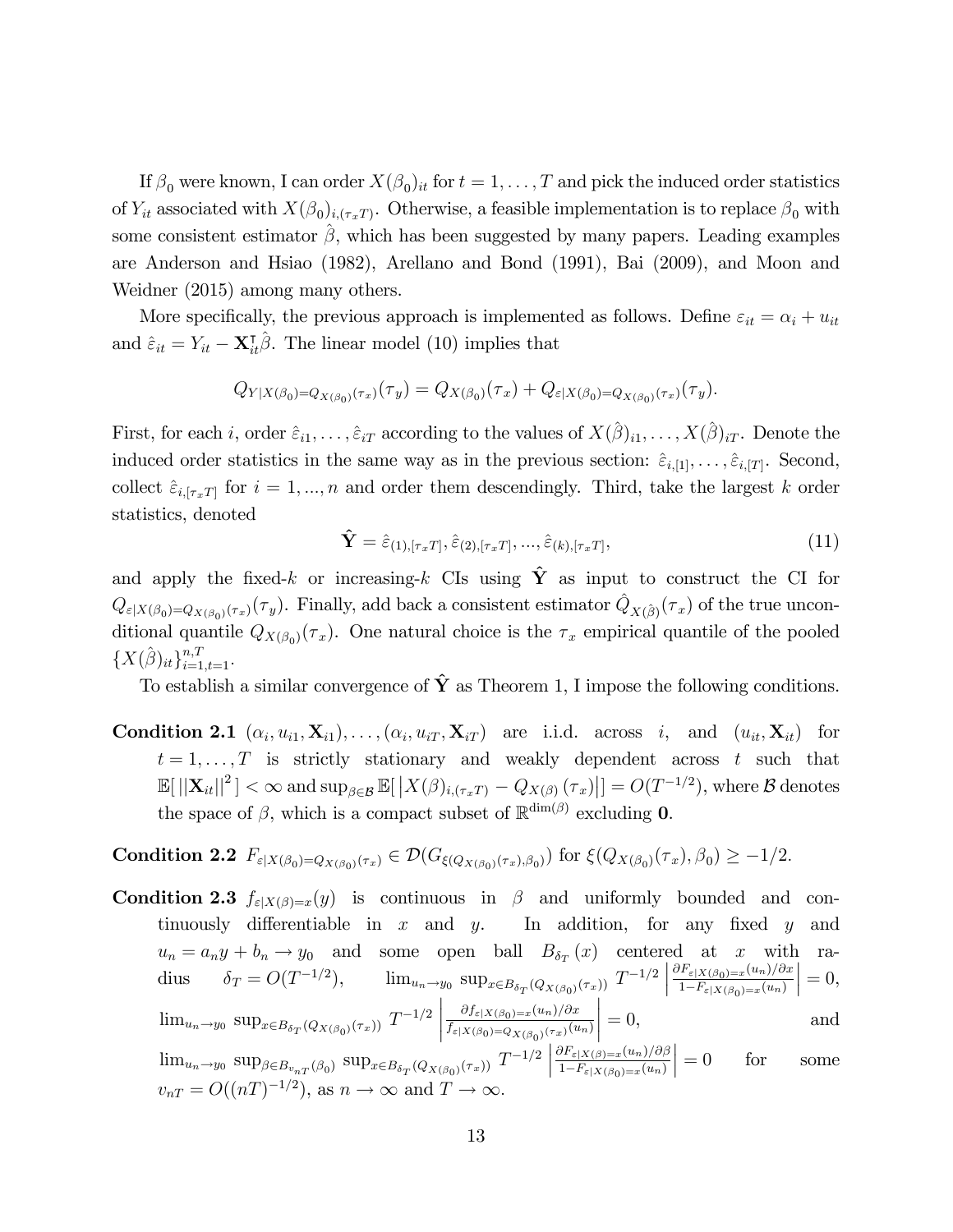**Condition 2.4**  $n \to \infty$ ,  $T \to \infty$ , and  $T/n \to \lambda$  for some  $\lambda \in (0,\infty)$ .

**Condition 2.5**  $\hat{\beta} - \beta_0 = O_p((nT)^{-1/2})$  as  $n \to \infty$  and  $T \to \infty$ .

Condition 2 is similar to Condition 1. In particular, Condition 2.1 requires that the data are i.i.d. across i and strictly stationary across t, and the empirical quantile of  $X(\beta)$  is uniformly root-T consistent. This uniform convergence is implied by the standard empirical process argument (for example, Wu (2004)). I provide details in the Appendix. Note that the point zero is excluded to make sure  $X(\beta)$  is a non-degenerate scalar random variable. Condition 2.2 requires that the tail of the target conditional CDF is in the domain of attraction. Note that both  $\beta$  and the covariate  $X(\beta)$  affect the conditional CDF. This additional error from estimating  $\beta_0$  (and replacing  $\varepsilon_{it}$  by  $\hat{\varepsilon}_{it}$ ) makes it a non-trivial generalization from Theorem 1 to Theorem 2. The condition that the tail index is not less than  $-1/2$  is used to show the estimation error in  $\hat{\varepsilon}$  is negligible in the tail. This rules out the distributions with a bounded support that decays faster than the triangular distribution. Condition 2.3 requires the derivatives of the conditional CDF and PDF w.r.t. x and  $\beta$  are both uniformly small in the tail. This is also a mild assumption that is satisfied by commonly used distributions, including the three examples discussed before. Preliminary conditions are again postponed to the Appendix for readability (see Lemma 1). Condition 2.4 is identical to 1.4. Condition 2.5 requires that the estimator of  $\beta$  is consistent and converges fast enough.

Given Condition 2, I establish the following theorem, which generalizes the onedimensional covariate case to the multi-dimensional one.

**Theorem 2** Under Conditions 2.1-2.5, there exist sequences of constants  $a_n$  and  $b_n$  depending on  $Q_{X(\beta_0)}(\tau_x)$  such that

$$
\frac{\hat{\mathbf{Y}} - b_n}{a_n} \xrightarrow{d} \mathbf{V}
$$

where  $\hat{Y}$  is defined in (11) and V is jointly EV distributed with PDF (6) and  $\xi =$  $\xi(Q_{X(\beta_0)}(\tau_x),\beta_0).$ 

# 2.4 Multi-dimensional covariate and constant unobserved heterogeneity

Now we consider  $\alpha_i$  as a fixed but unknown constant. Following the previous subsection, the conditional quantile of  $Y$  is now written as

$$
Q_{Y_i|X(\beta_0)=Q_{X(\beta_0)}(\tau_x)}(\tau_y) = \alpha_i + Q_{X(\beta_0)}(\tau_x) + Q_{u|X(\beta_0)=Q_{X(\beta_0)}(\tau_x)}(\tau_y)
$$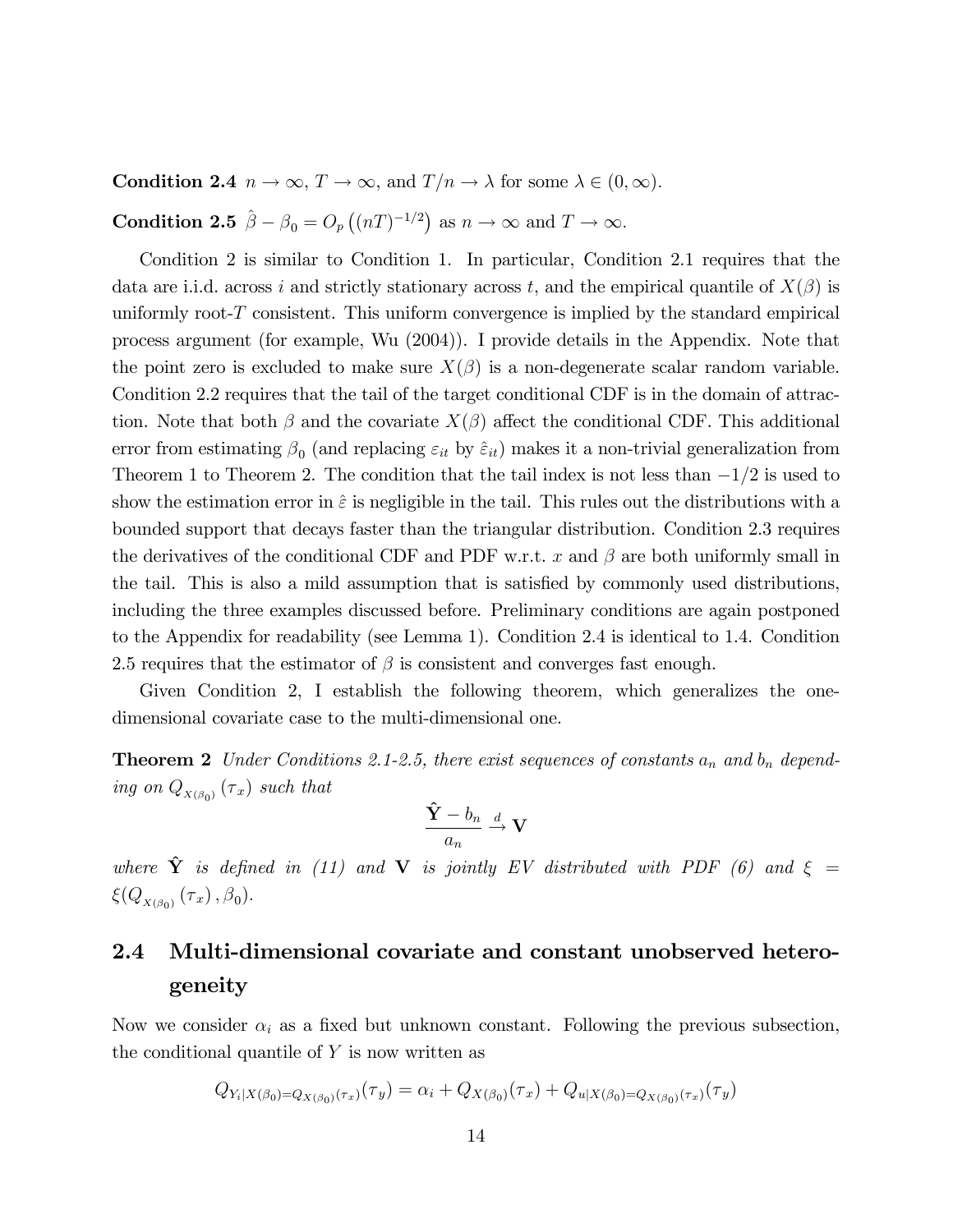where the subscript i indicates that  $Y_i$  is no longer identically distributed due to  $\alpha_i$ . Define  $\bar{u}_i = T^{-1} \sum_{i=1}^{T}$  $\frac{T}{t=1} u_{it}, \, \bar{\varepsilon}_i = T^{-1} \sum\nolimits_{t=1}^T \bar{\varepsilon}_i$  $\sum_{t=1}^T \hat{\varepsilon}_{it}, \text{and } \mathbf{\bar{X}}_i = T^{-1} \sum_{t=1}^T$  $\mathbf{x}_{1} \mathbf{x}_{1}$ . Then under the assumption that uniformly in i,  $\bar{u}_i$  converges to zero and  $\bar{X}_i$  is  $O_p(1)$ , we have

$$
\overline{\varepsilon}_i = \alpha_i + \overline{u}_i - \overline{\mathbf{X}}_i^{\mathsf{T}}(\hat{\boldsymbol{\beta}} - \boldsymbol{\beta}_0)
$$
  

$$
\xrightarrow{p} \alpha_i
$$

as  $T \to \infty$ . Consider

$$
\tilde{\varepsilon}_{it} = \hat{\varepsilon}_{it} - \bar{\varepsilon}_{i}
$$
  
=  $u_{it} - \bar{u}_{i} - (\mathbf{X}_{it} - \bar{\mathbf{X}}_{i})^{\mathsf{T}} (\hat{\boldsymbol{\beta}} - \boldsymbol{\beta}_{0})$ 

as the previous  $Y_{it}$  and order them according to  $\mathbf{X}_{it}^{\dagger}\hat{\beta}$ . Collect the largest k of the induced nearest neighbors as

$$
\tilde{\mathbf{Y}} = \{\tilde{\varepsilon}_{(1),[\tau_x T]}, ..., \tilde{\varepsilon}_{(k),[\tau_x T]}\}.
$$
\n(12)

Then under the following regularity condition, I establish the desired EV theory.

**Condition 2.1'**  $\alpha_i$  is a finite constant for all *i*.  $(u_{i1}, \mathbf{X}_{i1}), \ldots, (u_{iT}, \mathbf{X}_{iT})$  are i.i.d. across i, and  $(u_{it}, \mathbf{X}_{it})$  for  $t = 1, \ldots, T$  is strictly stationary and weakly dependent across t such that  $\mathbb{E}[||\mathbf{X}_{it}||^2] < \infty$ ,  $\sup_i |\bar{u}_i| = O_p(T^{-1/2})$ ,  $\sup_i ||\bar{\mathbf{X}}_i|| = O_p(1)$ , and  $\sup_{\beta \in \mathcal{B}} \mathbb{E}[\left| X(\beta)_{i,(\tau_x)} - Q_{X(\beta)}(\tau_x) \right|] = O(T^{-1/2}),$  where  $\mathcal B$  denotes the space of  $\beta$ , which is a compact subset of  $\mathbb{R}^{\dim(\beta)}$  excluding **0**.

**Theorem 3** Under Conditions 2.1' and 2.2-2.5 with  $\xi(Q_{X(\beta_0)}(\tau_x), \beta_0)) > -1/2$ , there exist sequences of constants  $a_n$  and  $b_n$  depending on  $Q_{X(\beta_0)}(\tau_x)$  such that

$$
\frac{\tilde{\mathbf{Y}} - b_n}{a_n} \stackrel{d}{\to} \mathbf{V}
$$

where  $\tilde{Y}$  is defined in (12) and V is jointly EV distributed with PDF (6) and  $\xi =$  $\xi(Q_{X(\beta_0)}(\tau_x),\beta_0)$ .

Condition 2.1′ is similar to Condition 2.1. The key difference is that  $\alpha_i$  now is treated as a fixed constant and that  $\bar{u}_i$  has to be uniformly close to zero. In particular, the stochastic boundedness of  $\bar{u}_i$  is a strong assumption since it rules out that  $u_{it}$  has infinite variance. This is necessary here because the estimation error of  $\alpha_i$  needs to be controlled. If the true conditional tail index  $\xi(Q_{X(\beta_0)}(\tau_x), \beta_0)$  is non-negative, the rate of sup<sub>i</sub> | $\bar{u}_i$ | can be relaxed into  $o_p(1)$ .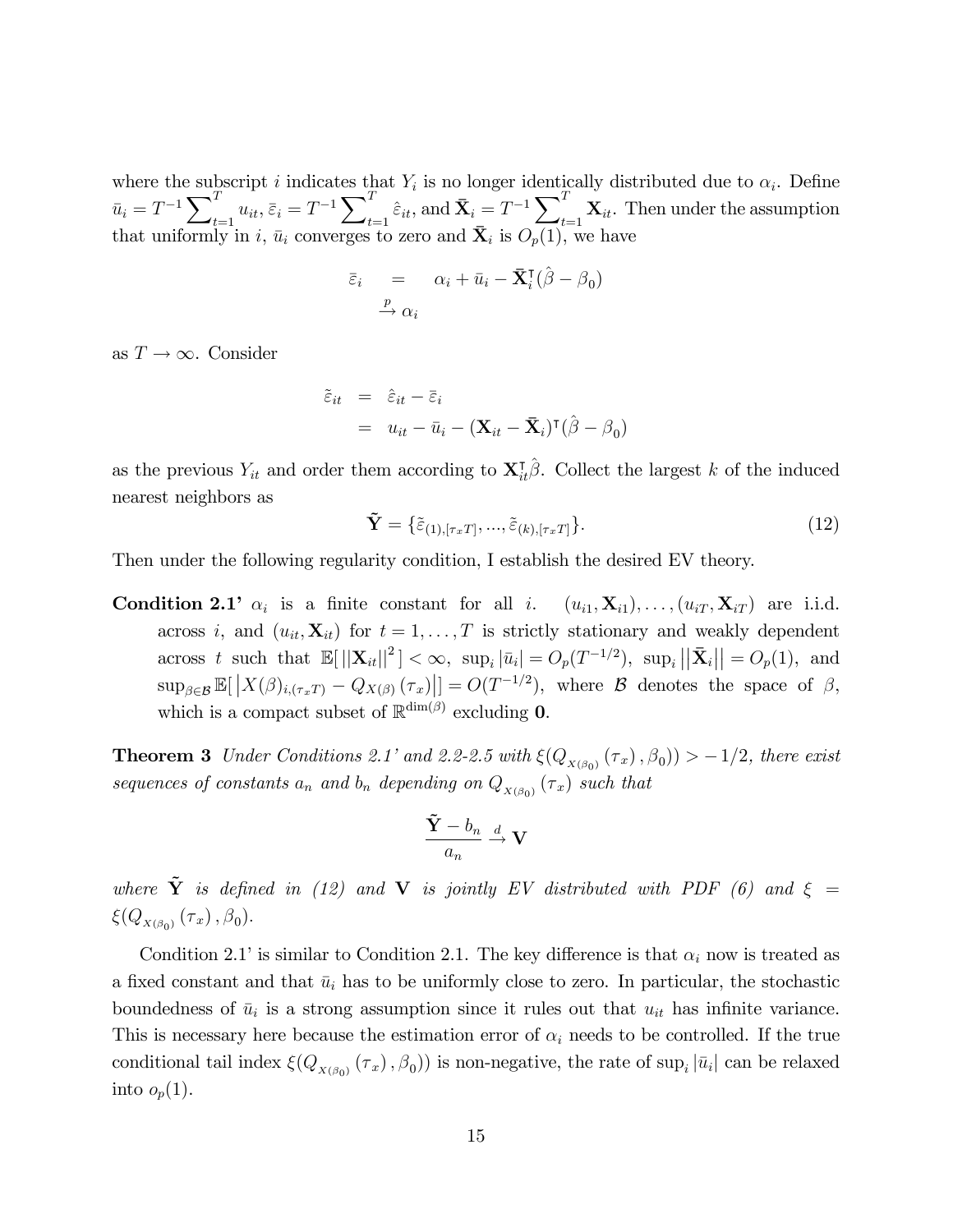Given Theorem 3, the CIs of  $Q_{u|X^{\dagger}\beta_0}=Q_{X^{\dagger}\beta_0}(\tau_x)(\tau_y)$  can be constructed by using  $\tilde{\mathbf{Y}}$  as input. Then the CI for the quantile of  $Y_i$  is obtained by adding back  $\bar{\varepsilon}_i$  and  $\hat{Q}_{X^{\dagger}\hat{\beta}}(\tau_x)$ . The continuous mapping theorem and the consistency of  $\bar{\varepsilon}_i$  and  $\hat{Q}_{X^{\dagger}\hat{\beta}}(\tau_x)$  guarantee the asymptotically correct coverage.

#### 2.5 Apply the fixed-k asymptotic inference

Given Theorems 1 and 2, this section applies the fixed-k approach proposed by Müller and Wang (2017) for inference about conditional tail properties. This approach is originally developed for unconditional tail properties only. The major advantage is the excellent performance in coverage probability and length given relatively small sample sizes, say  $n = 200$ .

As the name suggests, the fixed- $k$  approach relies on the asymptotic embedding that the largest k observations from an i.i.d. sample converge in distribution to the joint EV distributed vector  $V$ . If the tail property under investigation is also asymptotically equivalent to some known function of  $\xi$ , I essentially end up with a straightforward parametric problem: construct CIs for a function of  $\xi$  with one draw from V whose PDF is characterized only by  $\xi$ .

Suppose I have the dataset as in Section 2.2 and aim for a  $1 - \alpha$  CI for the conditional extremal quantile  $Q_{Y|X=Q_X(\tau_x)}(\tau_y)$  for  $\tau_y$  close to 1. To be precise, I rewrite  $\tau_y$  as  $1-h/n$ for some  $h > 0$  as similarly considered in Chernozhukov (2005) and Chernozhukov and Fernández-Val (2011). This setup means that the extremal quantile is of the same order of the sample maximum from *n* random draws from the true conditional CDF  $F_{Y|X=Q_X(\tau_x)}$ . Such an extreme quantile is too far in the tail for the normal approximation to perform well.

In the one-dimentional covariate case, the effective data becomes  $\bf{Y}$  as in (8) and the objective is to construct a confidence set  $S(Y) \subset \mathbb{R}$  such that  $\mathbb{P}(Q_{Y|X=Q_X(\tau_x)}(\tau_y) \in S(Y)) \ge$  $1 - \alpha$ , at least as  $n \to \infty$  and  $T \to \infty$ . In particular, EV theory suggests that

$$
\frac{Q_{Y|X=Q_X(\tau_x)}(1-h/n)-b_n}{a_n} \to q(\xi, h) \equiv \begin{cases} \frac{h^{-\xi}-1}{\xi} & \text{if } \xi \neq 0\\ -\log(h) & \text{if } \xi = 0 \end{cases}
$$

where I suppress  $Q_X(\tau_x)$  in  $\xi$  for notational ease. Note that  $q(\xi, h)$  is the  $\exp(h)$  quantile of  $V_1$ . The normalizing constants  $a_n$  and  $b_n$  implicitly depend on  $\xi$  and hence are unknown. Since they are shared by both Y and  $Q_{Y|X=Q_X(\tau_x)}(1-h/n)$ , I can impose location and scale equivariance on the CI to cancel them out. Specifically, I impose that for any constants  $a > 0$  and b,  $S(aY + b) = aS(Y) + b$ , where  $aS(Y) + b = {y : (y - b)/a \in S(Y)}$ . Under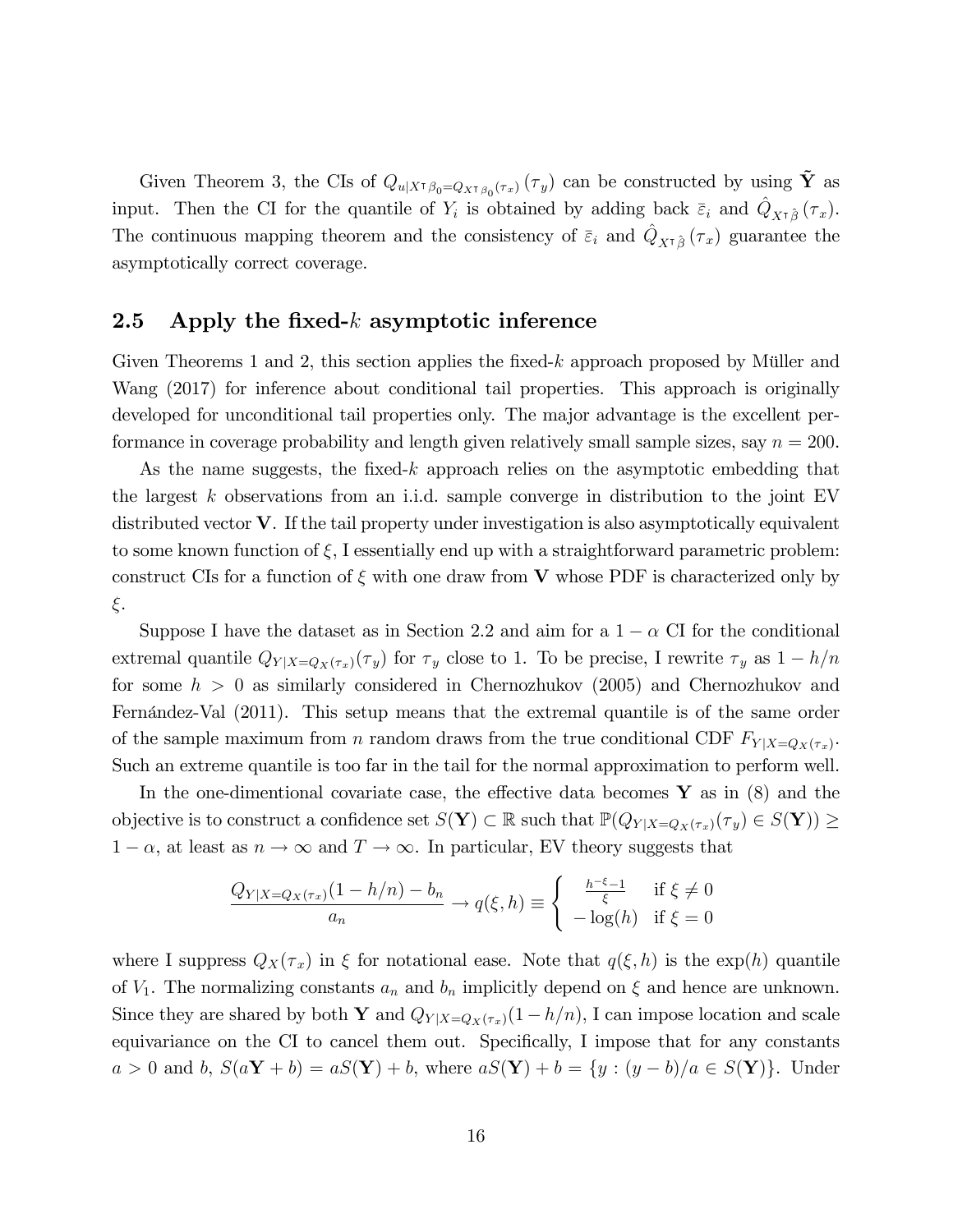this equivariance constraint, I can write

$$
\mathbb{P}(Q_{Y|X=Q_{X}(\tau_{x})}(1-h/n) \in S(\mathbf{Y}))
$$
\n
$$
= \mathbb{P}\left(\frac{Q_{Y|X=Q_{X}(\tau_{x})}(1-h/n) - Y_{(k),[\tau_{x}T]}}{Y_{(1),[\tau_{x}T]} - Y_{(k),[\tau_{x}T]}} \in S\left(\frac{\mathbf{Y} - Y_{(k),[\tau_{x}T]}}{Y_{(1),[\tau_{x}T]} - Y_{(k),[\tau_{x}T]}}\right)\right)
$$
\n
$$
\to \mathbb{P}(Y^{s} \in S(\mathbf{V}^{s}))
$$

where I introduce the self-normalized statistics

$$
Y^{s} = \frac{q(\xi, h) - V_{k}}{V_{1} - V_{k}} \text{ and}
$$
  

$$
\mathbf{V}^{s} = \left(\frac{V_{1} - V_{k}}{V_{1} - V_{k}}, \frac{V_{2} - V_{k}}{V_{1} - V_{k}}, ..., \frac{V_{k} - V_{k}}{V_{1} - V_{k}}\right).
$$

The densities of  $Y^s$  and  $\mathbf{V}^s$  now depend solely on  $\xi$  and can be numerically computed.

Given only a finite number of observations, a consistent estimation of  $\xi$  is out of the question. Instead of imposing the correct size control for the true  $\xi$ , I impose it for all the values of  $\xi$  that are empirically relevant. In this sense the fixed-k approach is conservative but more robust to misspecification, especially when the sample size is not large enough to support a precise estimation of  $\xi$ . Let  $\Xi \subset \mathbb{R}$  be the set of tail indices for which I impose the asymptotically correct coverage<sup>5</sup>. The asymptotic problem then is to construct a location and scale equivariant  $S$  that satisfies

$$
\mathbb{P}\left(Y^s \in S(\mathbf{V}^s)\right) \ge 1 - \alpha \text{ for all } \xi \in \Xi,
$$
\n(13)

since any S that satisfies (13) also satisfies  $\liminf_{n\to\infty} \mathbb{P}(Q_{Y|X=Q_X(\tau_x)}(1-h/n) \in$  $S(Y)$ )  $\geq 1 - \alpha$  under (9) and the continuous mapping theorem. Among all solutions to this problem, I choose the optimal one that minimizes the weighted average expected length criterion

$$
\int \mathbb{E}[\text{lgth}(S(\mathbf{V}))]dW(\xi),\tag{14}
$$

where W is a positive measure with support on  $\Xi$ , and  $\mathrm{lgth}(A) = \int \mathbf{1}[y \in A]dy$  for any Borel set  $A \subset \mathbb{R}$ . The equivariance of S further implies  $\mathbb{E}[\text{lgth}(S(\mathbf{V}))] = \mathbb{E}[(V_1 - V_k) \text{lgth}(S(\mathbf{V}^s))]$ . Thus the program of minimizing  $(14)$  subject to  $(13)$  among all equivariant set estimators S asymptotically becomes

$$
\min_{S(\cdot)} \int_{\Xi} \mathbb{E}[(V_1 - V_k) \operatorname{lgth}(S(\mathbf{V}^s))]dW(\xi)
$$
\n
$$
\text{s.t. } \mathbb{P}(Y^s \in S(\mathbf{V}^s)) \ge 1 - \alpha \text{ for all } \xi \in \Xi.
$$
\n
$$
(15)
$$

<sup>&</sup>lt;sup>5</sup>I use  $\Xi = [-1/2, 1/2]$  in later applications which covers all the distributions with finite variance. This can be easily extended.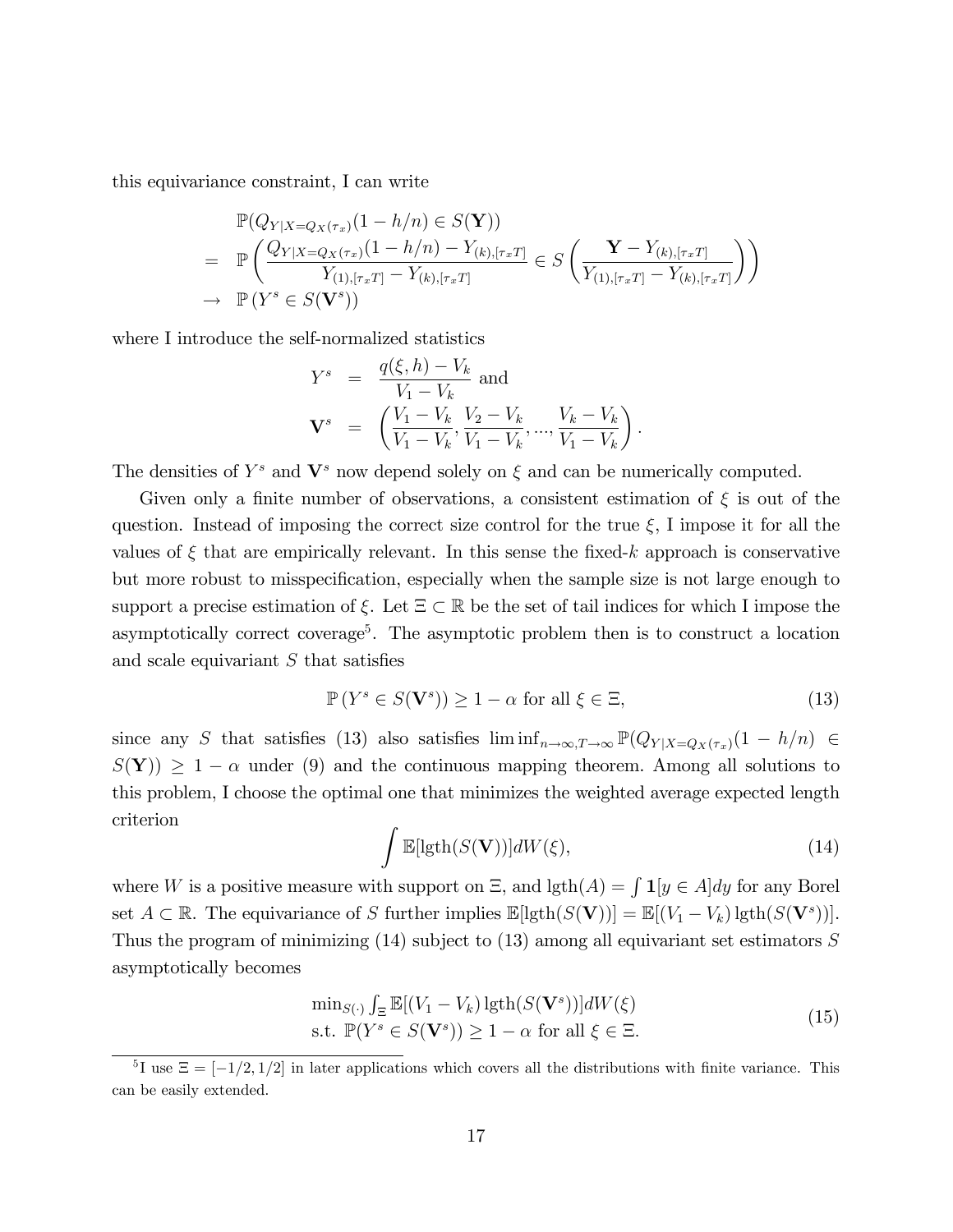Note that the above expectation and probability are w.r.t. the distribution of  $Y^s$  and  $\mathbf{V}^s$ . This distribution depends on  $\xi(x)$  evaluated at  $Q_X(\tau_x)$ . Solution to problem (15) is numerically calculated with the corresponding MATLAB program provided on the author's website. The computation cost is only several seconds using a modern PC.

In addition to the extremal conditional quantile, I also construct a fixed-k CI for the conditional tail index  $\xi(Q_X(\tau_x))$ . The unconditional case is studied by Wang (2018), which is now generalized to the conditional case. In particular, consider the testing problem

> $H_0$  :  $\xi(Q_X(\tau_x)) = \xi_0$  against  $H_1$  :  $\xi(Q_X(\tau_x)) \in \Xi \backslash \{\xi_0\}.$

With some weighting function  $W$  again, the likelihood ratio test is constructed as

$$
\varphi(\mathbf{v}^s) = \mathbf{1} \left[ \frac{\int_{\Xi} f_{\mathbf{V}^s | \xi}(\mathbf{v}^s) dW(\xi)}{f_{\mathbf{V}^s | \xi_0}(\mathbf{v}^s)} > \text{cv}_{(\alpha; \xi_0)} \right]
$$
(16)

where  $\mathbf{1}[\cdot]$  is the indicator function, and  $\text{cv}_{(\alpha;\xi_0)}$  denotes the critical value that depends on the significance level  $\alpha$  and the null value  $\xi_0$ . The CI for  $\xi$  is then obtained by inverting this test. Theorem 1 and the continuous mapping theorem again yield that the test (16) and the corresponding CI are asymptotically valid.

The CIs  $(15)$  and  $(16)$  are also applicable in the multivariate **X** case as implied by Theorem 2. Other tail related quantities such as the conditional tail expectation are also covered as long as they can be expressed as functions of the conditional tail index.

#### 2.6 Apply the increasing- $k$  asymptotic inference

If the cross-sectional sample size n is large enough, I can also switch to the increasing-k approaches that are originally developed for unconditional tail properties (see de Haan and Ferreira (2007) for an overview). In particular, I consider two popular estimators developed respectively by Hill (1975) and Smith (1987), and show that they are applicable using  $\mathbf Y$ as input if  $k$  is large. Application of other methods is also possible but requires a methodspecific consideration. I leave this for future research.

In the unconditional case, Pickands (1975) states that if  $F_Y \in \mathcal{D}(G_{\xi})$ , the generalized Pareto distribution is a good approximation of the tail of  $F_Y$ , in the sense that

$$
\lim_{u \to Q_Y(1)} \sup_{0 < y < Q_Y(1) - u} \left| \frac{F_Y(y + u) - F_Y(u)}{1 - F_Y(u)} - F_{GP}(y; \xi, \sigma) \right| = 0
$$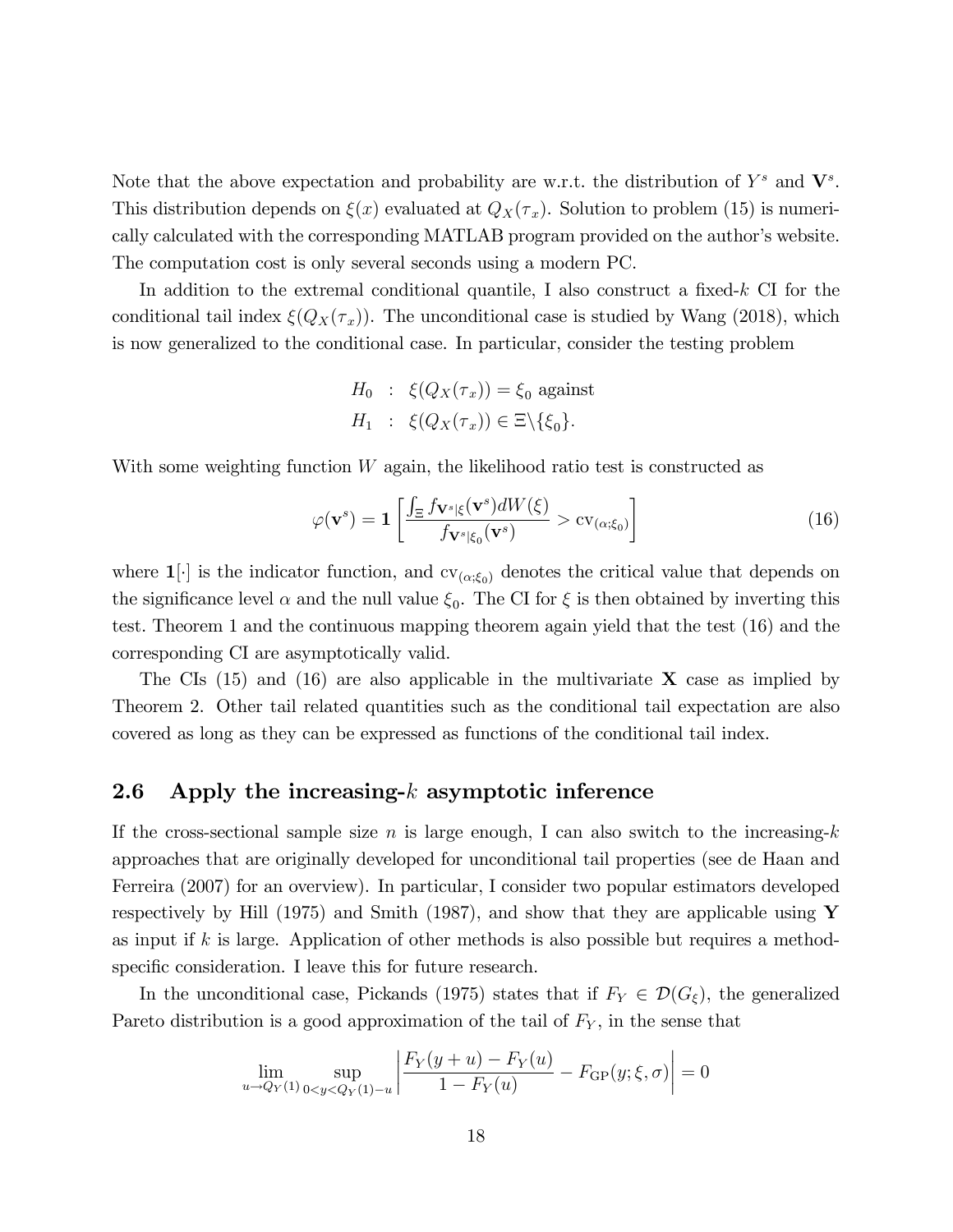where

$$
F_{\text{GP}}(y;\xi,\sigma) = \begin{cases} 1 - (1+\xi y/\sigma)^{-1/\xi} & \text{if } \xi \neq 0 \\ 1 - \exp(y/\sigma) & \text{if } \xi = 0. \end{cases}
$$

Choose  $Y_{(k),[\tau_x]}$  as the cutoff  $u_n$ , Hill's estimator can be constructed in the panel framework as

$$
\hat{\xi}_H = \frac{1}{k-1} \sum_{i=1}^{k-1} (\log Y_{(i),[\tau_x T]} - \log Y_{(k),[\tau_x T]}).
$$

Second, Smith (1987) suggests fitting the differences between the largest  $k$  observations and the cutoff  $Y_{(k),[\tau_x]}$  to  $F_{\text{GP}}(y;\xi,\sigma)$  and constructing the maximum likelihood estimator for  $\xi$  and  $\sigma$ . In particular, this estimator can be implemented as

$$
(\hat{\xi}_{ML}, \hat{\sigma}_{ML}) = \arg \max_{\xi \in \Xi, \sigma \in \mathbb{R}^+} \sum_{i=1}^{k-1} \log(f_{\text{GP}}(Y_{(i), [\tau_x T]} - Y_{(k), [\tau_x T]}; \xi, \sigma)) \tag{17}
$$

where  $f_{GP}(y; \xi, \sigma) = \partial F_{GP}(y; \xi, \sigma) / \partial y$ .

Both Hill's and Smith's estimators are root- $k$  consistent and asymptotically normal, provided that  $k \to \infty$  and  $k/n \to 0$ . Since the Hill's estimator is only defined for positive indices, I restrict  $\xi(x)$  to be positive. For notational ease, I present the proof for the scalar X case and write  $\gamma(x) = 1/\xi(x)$  and  $\tilde{\gamma}(x) = 1/\tilde{\xi}(x)$ . The following additional conditions are imposed.

**Condition 3.1**  $1 - F_{Y|X=x}(y) = c(x)y^{-\gamma(x)}(1 + d(x)y^{-\tilde{\gamma}(x)} + r(x, y)y^{-\tilde{\gamma}(x)})$  uniformly as  $y \to \infty$  where  $c(\cdot)$ ,  $d(\cdot)$ ,  $\gamma(\cdot)$ , and  $\tilde{\gamma}(\cdot)$  are continuously differentiable and uniformly bounded between 0 and  $\infty$ , and  $r(x, y)$  is continuously differentiable with bounded derivatives w.r.t. both  $x$  and  $y$  and satisfies  $\limsup_{y \to \infty} \sup_{x \in B_{T^{-1/2}}(Q_X(\tau_x))} |r(x,y)| = 0.$ 

**Condition 3.2**  $\sqrt{k}n^{-1/(\tilde{\xi}(Q_X(\tau_x))/\xi(Q_X(\tau_x))+2)} \to \mu$  for some constant  $\mu \in \mathbb{R}$ .

Condition 3.1 is a second order condition on the GPD approximation. In particular, the conditional CDF is approximated by a GPD in the first order, and the parameter  $\tilde{\xi}$  governs the approximation bias. This condition is commonly assumed to study unconditional tail problems (see, for example, Hall (1982), Smith (1987), and Chernozhukov (2005)). Condition 3.2 specifies the choice of the tail cutoff that leads to a non-degenerate asymptotic bias in the tail index estimator (cf. eq. (3.3) in Smith (1987)). This is seen in the following theorem.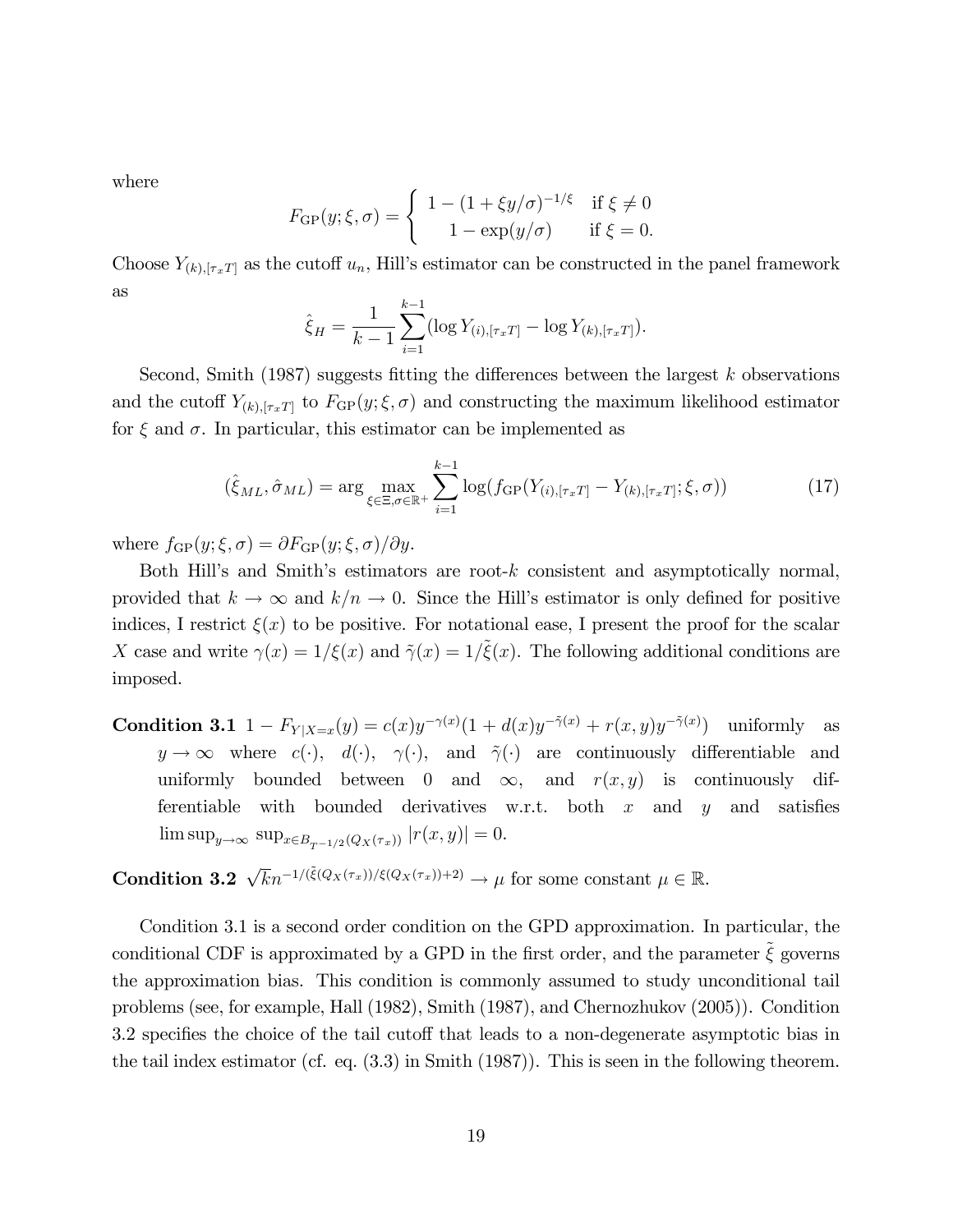**Theorem 4** Suppose Conditions 1.1, 1.4, and 3 hold with  $\xi(Q_X(\tau_x)) > 0$ . If  $k \to \infty$ ,  $k/n \rightarrow 0$ , then

$$
\sqrt{k}(\hat{\xi}_H - \xi) \stackrel{d}{\rightarrow} \mathcal{N}(\mu_H, \xi^2),
$$

and

$$
\sqrt{k}(\hat{\xi}_{ML}-\xi)\overset{d}{\rightarrow}\mathcal{N}\left(\mu_{ML},(1+\xi)^2\right)
$$

where

$$
\mu_H = -\mu \xi
$$
  

$$
\mu_{ML} = -\frac{\mu (1+\xi)\xi(1-\tilde{\gamma})}{1+\xi-\xi\tilde{\gamma}}
$$

and  $(\xi, \mu, \tilde{\gamma})$  are evaluated at  $x = Q_X(\tau_x)$ .

Theorem 4 derives the asymptotic distributions of the Hill's and the Smith's estimators, which are identical to that shown in Goldie and Smith (1987) and Smith (1987). The bias terms are difficult to estimate since they involve the second order parameters  $d(x)$  and  $\tilde{\gamma}(x)$ . A feasible CI for  $\xi$  is then constructed by choosing k of a smaller order than specified in Condition 3.2 so that the bias is asymptotically zero (cf. Theorem 2 in Hall (1982)). This is similar to the undersmoothing choice of the bandwidth in kernel estimation. The CIs are obtained accordingly by plugging in the index estimate for the variance.

### 3 Monte Carlo results

In this section I run Monte Carlo experiments to examine the small sample performance of the new approach. Section 3.1 considers the simple panel data  ${Y_{it}, X_{it}}$  without any fixed effect. In Section 3.2, I compare the efficiency of the new approach with a kernel estimator, which essentially uses more than one nearest neighbor observations. In Sections 3.3 and 3.4, I impose the linear regression setup  $(10)$  with classic individual random effects and fixed effects, respectively. Section 3.5 considers the CIs for the one time period forecast using dynamic panel data with fixed effects. Finally in Section 3.6, I present the results on inference about the conditional tail index, using both the fixed-k and the increasing-k methods.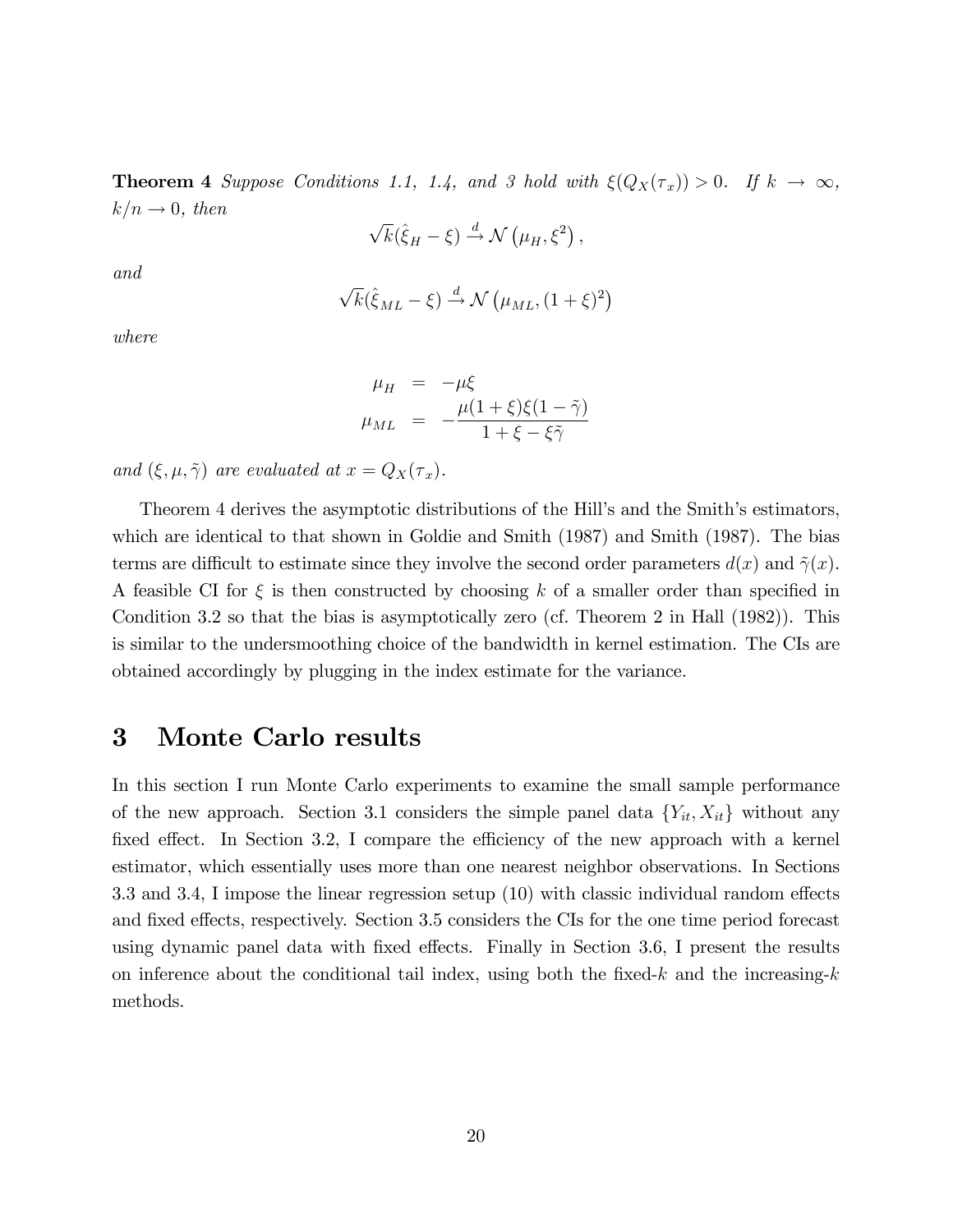#### 3.1 Extremal conditional quantile with i.i.d. data

I continue to consider the three examples in Section 2.2 as the data generating processes (DGPs). In all experiments, data are i.i.d. across i. The dependence structure across t is as follows.

- **1. Joint Normal**  $X_{it} = \rho X_{it-1} + u_{it}$  with  $u_{it} \sim^{iid} \mathcal{N}(0, 1 \rho^2)$  and  $X_{i1} \sim \mathcal{N}(0, 1)$ .  $Y_{it} =$  $r_{xy}X_{it} + \sqrt{1-r_{xy}^2}v_{it}$  where  $v_{it} \sim^{iid} \mathcal{N}(0, 1)$  and independent of  $u_{it}$ . Set  $\rho = 0.5$  and  $r_{xy} = 0.5.$
- **2. Joint Student's t**  $(X_{it}, Y_{it})$  is i.i.d. across t and distributed as  $t_v(\mu, \Sigma)$  with  $v = 3$ ,  $\mu = [0, 0]$ <sup>T</sup>, and  $\Sigma = [1, 0.5; 0.5, 1]$ .
- **3. Conditional Pareto**  $X_{it} = \rho X_{it-1} + u_{it}$  with  $u_{it} \sim^{iid} \mathcal{N} (0, (1 \rho^2))$  and  $X_{i1} \sim \mathcal{N} (0, 1)$ .  $Y_{it}|X_{it} = x \sim \text{Pa}(\xi(x))$ , that is,  $\mathbb{P}(Y_{it} \leq y | X_{it} = x) = 1 - y^{-1/\xi(x)}$  for  $y \geq 1$  where  $\xi(x) = x - Q_X(\tau_x) + 0.5.$

Conditional on  $X = Q_X(\tau_x)$ , the tail indices for the above three DGPs are 0, 1/4, and 1/2, respectively. I construct CIs for  $Q_{Y|X=Q_X(\tau_x)}(1-h/n)$  with  $\tau_x = 0.5$  and 0.95 and  $h = 1$  and 5. The sample sizes n and T are either 200 or 500, with smaller combinations exercised in later sections.

I compare three approaches: (i) the fixed-k approach (fixed-k) introduced in Section 2.2, (ii) quantile regression (QR), and (iii) bootstrapping the empirical quantile (Boot). More specifically, I produce the fixed-k CI using  $k = 20$  in most cases if not specially noted. The space of  $\xi$  is restricted as  $[-1/2, 1/2]$  in this and the following two sections where I target quantile. For the QR approach, I run a quantile regression of  $Y_{it}$  on  $X_{it}$  and a constant at the  $\tau_y$  quantile for each i. The conditional quantile is estimated at  $\hat{\beta}_{0i} + \hat{Q}_X (\tau_x) \hat{\beta}_{1i}$ where  $\hat{Q}_X(\tau_x)$  is the empirical quantile of the pooled  $X's$  and  $\hat{\beta}_{0i}$  and  $\hat{\beta}_{1i}$  are the coefficient estimates using the *i*-th individual's observations. The CI is simply the  $2.5\%$  and  $97.5\%$ quantiles of these *n* estimates. The bootstrap CI is based on bootstrapping the empirical  $\tau_y$ quantile in  $\{Y_{i,[\tau_x T]}\}_{i=1}^n$ . The bootstrap size is 200.

Tables 1-3 depict the coverage probabilities (Cov) and the average lengths (Lgth) of the above three methods based on  $500$  simulation draws. The fixed-k approach performs very well in both coverage and length in all specifications. Regarding the QR method, since the conditional quantile is a linear function of  $X$  in the first DGP but not in the other two, the CIs based on QR perform well in the first DGP but deliver substantial undercoverage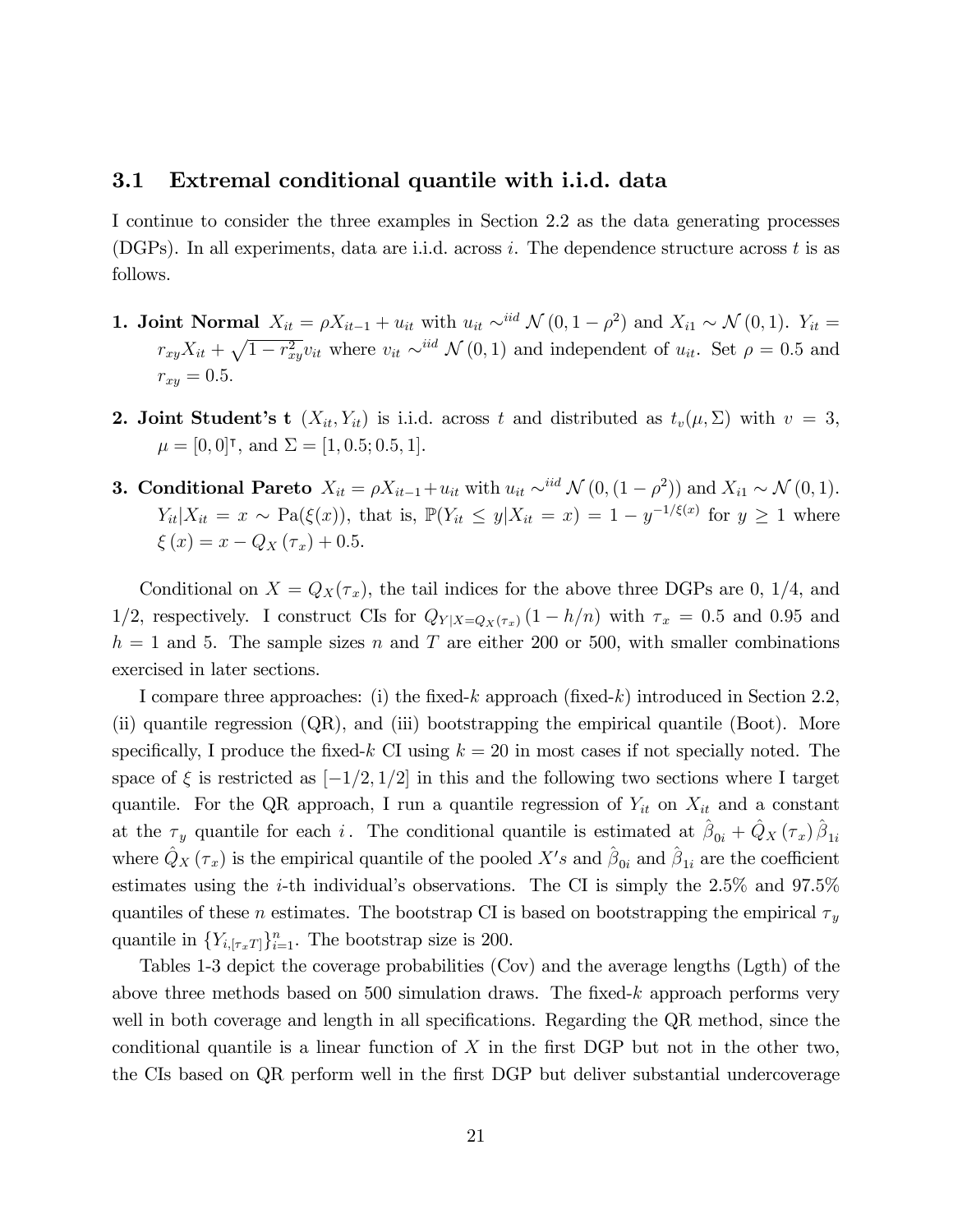| $\boldsymbol{n}$ |      | 200 (97.5% quantile) |      |         |                    | $\overline{500}$ (99% quantile) |      |           |  |  |  |  |
|------------------|------|----------------------|------|---------|--------------------|---------------------------------|------|-----------|--|--|--|--|
| $\scriptstyle T$ |      | 200                  |      | 500     |                    | 200                             |      | 500       |  |  |  |  |
|                  | Cov  | Lgth                 | Cov  | Lgth    | Cov                | Lgth                            | Cov  | Lgth      |  |  |  |  |
|                  |      |                      |      |         | Joint Normal       |                                 |      |           |  |  |  |  |
| fixed- $k$       | 0.97 | 0.63                 | 0.96 | 0.66    | 0.95               | 0.56                            | 0.96 | 0.56      |  |  |  |  |
| QR               | 1.00 | 0.63                 | 1.00 | 0.41    | 1.00               | 0.89                            | 1.00 | 0.56      |  |  |  |  |
| Boot             | 0.97 | 0.64                 | 0.91 | 0.61    | 0.88               | 0.58                            | 0.95 | 0.55      |  |  |  |  |
|                  |      | Joint Student's t    |      |         |                    |                                 |      |           |  |  |  |  |
| fixed- $k$       | 0.96 | 1.35                 | 0.96 | 1.47    | 0.95               | 1.62                            | 0.94 | 1.63      |  |  |  |  |
| QR               | 0.95 | 2.20                 | 0.00 | 1.31    | 1.00               | 4.76                            | 0.01 | 2.87      |  |  |  |  |
| <b>Boot</b>      | 0.91 | 1.36                 | 0.95 | 1.34    | 0.89               | 1.51                            | 0.94 | 1.68      |  |  |  |  |
|                  |      |                      |      |         | Conditional Pareto |                                 |      |           |  |  |  |  |
| fixed- $k$       | 0.96 | 7.65                 | 0.97 | 7.14    | 0.98               | 15.8                            | 0.97 | 11.6      |  |  |  |  |
| QR               | 0.00 | $>10^3$              | 0.00 | $>10^3$ | 0.00               | $>10^3$                         | 0.00 | $>10^{3}$ |  |  |  |  |
| <b>Boot</b>      | 0.93 | 8.30                 | 0.93 | 7.80    | 0.94               | 15.3                            | 0.90 | 12.7      |  |  |  |  |

Table 1: Finite sample performance of inference about extremal conditional quantile, no model specification

Note: Entries are coverages and lengths of the CIs for  $Q_{Y|X=Q_X(0.5)}(1-5/n)$ . See the main text for the description of the three approaches and the data generating processes. Confidence level is 5%. Based on 500 simulation draws.

and longer length in the other two DGPs due to misspecification. The bootstrap approach is robust to misspecification but requires an asymptotic normal approximation, which performs well only in the mid-sample. This is why the bootstrap intervals exhibit more undercoverage for  $h = 1$  than 5.

One comment about the choice of k. A larger  $k$  leads to more tail observations and hence shorter confidence intervals, but is subject to a larger approximation bias due to including too many mid-sample data. This bias and variance trade off indicates that the choice of  $k$  is difficult, especially when  $n$  is only moderate. It is actually impossible to choose a uniformly best k allowing the underlying CDF to be flexible (see Theorem 1 of Müller and Wang  $(2017)$ ). The CDFs in my Monte Carlo are all well behaved so that the k as large as  $40\%$  of the sample size performs well. This is seen in Table 3, which reports the numbers for  $k = 20$ and 50. See also Table 8 in Section 3.5.

#### 3.2 Comparison to kernel smoothing with i.i.d. data

The new approach takes only the nearest neighbor in each time series, which raises the question of efficiency loss. I answer this question by comparing the fixed-k approach with the kernel smoothing methods proposed by Gardes, Girard, and Lekina (2010). In particular, I first pool the panel data into a cross-sectional sample. Suppose the object of interest is still  $Q_{Y|X=Q_X(\tau_x)}(\tau_y)$ . I follow Gardes, Girard, and Lekina (2010) to pick the bin  $B_{\hat{Q}_X(\tau_x)}(b_{nT})$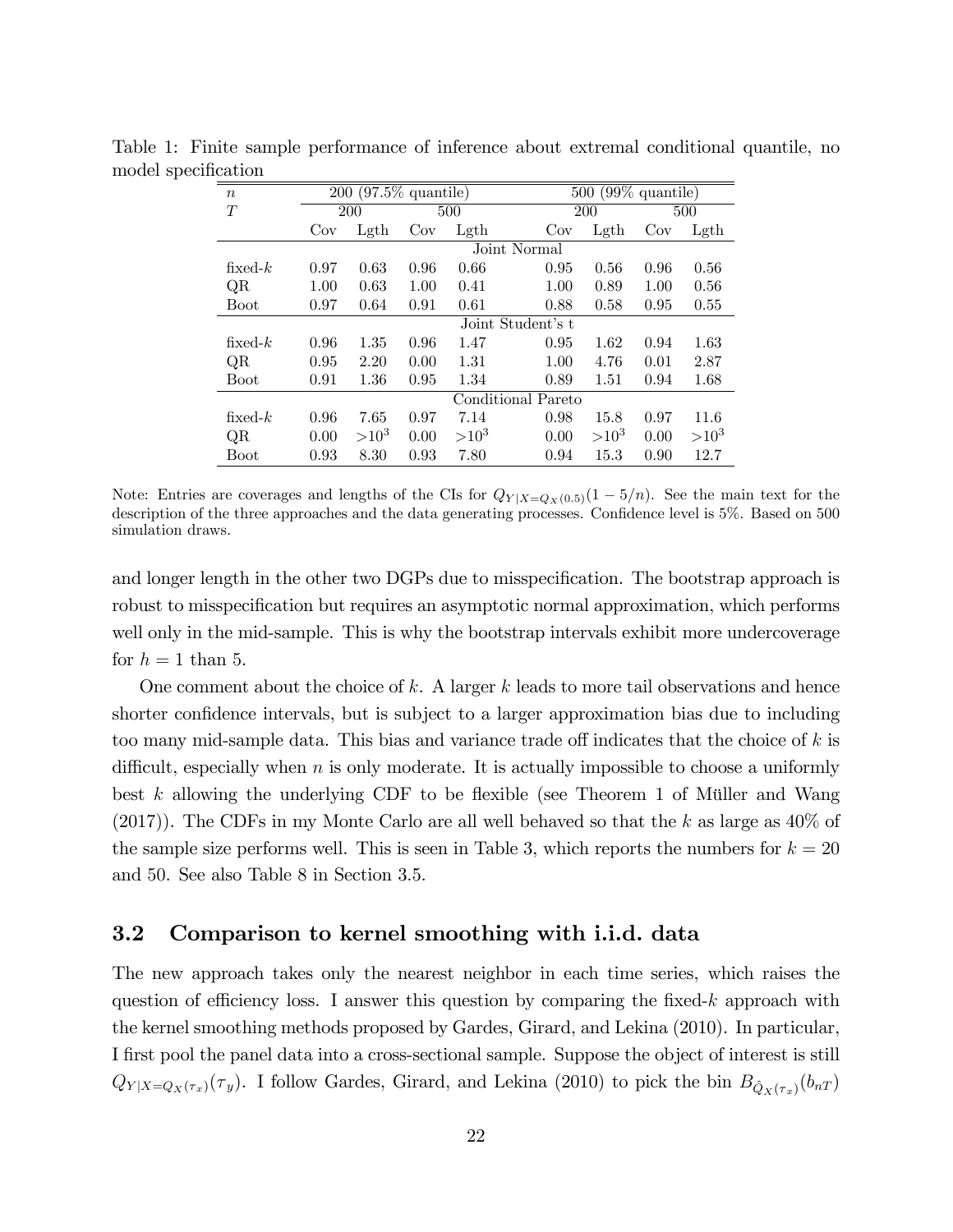| $\, n$     | 200  |                   | $\sqrt{(97.5\% \text{ quantile})}$ |             |                    | $\sqrt{99\%}$ quantile)<br>500 |      |         |  |  |  |
|------------|------|-------------------|------------------------------------|-------------|--------------------|--------------------------------|------|---------|--|--|--|
| T          |      | 200               |                                    | 500         |                    | <b>200</b>                     | 500  |         |  |  |  |
|            | Cov  | Lgth              | Cov                                | $\rm{Lgth}$ | Cov                | Lgth                           | Cov  | Lgth    |  |  |  |
|            |      | Joint Normal      |                                    |             |                    |                                |      |         |  |  |  |
| fixed- $k$ | 0.96 | 0.65              | 0.96                               | 0.65        | 0.95               | 0.57                           | 0.94 | 0.57    |  |  |  |
| QR         | 1.00 | 1.28              | 1.00                               | 0.80        | 1.00               | 1.81                           | 1.00 | 1.13    |  |  |  |
| <b>BEQ</b> | 0.93 | 0.63              | 0.92                               | 0.64        | 0.92               | 0.55                           | 0.91 | 0.56    |  |  |  |
|            |      | Joint Student's t |                                    |             |                    |                                |      |         |  |  |  |
| fixed- $k$ | 0.97 | 2.42              | 0.95                               | 2.36        | 0.97               | 2.88                           | 0.97 | 2.77    |  |  |  |
| QR         | 1.00 | 3.53              | 1.00                               | 2.26        | 1.00               | 6.23                           | 1.00 | 3.94    |  |  |  |
| <b>BEQ</b> | 0.94 | 2.31              | 0.93                               | 2.25        | 0.93               | 2.83                           | 0.95 | 2.72    |  |  |  |
|            |      |                   |                                    |             | Conditional Pareto |                                |      |         |  |  |  |
| fixed- $k$ | 0.95 | 9.30              | 0.97                               | 7.45        | 0.84               | 16.3                           | 0.94 | 12.5    |  |  |  |
| QR         | 0.00 | $>10^{3}$         | 0.00                               | $>10^3$     | 0.00               | $>10^3$                        | 0.00 | $>10^3$ |  |  |  |
| <b>BEQ</b> | 0.95 | 12.5              | 0.96                               | 8.91        | 0.80               | 26.8                           | 0.93 | 15.2    |  |  |  |

Table 2: Finite sample performance of inference about extremal conditional quantile, no model specification

Note: Entries are coverages and lengths of the CIs for  $Q_{Y|X=Q_X(0.95)}(1-5/n)$ . See the main text for the description of the three approaches and the data generating processes. Confidence level is 5%. Based on 500 simulation draws.

Table 3: Finite sample performance of inference about extremal conditional quantile, no model specification

| $\boldsymbol{n}$ |      | $\sqrt{200 (99.5)}$ quantile) |      |                 |                    | $\overline{500}$ (99.8% quantile) |      |         |  |  |
|------------------|------|-------------------------------|------|-----------------|--------------------|-----------------------------------|------|---------|--|--|
| T                |      | 200                           |      | 500             |                    | 200                               |      | 500     |  |  |
|                  | Cov  | Lgth                          | Cov  | $\mathrm{Lgth}$ | Cov                | Left                              | Cov  | Lgth    |  |  |
|                  |      |                               |      |                 | Joint Normal       |                                   |      |         |  |  |
| fixed- $k(k=20)$ | 0.95 | 1.82                          | 0.96 | 1.83            | 0.97               | 1.69                              | 0.96 | 1.70    |  |  |
| QR               | 1.00 | 1.19                          | 1.00 | 0.75            | 1.00               | 1.18                              | 1.00 | 1.07    |  |  |
| <b>BEQ</b>       | 0.63 | 0.62                          | 0.64 | 0.59            | 0.64               | 0.57                              | 0.65 | 0.59    |  |  |
|                  |      |                               |      |                 | Joint Student's t  |                                   |      |         |  |  |
| fixed- $k(k=20)$ | 0.96 | 4.71                          | 0.96 | 4.69            | 0.96               | 5.62                              | 0.97 | 5.61    |  |  |
| fixed- $k(k=50)$ | 0.94 | 3.91                          | 0.92 | 3.90            | 0.95               | 4.85                              | 0.92 | 4.73    |  |  |
| QR               | 1.00 | 8.51                          | 0.68 | 5.51            | 1.00               | 8.47                              | 1.00 | 11.5    |  |  |
| <b>BEQ</b>       | 0.62 | 2.01                          | 0.60 | 2.02            | 0.63               | 2.57                              | 0.61 | 2.56    |  |  |
|                  |      |                               |      |                 | Conditional Pareto |                                   |      |         |  |  |
| fixed- $k(k=20)$ | 0.98 | 27.6                          | 0.98 | 26.1            | 0.94               | 48.1                              | 0.97 | 40.5    |  |  |
| QR               | 0.00 | $>10^3$                       | 0.00 | $>10^3$         | 0.00               | $>10^3$                           | 0.00 | $>10^3$ |  |  |
| BEQ              | 0.71 | 25.9                          | 0.63 | 30.4            | 0.78               | 76.2                              | 0.77 | 43.9    |  |  |

Note: Entries are coverages and lengths of the CIs for  $Q_{Y|X=Q_X(0.5)}(1-1/n)$ . See the main text for the description of the three approaches and the data generating processes. Confidence level is 5%. Based on 500 simulation draws.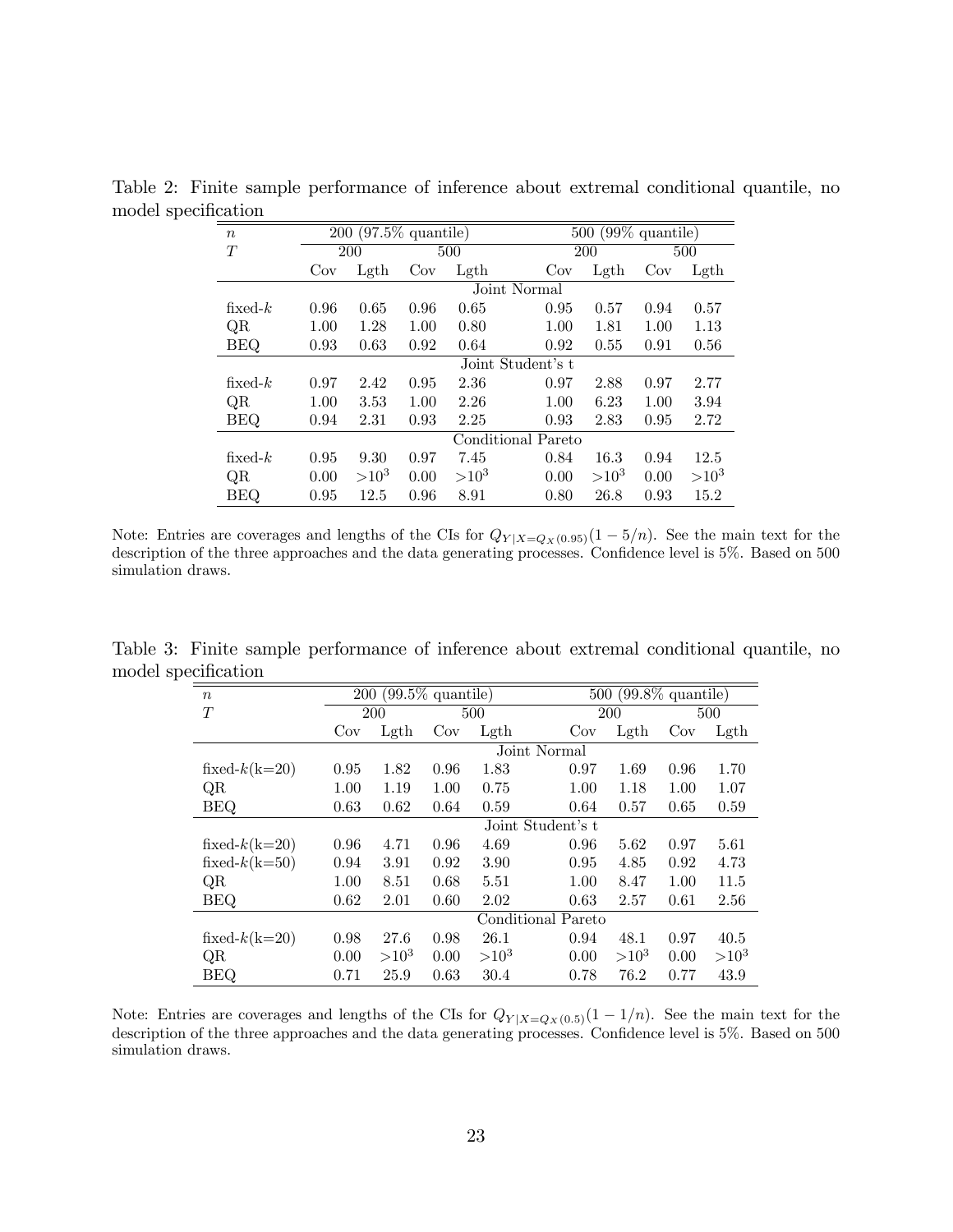centered at  $\hat{Q}_X(\tau_x)$  with a bandwidth  $b_{nT}$ . Since there is no theoretical justification for the optimal choice of  $b_{nT}$ , I take the rule-of-thumb choice  $c(nT)^{-1/5}$  with different values of the constant c. Now a certain choice of  $b_{nT}$  leads to a certain collection of Y's whose paired X's are in the bin  $B_{\hat{Q}_X(\tau_x)}(b_{nT})$ . Order these induced Y's descendingly into  $\{Y_{(1)} \geq$  $Y_{(2)} \geq \ldots \geq Y_{(m)}$  where m denotes the local sample size determined by the bandwidth. It is approximately  $nT b_n$  in the kernel smoothing and is n in the nearest neighbor.

Given the induced Y, the conditional quantile is estimated as  $\hat{Q}_{Y|X=Q_X(\tau_x)}(\tau_y) = Y_{(\tau_y,m)}$ . Gardes, Girard, and Lekina (2010) show that under  $m(1 - \tau_y) \to \infty$  and some other regularity conditions,

$$
\sqrt{m(1-\tau_y)}\left(\frac{\hat{Q}_{Y|X=Q_X(\tau_x)}(\tau_y)}{Q_{Y|X=Q_X(\tau_x)}(\tau_y)}-1\right) \stackrel{d}{\to} \mathcal{N}(0,1/\xi_0^2)
$$

where  $\xi_0$  depends  $Q_X(\tau_x)$ . Then the CI of  $Q_{Y|X=Q_X(\tau_x)}(\tau_y)$  is constructed by the delta method and plugging in some consistent estimator of  $\xi_0$ . One choice they propose is the Hill-type estimator

$$
1/\hat{\xi} = \frac{1}{k-1} \sum_{i=1}^{k-1} i \log(Y_{(i)}/Y_{(i+1)})
$$
\n(18)

for some choice of  $k < m$ .

For comparison, I implement the fixed-k approach by using the panel data and the above kernel estimator by pooling the data. In particular, I implement the conditional Pareto DGP in the previous experiment with  $n = 200$  and T ranging from 25 to 500. For the fixed-k CI, I set  $k = 50$ . For the kernel method, I implement  $c \in \{0.1, 0.25, 0.5, 1, 2\}$  and set k (in the Hill-type index estimator (18)) as the largest integer less than  $m/4$ .

Table 4 presents the coverage and the length of both methods. Several interesting observations are made. First, the kernel approach is sensitive to the choice of the bandwidth. In particular, a correct coverage relies on a narrow window of the bandwidth choice. A larger choice can lead to a substantial undercoverage since the smoothing bias dominates quickly in the tail. Second, when T is only moderately large (say 25 and 50), the fixed-k CIs are much shorter than the kernel one given both of them have good coverage properties. This is because the fully nonparametric method ignores the Pareto tail information, which is utilized by the fixed-k method. Third, when  $T$  is very large, say 500, choosing only the nearest neighbor does incur an efficiency loss as we compare the length between the fixed- $k$  and the kernel CIs. But such loss is approximately in a factor of 2 or 3 instead of  $T^{1/2}$ . This means a general covariate dependent tail is very difficult to estimate in a fully nonparametric way.

It is also worth mentioning that the conditional tail index estimator (18) is not invariant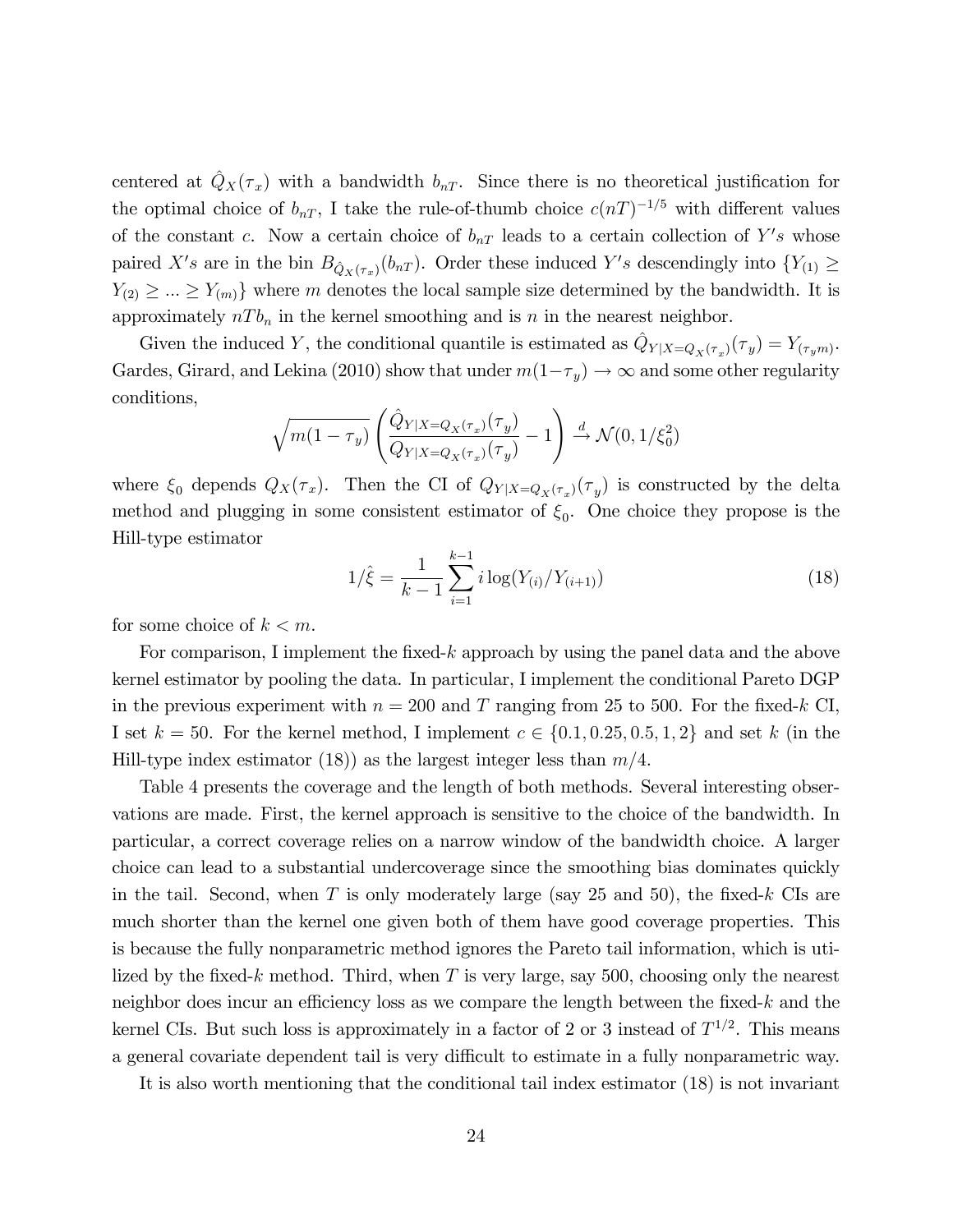| T            |      | 25   |      | 50   |      | 100  |      | 200  |      | 500  |
|--------------|------|------|------|------|------|------|------|------|------|------|
|              | Cov  | Leth | Cov  | Lgth | Cov  | Lgth | Cov  | Lgth | Cov  | Leth |
| $fixed-k$    | 0.97 | 24.3 | 0.97 | 21.1 | 0.97 | 19.8 | 0.97 | 16.8 | 0.98 | 15.3 |
| $NP(c=0.1)$  | 0.86 | 59.6 | 0.91 | 50.1 | 0.89 | 30.0 | 0.94 | 24.4 | 0.93 | 14.6 |
| $NP(c=0.25)$ | 0.96 | 50.5 | 0.94 | 33.1 | 0.96 | 19.0 | 0.93 | 13.3 | 0.96 | 9.15 |
| $NP(c=0.5)$  | 0.95 | 27.6 | 0.93 | 17.1 | 0.94 | 12.7 | 0.93 | 9.28 | 0.95 | 6.36 |
| $NP(c=1)$    | 0.95 | 20.7 | 0.93 | 13.9 | 0.90 | 9.84 | 0.89 | 7.14 | 0.88 | 4.77 |
| $NP(c=2)$    | 0.58 | 24.3 | 0.37 | 15.6 | 0.24 | 10.1 | 0.14 | 6.86 | 0.11 | 4.18 |

Table 4: Finite sample performance of inference about extremal conditional quantile, comparison with kernel method

Note: Entries are coverages and lengths of the CIs for  $Q_{Y|X=Q_X(0.5)}(1-1/n)$  under the conditional Pareto DGP with no shifting. See the main text for the description of the two approaches and details of the DGP. Confidence level is  $5\%$ . Based on  $500$  simulation draws.

Table 5: Finite sample performance of inference about extremal conditional quantile, comparison with kernel method

| T            | 25   |      | 50   |            | 100  |          | 200  |      | 500  |      |
|--------------|------|------|------|------------|------|----------|------|------|------|------|
|              | Cov  | Leth | Cov  | $\rm Leth$ | Cov  | Lgth     | Cov  | Leth | Cov  | Leth |
| $fixed-k$    | 0.97 | 24.3 | 0.97 | 21.1       | 0.97 | 19.8     | 0.97 | 16.8 | 0.98 | 15.3 |
| $NP(c=0.1)$  | 0.78 | 57.8 | 0.88 | 42.4       | 0.83 | 23.2     | 0.89 | 20.0 | 0.87 | 11.7 |
| $NP(c=0.25)$ | 0.88 | 37.2 | 0.87 | 21.4       | 0.90 | 15.8     | 0.90 | 11.2 | 0.90 | 7.27 |
| $NP(c=0.5)$  | 0.89 | 22.0 | 0.87 | 14.0       | 0.87 | $10.3\,$ | 0.88 | 7.45 | 0.85 | 5.14 |
| $NP(c=1)$    | 0.85 | 17.1 | 0.80 | 11.4       | 0.83 | 8.00     | 0.83 | 5.75 | 0.79 | 3.85 |
| $NP(c=2)$    | 0.34 | 20.0 | 0.21 | 12.2       | 0.11 | 7.99     | 0.08 | 5.43 | 0.04 | 3.38 |

Note: Entries are coverages and lengths of the CIs for  $Q_{Y|X=Q_X(0.5)}(1-1/n)$  under the conditional Pareto DGP with Y shifted by 1. See the main text for the description of the two approaches and details of the DGP. Confidence level is  $5\%$ . Based on 500 simulation draws.

to location shift but the fixed- $k$  approach is. Such location invariance also contributes to the efficiency as depicted in Table 5. In particular, I use the same DGP as above except that Y is shifted by adding 1. This shifting does not affect the fixed-k CIs but does impede the performance of the conditional tail index estimator (18). Consequently, the kernel CIs based on plugging in (18) exhibit undercoverage. Some unreported results show that if (18) is replaced with some location invariant estimator, the kernel CIs are substantially longer and comparable with the fixed- $k$  ones.

As a final remark of this subsection, I also implement the standard kernel weighted quantile regression method designed for the mid-sample quantiles (cf. Chapter 10 of Li and Racine (2007)). Given a large T, the target  $1-1/n$  conditional quantile is relatively in the mid-sample, and hence the confidence interval based on asymptotic normality might work. However, unreported Monte Carlo simulations show that this method works only if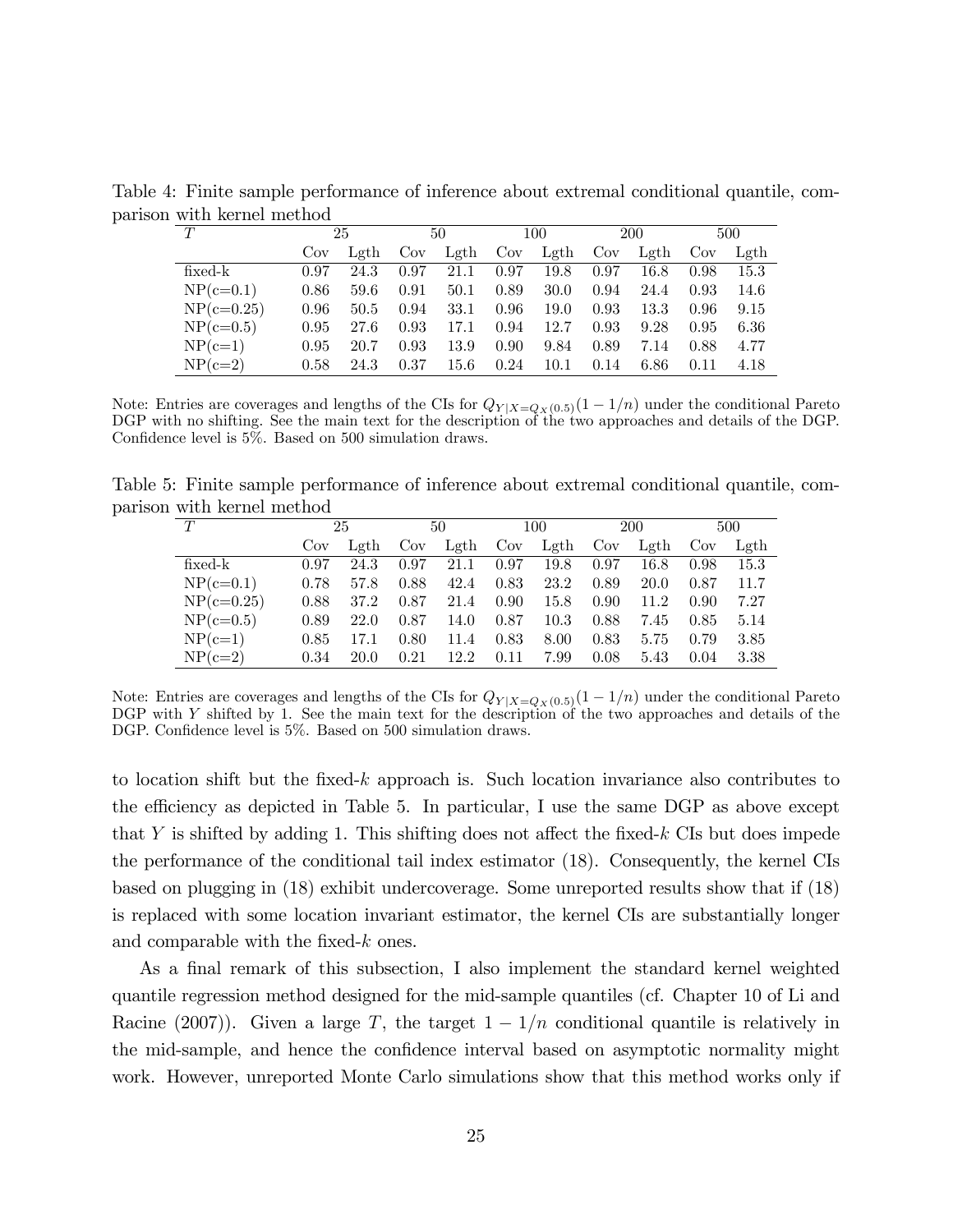$T$  is substantially, say 5 times, larger than  $n$ . In our setups, it is strictly dominated by the method proposed by Gardes, Girard, and Lekina (2010).

# 3.3 Extremal conditional quantile with stochastic unobserved effects

In this section, I impose the linear regression model  $Y_{it} = \alpha_i + X_{it}\beta_0 + u_{it}$  and assume data are i.i.d. across i. For time dependence, I set  $\alpha_i = T^{-1} \sum_i^T$  $t_{t=1} X_{it}$  and  $X_{it} = \rho X_{it-1} + e_{it}$  with  $e_{it} \sim^{iid} \mathcal{N} (0, (1 - \rho^2))$  and  $X_{i0} \sim \mathcal{N} (0, 1)$ . The distribution of  $u_{it}$  conditional on  $X_{it} = x$  is as follows.

- 1. Conditional Normal  $u_{it}|X_{it} = x \sim \mathcal{N}(0, 1 + x^2)$ .
- 2. Conditional Student's t  $u_{it}|X_{it} = x \sim t(2 + |x|).$
- 3. Conditional Pareto  $u_{it}|X_{it} = x \sim \pm \text{Pa}(\xi(x))$ , that is,  $\mathbb{P}(u_{it} \leq y | X_{it} = x) = 1/2 + (1 (1+y)^{-1/\xi(x)})/2$  for  $y \ge 0$ , and  $\mathbb{P}(u_{it} \le y | X_{it} = x) = (-y+1)^{-1/\xi(x)}/2$  for  $y \le 0$  where  $\xi(x) = x - Q_X(\tau_x) + 0.5.$

I use the same three approaches as in the Section 3.1 to construct CIs for the extremal conditional quantile  $Q_{Y_{it}|X_{it}=Q_X(\tau_x)}(\tau_y) = Q_{\alpha_i+u_{it}|X_{it}=Q_X(\tau_x)}(\tau_y) + Q_X(\tau_x)\beta_0$ . This specification assumes that  $\beta_0$  is not included for the conditional value. I relax this in the following subsection. In particular, the fixed-k approach is conducted in two ways: with or without using any least squares estimator of  $\hat{\beta}$  in (10). For the former (fixed-k w. LS), I first estimate  $\beta_0$  using the standard demean estimator  $\hat{\beta}$  and back out  $\hat{\varepsilon}_{it} = Y_{it} - X_{it}\hat{\beta}$  and then implement the steps in Section 2.3 to construct the CIs for the conditional quantile of  $\varepsilon_{it}$ . The CIs for  $Q_{Y_{it}|X_{it}=Q_X(\tau_x)}(\tau_y)$  is obtained by adding back  $\hat{Q}_X(\tau_x)\hat{\beta}$  where  $\hat{Q}_X(\tau_x)$  is the sample  $\tau_x$ quantile in the pooled X's. For the one ignoring the fixed effects structure (fixed-k  $w/o$  LS), I directly use  $Y_{it}$  and  $X_{it}$  and apply Steps 1-3 in Section 2.2.

Tables 6 present the results for  $n \in \{100, 200\}$  and  $T \in \{25, 50, 200, 500\}$ . Several interesting observations can be found. First, the error in the conditional t and conditional Pareto models does not have a finite variance when  $\tau_x$  is 0.5, and hence the fixed effects estimator of  $\beta$  behaves poorly. This leads to a poor performance of the fixed-k approach if the linear regression model is utilized. This problem can be solved by using the least absolute deviation (LAD) estimator, which is implemented in the next table. In comparison, the fixed- $k$  CIs without using the linear regression model always perform well given a large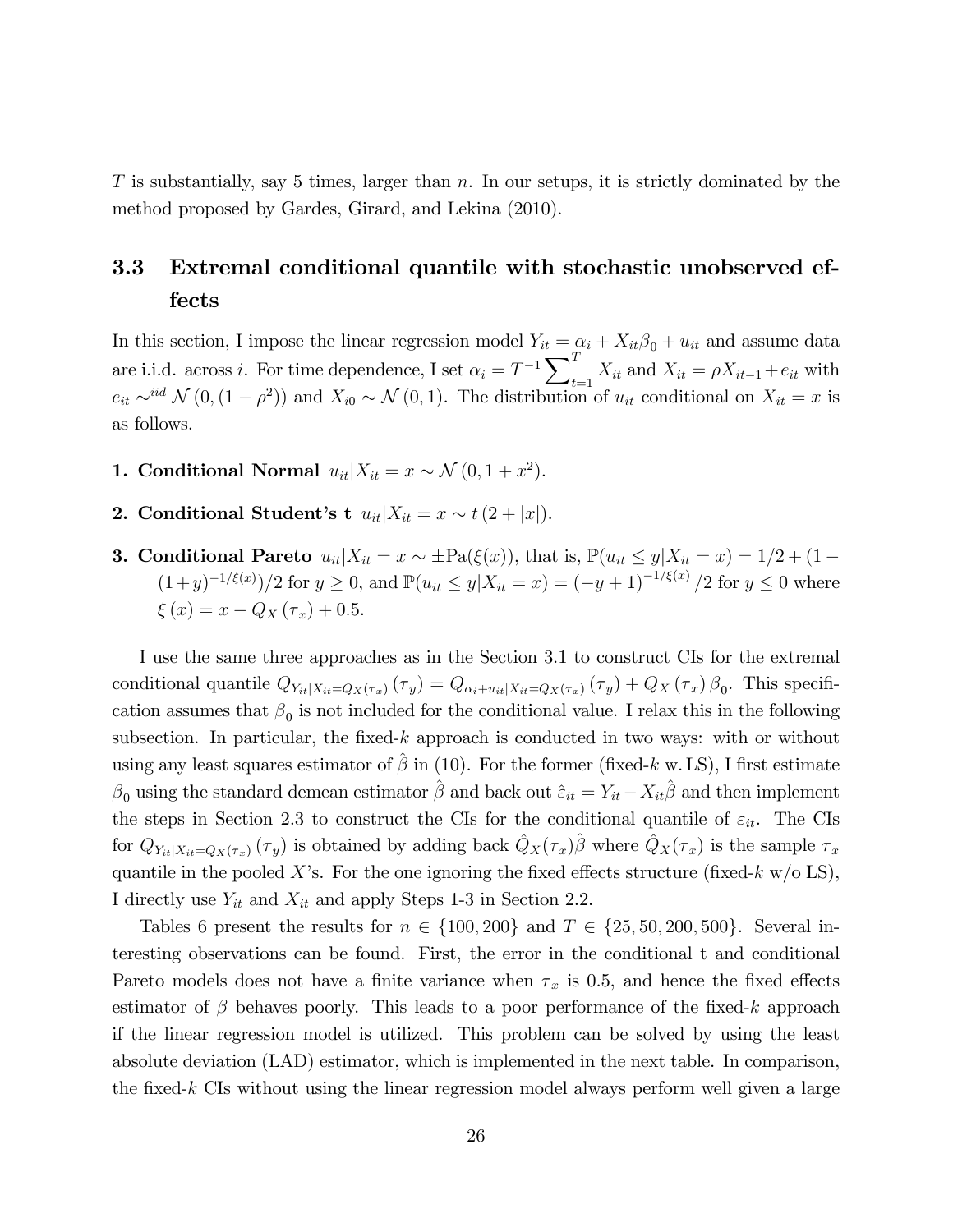| $\boldsymbol{n}$           |                         | $\overline{200}$ (99.5% quantile) |      |         |                    | $\sqrt{99\%}$ quantile)<br>100 |      |         |  |  |
|----------------------------|-------------------------|-----------------------------------|------|---------|--------------------|--------------------------------|------|---------|--|--|
| T                          |                         | 200                               |      | 500     |                    | 25                             | 50   |         |  |  |
|                            | Cov                     | $\rm{Lgth}$                       | Cov  | Lgth    | Cov                | $\mathrm{Lgth}$                | Cov  | Lgth    |  |  |
|                            |                         |                                   |      |         | Conditional Normal |                                |      |         |  |  |
| fixed- $k \le N$ . LS      | 0.94                    | 2.23                              | 0.93 | 2.13    | 0.80               | 2.85                           | 0.88 | 2.34    |  |  |
| fixed- $k \le n/\infty$ LS | 0.93                    | 2.22                              | 0.92 | 2.14    | 0.53               | 3.17                           | 0.76 | 2.62    |  |  |
| QR                         | 0.00                    | 3.04                              | 0.00 | 2.19    | 1.00               | 3.10                           | 1.00 | 2.96    |  |  |
| <b>Boot</b>                | 0.73                    | 0.77                              | 0.67 | 0.71    | 0.73               | 1.11                           | 0.81 | 0.92    |  |  |
|                            | Conditional Student's t |                                   |      |         |                    |                                |      |         |  |  |
| fixed- $k \le N$ . LS      | 0.95                    | 15.3                              | 0.94 | 15.5    | 0.93               | 10.0                           | 0.96 | 10.4    |  |  |
| fixed- $k \le n/\infty$ LS | 0.95                    | 15.3                              | 0.94 | 15.5    | 0.91               | 10.0                           | 0.93 | 10.3    |  |  |
| QR                         | 1.00                    | 26.5                              | 1.00 | 7.98    | 0.99               | 11.0                           | 1.00 | 15.0    |  |  |
| <b>Boot</b>                | 0.56                    | 11.5                              | 0.60 | 11.0    | 0.47               | 6.32                           | 0.51 | 6.01    |  |  |
|                            |                         |                                   |      |         | Conditional Pareto |                                |      |         |  |  |
| fixed- $k \le N$ . LS      | 0.00                    | 16.2                              | 0.00 | 5.90    | 0.02               | 59.6                           | 0.01 | 58.1    |  |  |
| fixed- $k \le n/\infty$ LS | 0.97                    | 18.8                              | 0.97 | 16.9    | 0.95               | 16.0                           | 0.96 | 15.4    |  |  |
| QR                         | 0.00                    | $>10^3$                           | 0.00 | $>10^3$ | 1.00               | $>10^3$                        | 1.00 | $>10^3$ |  |  |
| Boot                       | 0.71                    | 16.2                              | 0.67 | 16.8    | 0.76               | 313                            | 0.78 | 31.4    |  |  |

Table 6: Finite sample performance of inference about extremal conditional quantile, nondynamic model with random effects

Note: Entries are coverages and lengths of the CIs for  $Q_{Y|X=Q_X(0,1)}(1-1/n)$ . See the main text for the description of different approaches and the data generating processes. Confidence level is 5%. Based on 500 simulation draws.

enough sample size. Second, the QR approach still suffers undercoverage in all three specifications since the normal and the student's t DGPs have nonlinear heteroskedasticity and the conditional Pareto DGP violates the constant tail shape condition. Finally, the bootstrap method performs poorly if the extremal quantile under investigation is too far in the tail.

# 3.4 Extremal conditional quantile with constant unobserved effects

Now I consider the same linear regression model (10) as in the previous experiment but with fixed effects. In particular, I set  $\alpha_i = i$  and use the same DGP for the conditional Normal and the conditional Student's t distribution as before. Regarding the conditional Pareto, the condition that  $\bar{u}_i \stackrel{p}{\rightarrow} 0$  is violated since  $X_{it}$  may occasionally take large values. I modify this by setting  $\xi(x) = \max{\min\{x - Q_X(\tau_x), 0.25\}} - 0.25 + 0.5$ . This assumption restricts the effect of  $X_{it}$  on the tail shape but still allows for a high nonlinearity. Since the LS estimator behaves poorly in the conditional Pareto DGP due to heavy tail errors, I implement the LAD estimator for  $\beta$  instead. Table 7 present the results the same parameter combination and the same three CIs as before. The fixed- $k$  CI with the nearest neighbor again delivers excellent coverage and length performance.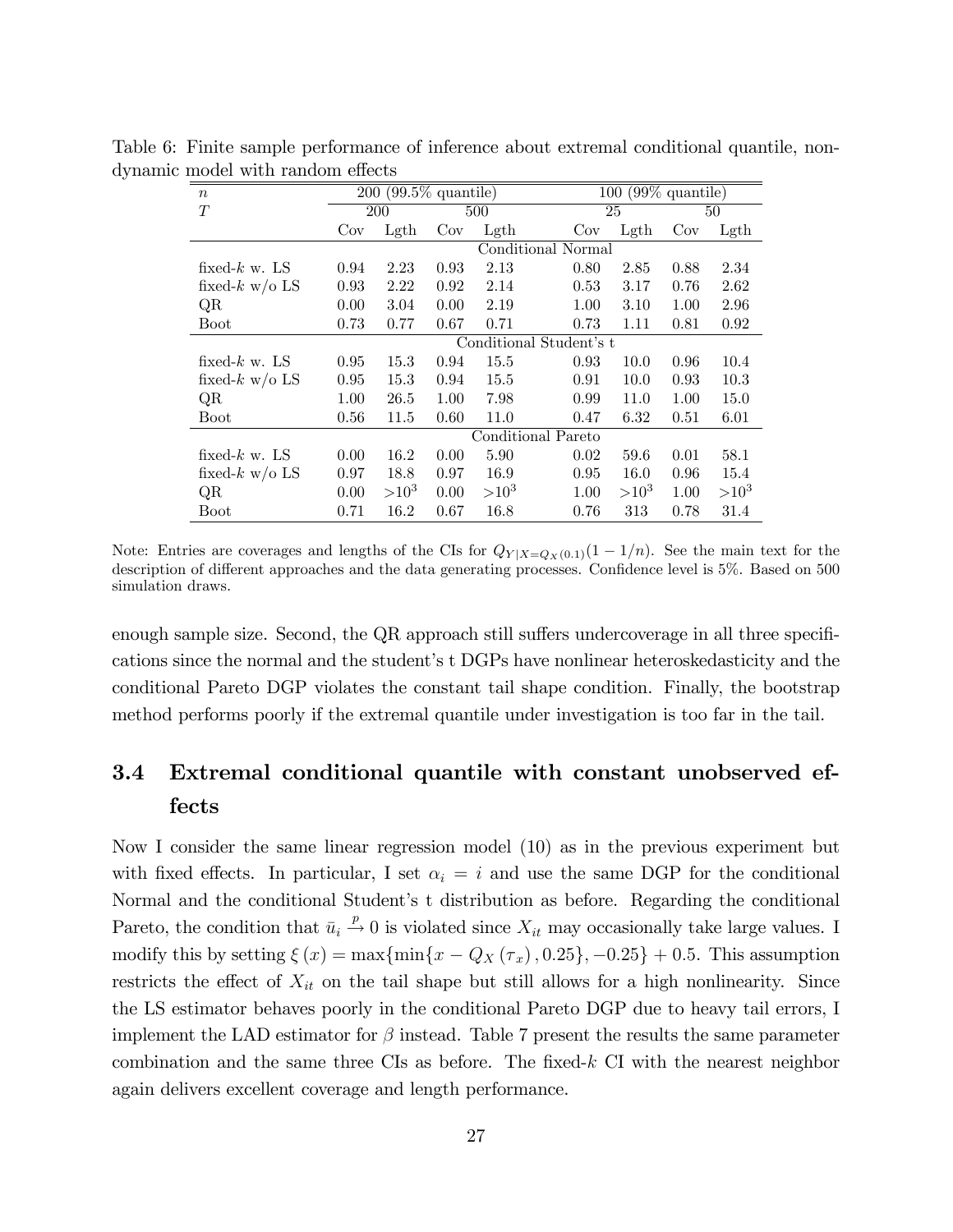| $\boldsymbol{n}$    |                         | $\overline{200}$ (99.5% quantile) |      |      |              | $\sqrt{99\%}$ quantile)<br>100 |      |                 |  |
|---------------------|-------------------------|-----------------------------------|------|------|--------------|--------------------------------|------|-----------------|--|
| T                   |                         | 200                               |      | 500  |              | 25                             |      | 50              |  |
|                     | Cov                     | Lgth                              | Cov  | Lgth | Cov          | Lgth                           | Cov  | $\mathrm{Lgth}$ |  |
|                     |                         |                                   |      |      | Joint Normal |                                |      |                 |  |
| fixed- $k$ with LS  | 0.96                    | 2.25                              | 0.99 | 2.17 | 0.81         | 2.59                           | 0.88 | 2.40            |  |
| QR                  | 0.05                    | 2.92                              | 0.00 | 2.16 | 1.00         | 2.46                           | 0.97 | 2.57            |  |
| <b>BEQ</b>          | 0.68                    | 0.76                              | 0.62 | 0.71 | 0.66         | 0.84                           | 0.69 | 0.81            |  |
|                     | Conditional Student's t |                                   |      |      |              |                                |      |                 |  |
| fixed- $k$ with LS  | 0.94                    | 14.9                              | 0.92 | 16.3 | 0.92         | 10.0                           | 0.96 | 10.0            |  |
| QR                  | 1.00                    | 25.3                              | 1.00 | 7.87 | 0.99         | 10.3                           | 1.00 | 14.0            |  |
| <b>BEQ</b>          | 0.53                    | 8.00                              | 0.60 | 9.33 | 0.54         | 5.78                           | 0.53 | 6.77            |  |
|                     | Conditional Pareto      |                                   |      |      |              |                                |      |                 |  |
| fixed- $k$ with LAD | 0.95                    | 21.1                              | 0.95 | 19.2 | 0.96         | 16.5                           | 0.96 | 17.8            |  |
| QR                  | 1.00                    | 212                               | 0.98 | 53.7 | 0.99         | 42.7                           | 0.99 | 65.2            |  |
| BEQ                 | 0.73                    | 27.6                              | 0.72 | 22.3 | 0.79         | 20.2                           | 0.73 | 26.7            |  |

Table 7: Finite sample performance of inference about extremal conditional quantile, nondynamic model with fixed effect

Note: Entries are coverages and lengths of the CIs for  $Q_{Y_i|X=Q_X(0.5)}(1-1/n)$ . See the main text for the description of different approaches and the data generating processes. Confidence level is 5%. Based on 500 simulation draws.

#### 3.5 Forecast with dynamic panel

I now consider the following dynamic panel with random effects for forecasting purpose

$$
Y_{it} = \alpha_i + Y_{i,t-1}\rho_0 + X_{it}\beta_0 + u_{it}.
$$

This model is also implemented for Monte Carlo simulation by Galvao Jr. (2011), whose target is the mid-sample instead of the extremal quantile. I choose  $\rho_0 = 0.5, \beta_0 = 1,$ and  $\alpha_i = T^{-1} \sum_i^T$  $X_{it}$  where  $X_{it}$  is stationary  $AR(1)$  as in the previous subsection. The conditional distribution  $u_{it}$  given  $X_{it} = x$  is as follows.

- 1. Conditional Normal  $u_{it}|X_{it} = x \sim \mathcal{N}(0, 1 + (x\beta_0)^2)$ .
- **2.** Conditional Student's  $\mathbf{t} \ u_{it} | X_{it} = x \sim t \ (2 + |x \beta_0|).$
- **3. Conditional Pareto**  $u_{it}|X_{it} = x \sim \pm \text{Pa}(\xi(x\beta_0))$ , that is,  $\mathbb{P}(u_{it} \leq y | X_{it} = x) = 1/2 +$  $(1 - (1 + y)^{-1/\xi(x\beta_0)})/2$  for  $y \ge 0$ , and  $\mathbb{P}(u_{it} \le y|X_{it} = x) = (-y+1)^{-1/\xi(x\beta_0)}/2$  for  $y \le 0$  where  $\xi(x) = x - Q_X(\tau_x) + 0.5$ .

These specifications assume that the tail of the error term  $u_{it}$  depends on  $x_{it}\beta_0$  only but not the lag dependent variable. Otherwise it will be very complicated to maintain the strict stationarity. Given this specification, the one period ahead conditional extremal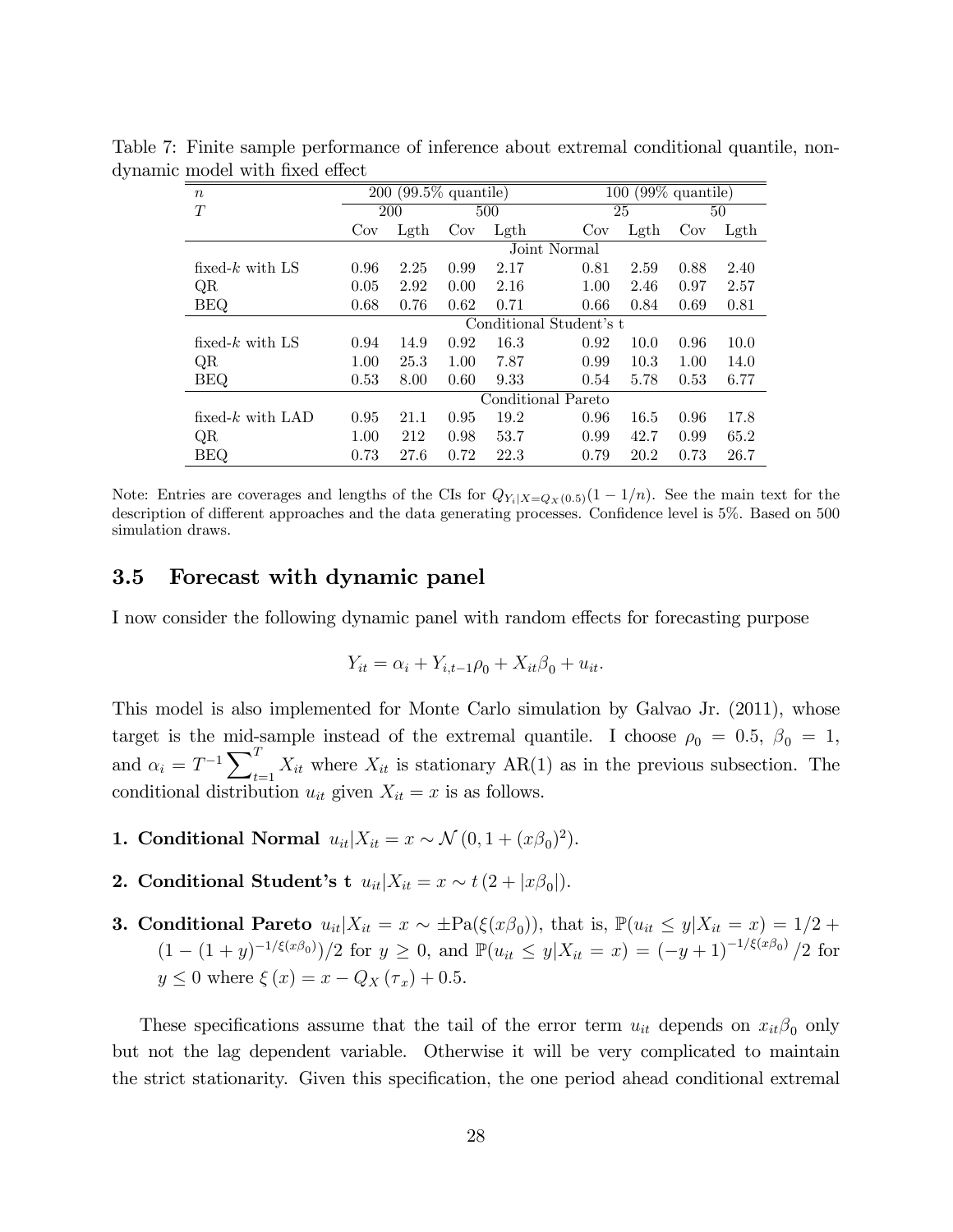quantile is then  $Q_{Y_{i,t+1}|Y_{it}=y,X_{it}=x}(\tau_y) = y\rho_0 + x\beta_0 + Q_{\varepsilon_{i,t+1}|X_{it}\beta_0=x\beta_0}(\tau_y)$  where  $\varepsilon_{it}$  again denotes  $\alpha_i + u_{it}$ . I construct the fixed-k CIs and the QR estimates for the quantiles with  $\tau_y = 1 - h/n, y = Q_Y(\tau_x)$ , and  $x = Q_X(\tau_x)$  for  $h = 1, n \in \{100, 200\}$  and  $\tau_x = 0.5$ .

More specifically, the fixed- $k$  approach is implemented as follows. First, I construct the instrument variable estimator  $(\hat{\rho}, \beta)$  proposed by Arellano and Bond (1991) using  $Y_{i,t-2}$  as the instrument, and back out  $\hat{\varepsilon}_{it} = Y_{it} - Y_{i,t-1}\hat{\rho} - X_{it}\hat{\beta}$ . Then I follow the steps described in Section 2.3 to construct CIs for  $Q_{\varepsilon_{i,t+1}|X_{it}\beta_0=Q_X(\tau_x)\beta_0}(\tau_y)$ , using the induced  $\hat{\varepsilon}$  associated with the rank statistics of  $X_{it}\hat{\beta}$ . Thus the estimation error in  $\hat{\beta}$  is included in the ranking. Finally, I add back  $\hat{Q}_Y(\tau_x)\hat{\rho} + \hat{Q}_X(\tau_x)\hat{\beta}$  for the CIs of  $Q_{Y_{i,t+1}|Y_{it}=y,X_{it}=x}(\tau_y)$ , where  $\hat{Q}_Y(\tau_x)$ and  $\hat{Q}_X(\tau_x)$  are the empirical quantiles of Y and X using pooled data. There is no other existing suggestion on this problem. For comparison purpose, I modify the instrument variable quantile regression (Modified IVQR) to the panel data case, which is originally developed by Chernozhukov and Hansen (2005) for cross-sectional data. Specifically, I first construct, for each i, the IVQR estimator using  $T$  observations to obtain the conditional quantile estimate  $\hat{Q}_{Y_{i,t+1}|Y_{it}=Q_Y(\tau_x),X_{it}=Q_X(\tau_x)}(\tau_y)_i = \hat{\alpha}_i(\tau_y) + \hat{Q}_Y(\tau_x)\hat{\rho}(\tau_y)_i + \hat{Q}_X(\tau_x)\hat{\beta}(\tau_y)_i$ . The subscript  $i$  indicates that this estimate is conducted for each  $i$ . Second, I simply take the 2.5% and 97.5% quantiles in  $\{\hat{Q}_{Y_{i,t+1}|Y_{it}=Q_Y(\tau_x),X_{it}=Q_X(\tau_x)}(\tau_y)_i\}_{i=1}^n$  as the CI.

Table 8 presents the results with  $T \in \{25, 50, 200, 500\}$ . Similarly as in previous experiments, the fixed-k approach works well with large enough sample sizes and worse as the sample size gets smaller. The estimation error in  $\hat{\beta}$  also contributes to the approximation error. Choosing a smaller  $k$  alleviates the undercoverage at the cost of a longer interval. The quantile regression approach is again subject to misspecification, which is due to the nonlinearity in the tail shape and the complicate heteroskedasticity.

#### 3.6 Conditional tail index

The last experiment examines the CIs of the conditional tail index. I consider the following three DGPs.

- 1. Joint Student's t  $(X_{it}, Y_{it})$  is i.i.d. across i and t and is distributed as  $t_v(\mu, \Sigma)$  with  $v = 2, \mu = [0, 0]^\intercal$ , and  $\Sigma = [1, 0.5; 0.5, 1]$ .
- **2.** Conditional Pareto  $X_{it} = \rho X_{it-1} + u_{it}$  with  $u_{it} \sim \mathcal{N}(0, (1 \rho^2))$ )) and i.i.d. across i and t, and  $X_{i1} \sim \mathcal{N}(0, 1)$ .  $Y_{it}|X_{it} = x \sim \text{Pa}(1/\xi(x))$ , that is,  $\mathbb{P}(Y_{it} \leq y | X_{it} = x) = 1 - y^{-1/\xi(x)}$  for  $y \geq 1$ . Set  $\xi(x) = x - Q_X(\tau_x) + 0.5$ .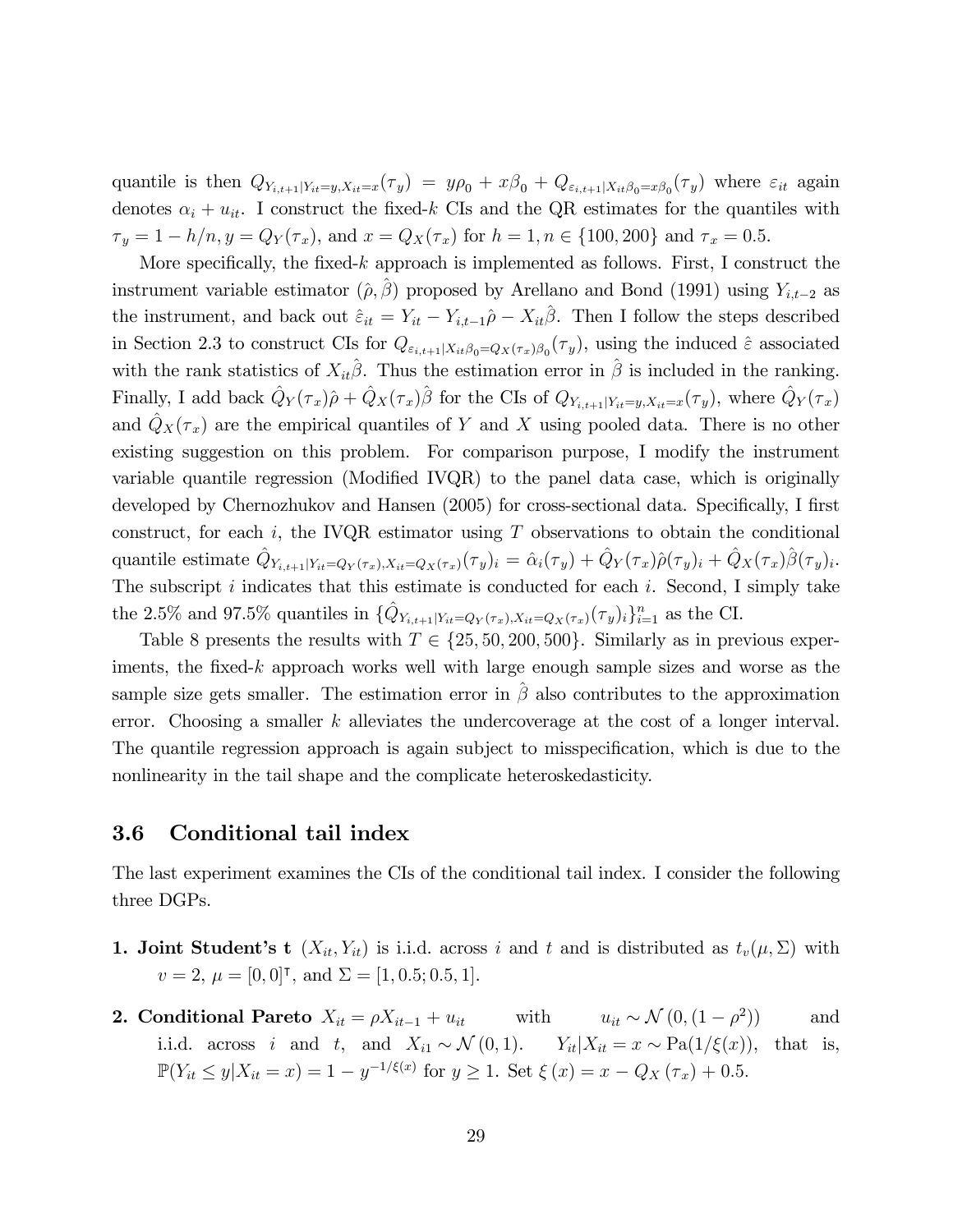| $\boldsymbol{n}$ |                         | $200 (99.5\%$ quantile) |      |         |                    | $\overline{100}$ (99% quantile) |      |      |  |
|------------------|-------------------------|-------------------------|------|---------|--------------------|---------------------------------|------|------|--|
| T                |                         | 200                     |      | 500     |                    | 25                              |      | 50   |  |
|                  | Cov                     | Lgth                    | Cov  | Lgth    | Cov                | Lgth                            | Cov  | Lgth |  |
|                  |                         |                         |      |         | Conditional Normal |                                 |      |      |  |
| fixed- $k(k=10)$ | 0.94                    | 2.32                    | 0.98 | 2.44    | 0.79               | 3.14                            | 0.86 | 2.85 |  |
| fixed- $k(k=20)$ | 0.96                    | 2.20                    | 0.95 | 2.21    | 0.73               | 2.69                            | 0.82 | 2.52 |  |
| Modified IVQR    | 0.00                    | 2.53                    | 0.00 | 2.54    | 1.00               | 5.48                            | 1.00 | 3.46 |  |
|                  | Conditional Student's t |                         |      |         |                    |                                 |      |      |  |
| fixed- $k(k=10)$ | 0.94                    | 19.5                    | 0.94 | 18.6    | 0.96               | 12.5                            | 0.94 | 13.6 |  |
| fixed- $k(k=20)$ | 0.96                    | 14.3                    | 0.94 | 15.3    | 0.89               | 10.3                            | 0.94 | 10.7 |  |
| Modified IVQR    | 1.00                    | 24.4                    | 1.00 | 8.87    | 0.98               | 13.8                            | 1.00 | 14.0 |  |
|                  |                         | Conditional Pareto      |      |         |                    |                                 |      |      |  |
| fixed- $k(k=10)$ | 0.93                    | 28.0                    | 0.95 | 24.0    | 0.86               | 36.0                            | 0.86 | 31.7 |  |
| fixed- $k(k=20)$ | 0.96                    | 20.6                    | 0.94 | 17.2    | 0.94               | 10.4                            | 0.92 | 18.1 |  |
| Modified IVQR    | 0.00                    | $>10^3$                 | 0.00 | $>10^3$ | 0.99               | 15.1                            | 1.00 | 9.90 |  |

Table 8: Finite sample performance of inference about one period ahead extremal conditional quantile, dynamic model with random effects

Note: Entries are coverages and lengths of the CIs for  $Q_{Y_{i,t+1}|Y_{it}=Q_Y(\tau_x),X_{it}=Q_X(\tau_x)}(\tau_y)$  with  $\tau_x = 0.5$  and  $\tau_y = 0.995$  and 0.99. See the main text for the description of two approaches and the data generating processes. Confidence level is  $5\%$ . Based on  $500$  simulation draws.

### **3. Independent F**  $X_{it} = \rho X_{it-1} + u_{it}$  with  $u_{it} \sim \mathcal{N}(0, (1 - \rho^2))$  and  $X_{i1} \sim \mathcal{N}(0, 1)$ .  $Y_{it}$  is  $F(4,4)$  and independent of  $X_{it}$ .  $Y_{it}$  and  $u_{it}$  are both i.i.d. across i and t.

The normal distribution is replaced with the independent  $F(4,4)$ , so that the true conditional tail index is 0.5 in all three designs. I set  $\Xi = [0, 1]$  to avoid the true  $\xi$  being on the boundary. Table 9 reports the coverage and length of the fixed-k  $CI$  (fixed-k) based on inverting (16) and that based on the Hillís estimator (Hill) and the maximum likelihood estimator (MLE) as described in Section 2.6. I set  $\tau_x = 0.95$ ,  $\rho = 0.5$  and  $n = T = 1000$ , and choose  $k \in \{20, 50, 100, 200\}$ . This is to make sure k is relatively small to n but still large enough for the increasing-k asymptotic approximation. As expected from the theoretical derivation, the fixed-k CIs deliver excellent coverage and length when k is small. As k grows, the MLE gradually performs better. A heuristic rule-of-thumb for choosing the MLE instead of the fixed-k CI is based on whether k is over 100 or not, provided n is substantially larger. The Hill's estimator is not location invariant and thus heavily relies on the Pareto tail approximation. This is why it has short length and precise coverage when the underlying distribution is exactly Pareto, but has large undercoverage when the DGP is student's t or F.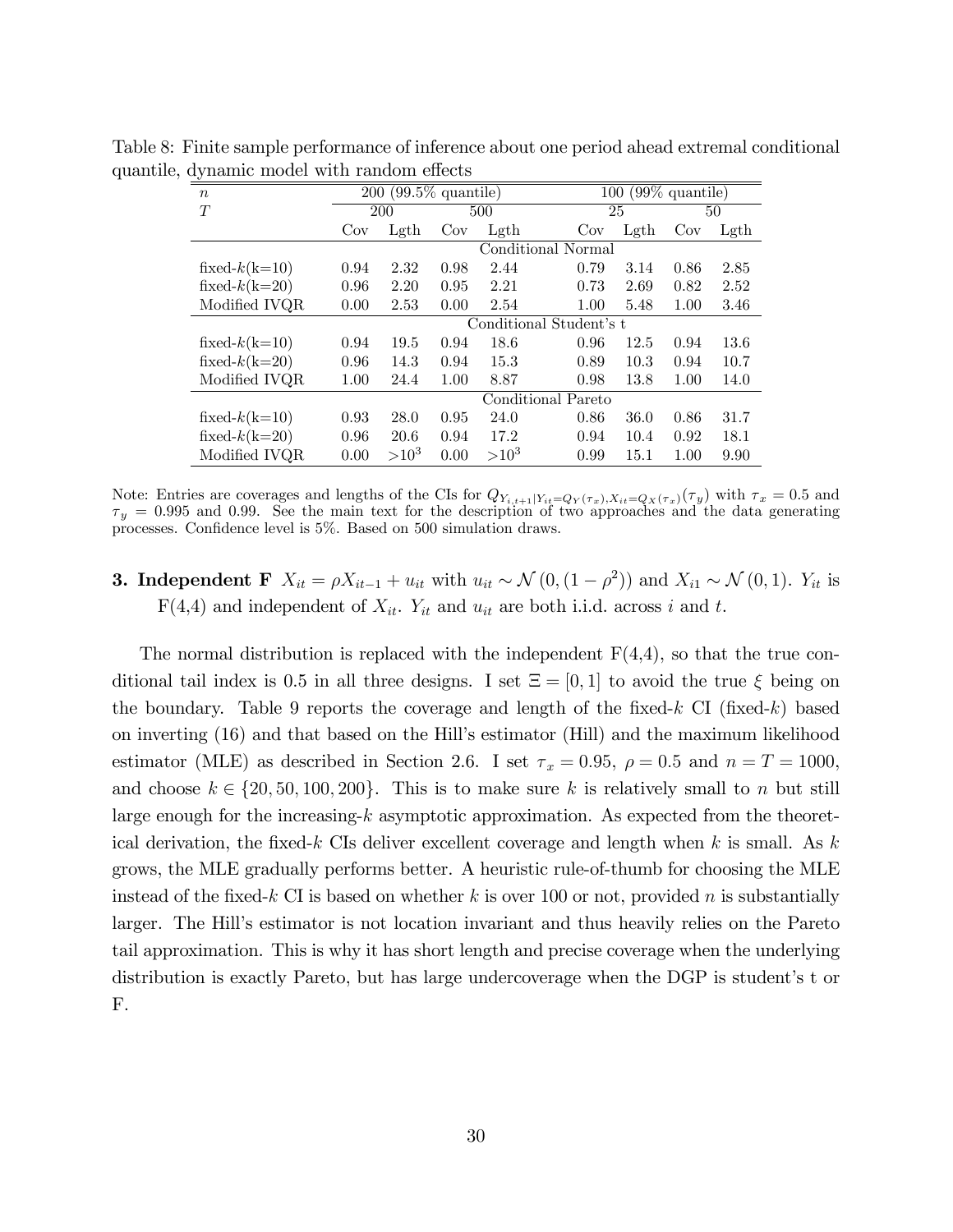| k.         |                    | 20                      |      | 50            |      | 100  |      | <b>200</b> |  |  |  |
|------------|--------------------|-------------------------|------|---------------|------|------|------|------------|--|--|--|
|            | Cov                | Left                    | Cov  | $\rm Left$    | Cov  | Lgth | Cov  | Lgth       |  |  |  |
|            |                    | Conditional Student's t |      |               |      |      |      |            |  |  |  |
| fixed- $k$ | 0.97               | 0.76                    | 0.96 | 0.69          | 0.92 | 0.53 | 0.81 | 0.37       |  |  |  |
| Hill       | 0.88               | 0.41                    | 0.83 | 0.26          | 0.86 | 0.18 | 0.96 | 0.14       |  |  |  |
| MLE        | 0.76               | 0.80                    | 0.86 | 0.69          | 0.86 | 0.55 | 0.75 | 0.38       |  |  |  |
|            | Conditional Pareto |                         |      |               |      |      |      |            |  |  |  |
| fixed- $k$ | 0.95               | 0.75                    | 0.94 | 0.68          | 0.90 | 0.54 | 0.88 | 0.39       |  |  |  |
| Hill       | 0.96               | 0.48                    | 0.95 | 0.30          | 0.93 | 0.21 | 0.94 | 0.14       |  |  |  |
| MLE        | 0.81               | 1.00                    | 0.90 | 0.79          | 0.94 | 0.59 | 0.95 | 0.42       |  |  |  |
|            |                    |                         |      | Independent F |      |      |      |            |  |  |  |
| fixed- $k$ | 0.96               | 0.75                    | 0.94 | 0.69          | 0.92 | 0.54 | 0.94 | 0.39       |  |  |  |
| Hill       | 0.97               | 0.49                    | 0.94 | 0.31          | 0.63 | 0.24 | 0.02 | 0.19       |  |  |  |
| MLE        | 0.77               | 0.79                    | 0.90 | 0.70          | 0.92 | 0.56 | 0.94 | 0.41       |  |  |  |

Table 9: Small sample performance for inference about the conditional tail index

Note: Entries are coverages and lengths of CIs on the tail index of the underlying conditional distribution, based on the largest k order statistics. See the main text for a description of the two types of CIs and the DGPs. Confidence level is 5%. Based on 500 Monte Carlo simulations.

## 4 Empirical applications

#### 4.1 Tail risk in stock returns

Tail risk in stock returns has been an important topic in Önance. See Backus, Chernov, and Martin (2011) and Bollerslev and Todorov (2011) among many others. Due to limited observations, tail properties are usually difficult to study using time series data only. Motivated by this, Kelly and Jiang (2014) apply panel data on stock returns and assume the left tail of the *i*-th stock at period t has a time varying tail index  $\xi_{it} = \lambda_t/a_i$ . The  $\lambda_t$  term captures the dynamics that are shared by all assets and  $a_i$  measures the stock specific tail risk. I relax such ratio structure by considering a covariate dependent tail index. In particular, I illustrate with the stock size as the covariate.

I follow convention to use monthly returns of NYSE/AMEX/NASDAQ stocks with share codes 10 and 11. To obtain a large  $T$ , I only use the stocks that are traded for more than 120 months. This leads to an unbalanced panel dataset with  $n = 1744$  and T ranging from 121 to 1104. Given such a large n, I apply the maximum likelihood estimator (17) with  $k = 349$ (20% of n) and the corresponding CIs based on its asymptotic normality. Top panels in Figure 2 plot the estimated left and right conditional tail indices of stock returns given stock size equals to its  $\tau_x$  unconditional quantile. Lower panels plot the same estimates and CIs based on the residuals of the Fama-French three-factor regression. The results suggest that large stocks tend to exhibit heavier left tails, but such relation is weak for right tail. This is coherent with Chen, Hong, and Stein (2001) who use linear regression to find such pattern.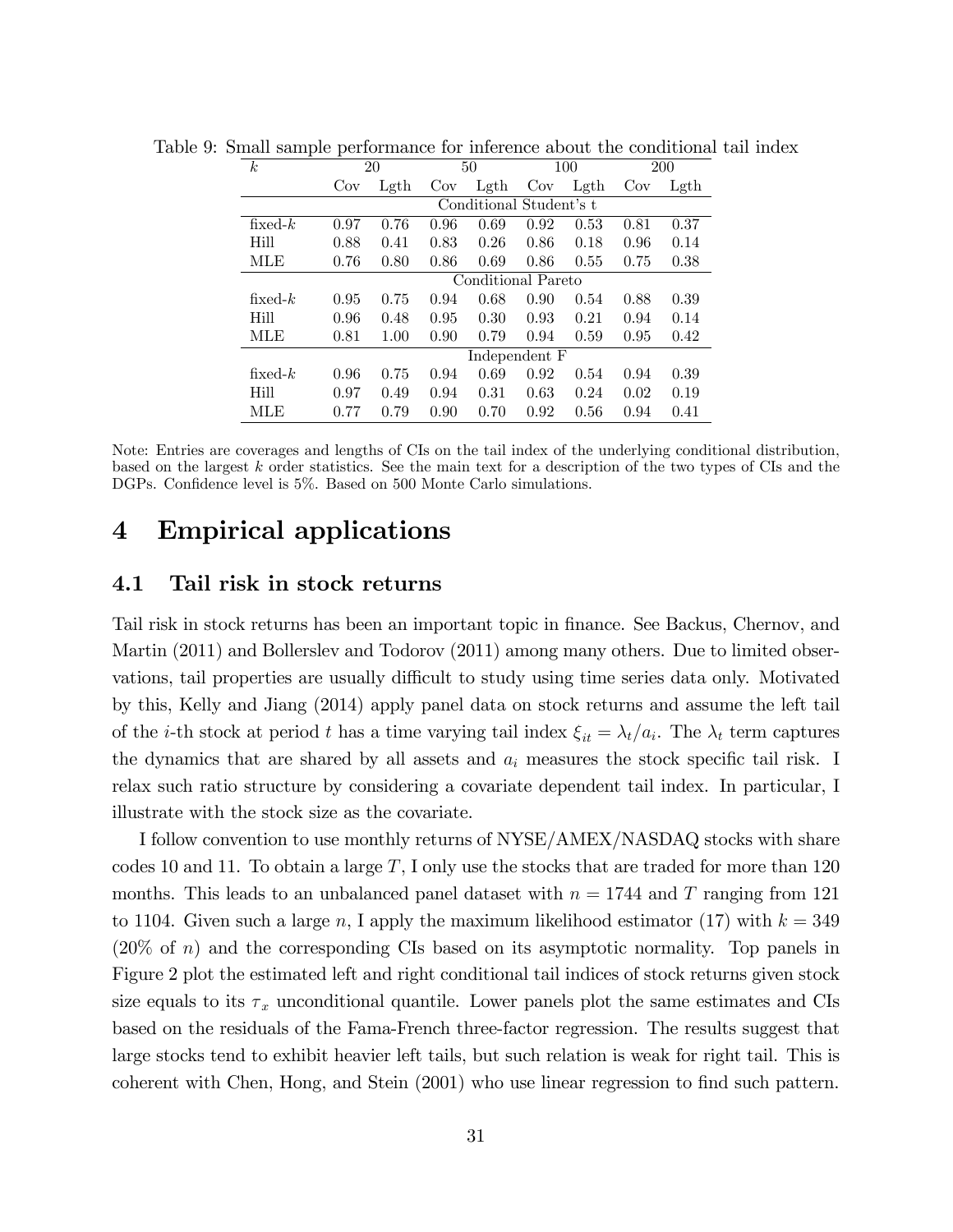Figure 2: Plot of QR estimate and fixed-k CIs of conditional tail Index of stock return or Fama-French residual given stock size



Note: This figure plots the QR estimates (solid line) and  $95\%$  fixed-k CIs (dash line) of the left and right conditional tail indices of the stock returns (upper row) or the residuals from the Fama-French 3 factors regression (lower row). See main context for details of these two approaches. Data are available from http://www.crsp.com.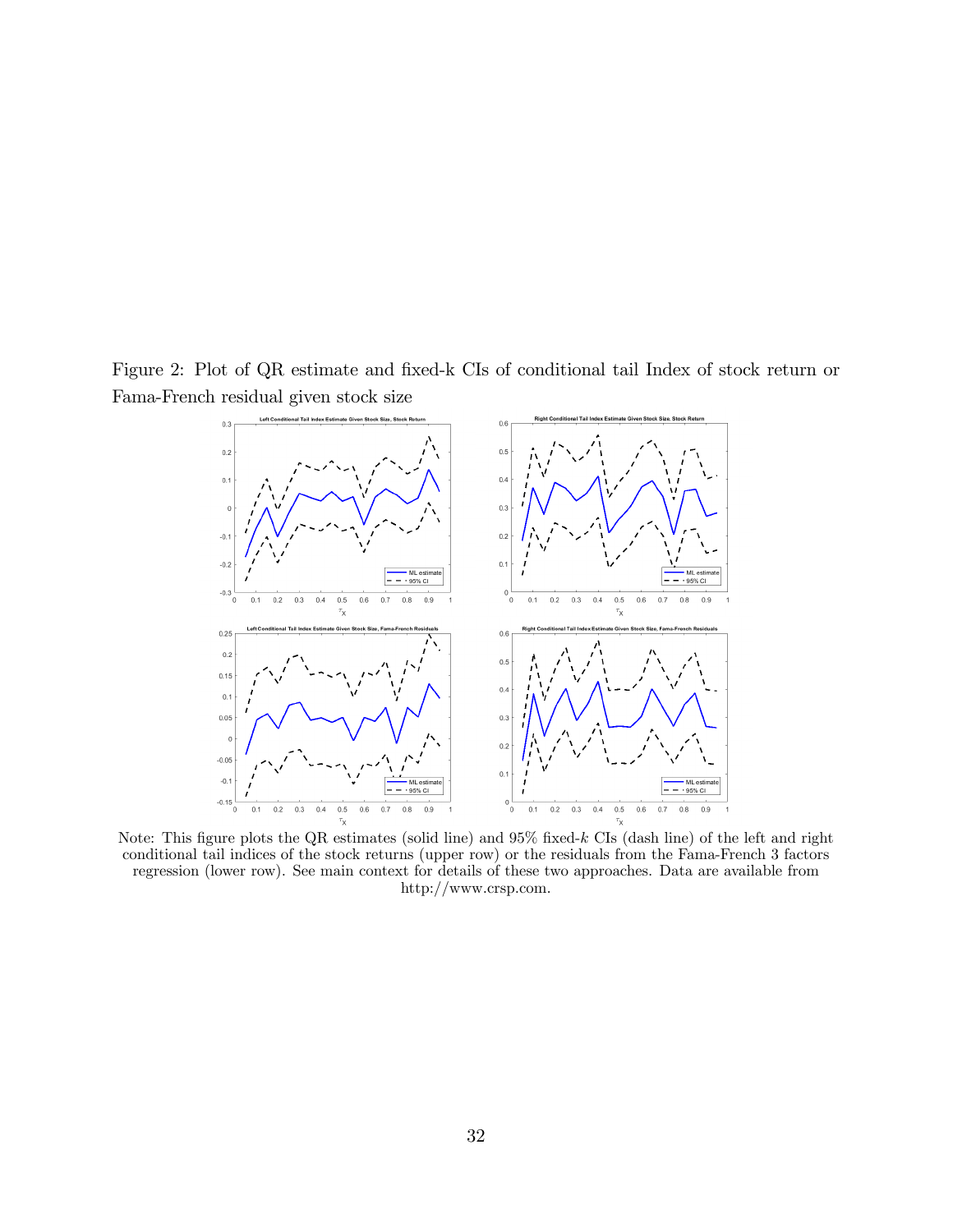In addition, I also examine the extremal conditional quantiles. Figure 3 plots the QR estimates and the fixed-k CIs of the  $\tau_y$  conditional quantiles of stock returns and the Fama-French residuals, conditional on the  $\tau_x$  quantile of the stock size. In particular, I present the results for  $\tau_x \in \{0.05, 0.5, 0.95\}$  and  $\tau_y = h/n$  and  $1-h/n$  for  $\{1, 2, ..., 10\}$ . The QR estimate is based on regressing either stock return or the Fama-French residual on a constant and the stock size. The fixed-k CIs are based on  $k = 100$ . This is set for good coverage but possibly conservative length. The figure shows that the  $QR$  estimates are outside the fixed-k CIs for the left tail, but not the right one, indicating that the left conditional extremal quantiles are highly nonlinear but the right ones are close to be linear.

#### 4.2 Low Infant Birthweight and Mother' Characteristic

The second example examines the effect of mother' demographic characteristics on infant birthweight. Chernozhukov and Fernández-Val (2011) study this problem by applying the EQR approach to extremely low birthweight and find substantially different results than the previous literature that uses mid-sample QR (see Abrevaya (2001) and Koenker and Hallock  $(2001)$ ). I use the same dataset as Chernozhukov and Fernandez-Val  $(2011)$  and complement their study by examining the effect of mother's net weight gain. This variable is excluded by them to avoid endogeneity but is intuitively correlated with infantís birthweight.

I first consider extremely low quantiles of infant birthweight conditional on mother's net weight gain equal to 7kg, 27kg, and 49kg, corresponding to its 5%, 50%, and 95% unconditional quantiles, respectively. Figure 4 plots the QR regression estimate (solid line) and the 95% fixed-k CIs for  $\tau_y$  ranging from 0.002 to 0.02. In particular, there are 198377 observations which are all used to run a quantile regression of birthweight on a constant and mother's net weight gain. Regarding the fixed-k approach, I randomly decompose data into a panel with  $n = T = 445$  and apply the procedure in Section 2.2 with  $k = 100$ . I repeat this random decomposition by 100 times and plot the average of the boundary points of the fixed-k CIs. The QR estimates are inside the fixed-k CIs (but very close to the upper bound) when mother's net weight gain is either very low or high but outside otherwise. This suggests that the location-shift model condition might be violated here, and mother's net weight gain has a large effect on extremely low quantile of infant birthweight. This is coherent with the QR results based on mid-sample quantiles (see Abrevaya (2001)).

Next, I examine whether an extremal quantile regression is sufficient to capture the tail shape. To this end, I first run a  $5\%$  quantile regression of infant's birthweight on the same controls as in Chernozhukov and Fernández-Val  $(2011)$ . Then I collect the residuals and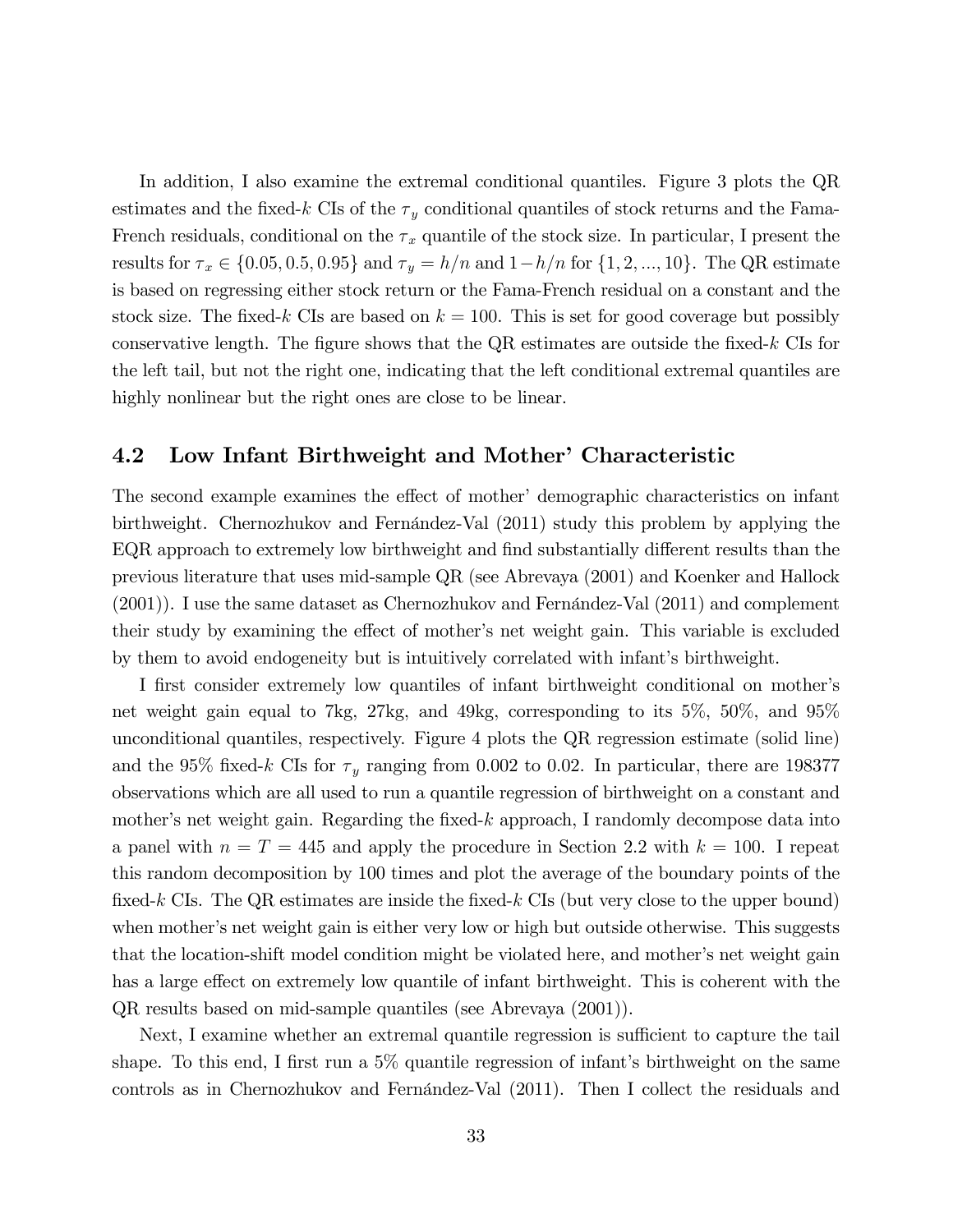Figure 3: Plot of QR estimate and fixed-k CIs of conditional quantile of stock return and Fama-French residual given stock size



Note: This figure plots the QR estimates (solid line) and  $95\%$  fixed-k CIs (dash line) of the right and left conditional quantiles of the stock returns (upper two rows) or residuals from the Fama-French 3 factors regression (lower two rows). See main context for details of these two approaches. Data are available from http://www.crsp.com.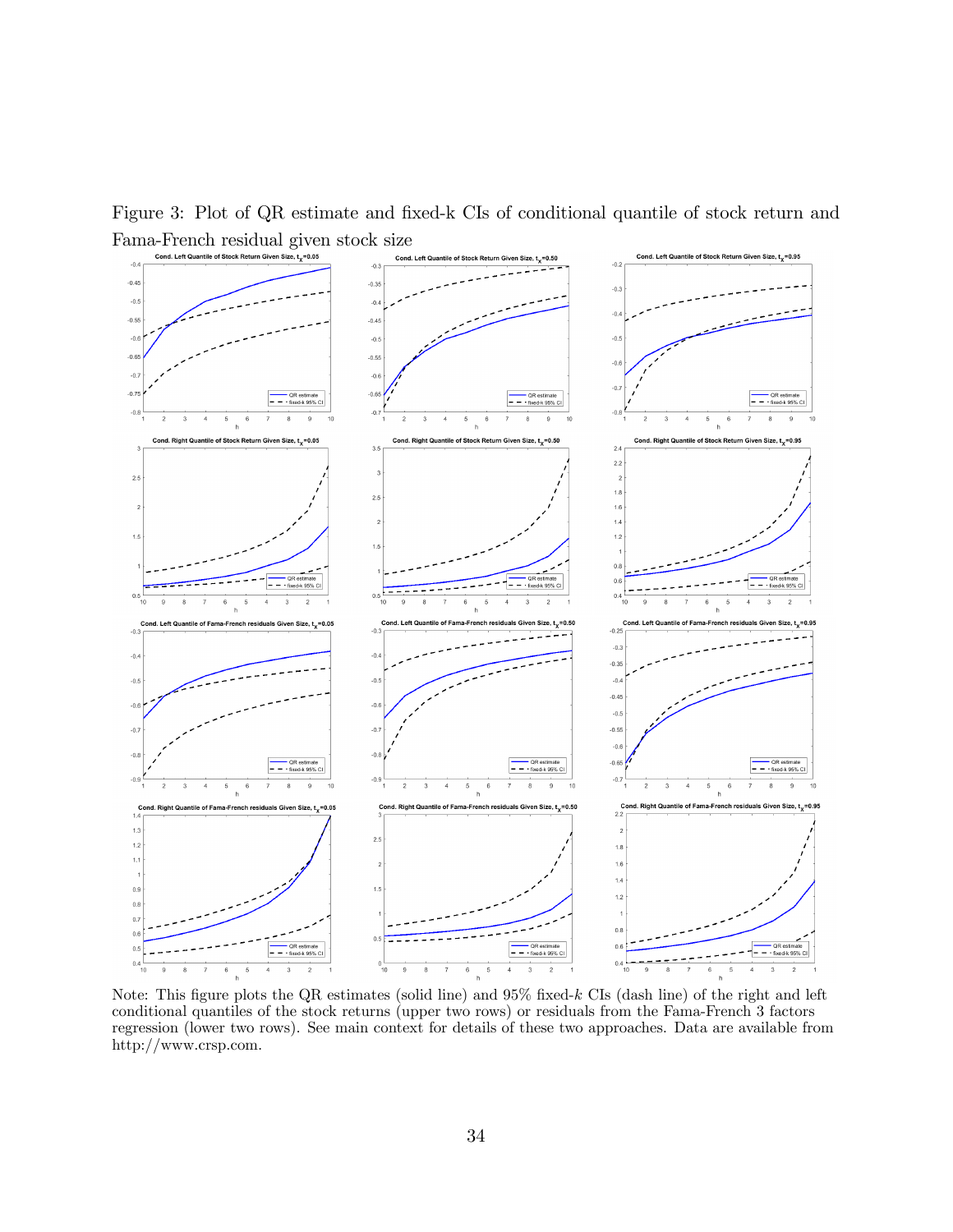

Figure 4: Plot of QR estimate and fixed-k CIs of Conditional Quantile of Birthweight Given

Note: The solid line plots the fitted value in the quantile regression of birthweight on mother's net weight gain and a constant at levels from  $0.002$  to  $0.02$ . The dash line plots the fixed-k confidence intervals using the same input based on  $k = 100$ . See main context for details of these two approaches. Data are available from Chernozhukov and Fernández-Val (2011).

conduct the previous exercise. Figure 5 plots the fixed- $k$  CIs and the QR estimates of the conditional quantile of the residuals given mother's net weight gain. The pattern is the same as in Figures 4, and hence reinforces my previous finding on the nonlinearity of the extremal conditional quantile.

### 5 Concluding Remarks

This paper develops a new framework on inference about conditional tail properties using panel data. The key insight is that the induced order statistics in each time series can be treated as approximately stemming from the true conditional distribution, and the large order statistics among these induced values can then be used to study the conditional tail. By focusing on the induced order statistics, I essentially reduce the conditional tail problem into an unconditional one, so that existing approaches about unconditional tail properties become applicable. Monte Carlo simulations show that the new method delivers excellent small sample performance in terms of coverage probability and length.

The new method is substantially more flexible than quantile regression because the latter assumes that the extremal conditional quantile is a parametric location-shift model, which is an empirical concern in some applications. If a linear regression model is imposed, the new method is easily combined with any existing consistent estimator of the structural parameter and allows arbitrary unobserved heterogeneity. If a large cross-sectional sample is available, the econometrician can first randomly decompose the sample into a panel/repeated cross-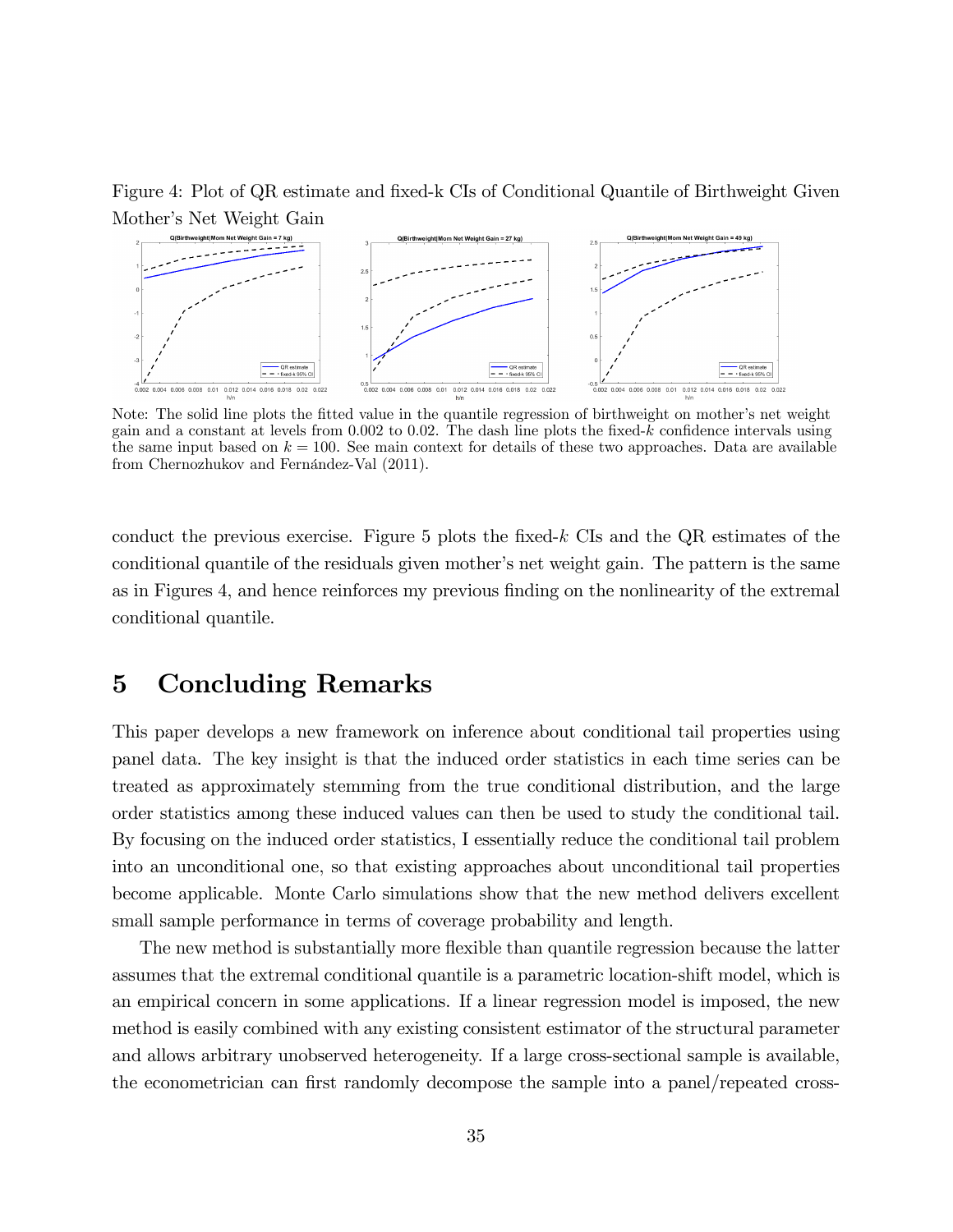Figure 5: Plot of QR estimate and fixed-k CIs of Conditional Quantile of QR Residuals Given Mother's Net Weight Gain



Note: The solid line plots the Ötted value in the quantile regression of a previous extremal quantile regression residuals on mother's net weight gain and a constant at levels from 0.002 to 0.02. The dash line plots the fixed-k confidence intervals using the same input based on  $k = 100$ . See main context for details of these two approaches. Data are available at Chernozhukov and Fernández-Val (2011).

sectional dataset and then apply the new method.

# A Appendix

#### A.1 Omitted Details and Preliminary Conditions in Section 2

This section provides more details about Conditions 1 and 2. I focus on the latter since it covers Condition 1 by treating  $\beta_0$  as a known parameter.

First, Condition 2.1 assumes that

$$
\sup_{\beta \in \mathcal{B}} \mathbb{E}[|X(\beta)_{(\tau_x T)} - Q_{X(\beta)}(\tau_x)|] = O(T^{-1/2})
$$
\n(19)

where I suppress the subscript  $i$  in this subsection for notational ease. This holds under the following sufficient (but not necessary) regularity conditions.

- **Condition A.1**  $(X_t)_{t\in\mathbb{Z}}$  is strictly stationary with  $\mathbb{E}[||X_t||^4] < \infty$  and  $\phi$ -mixing with the mixing coefficient satisfying  $\sum_{t=1}^{\infty} \phi(t)^{1/2} < \infty$ .
- **Condition A.2**  $f_{X(\beta)}(x)$  is uniformly continuously differentiable in  $\beta$  and x and bounded from 0 and  $\infty$ .

Condition A.1 imposes  $\phi$ -mixing, which can be replaced with much more general forms of weak dependence. See Wu (2004) for an overview. Condition A.2 requires that the joint density of  $X$  is smooth and uniformly bounded. Define  $g(\mathbf{x}; \beta, r) = \mathbf{1}[\mathbf{x}^{\mathsf{T}}\beta \leq r]$  for  $\mathbf{x} \in \mathbb{R}^{\dim(\beta)}$  and  $(\beta, r) \in \mathcal{B} \times \mathbb{R}$ .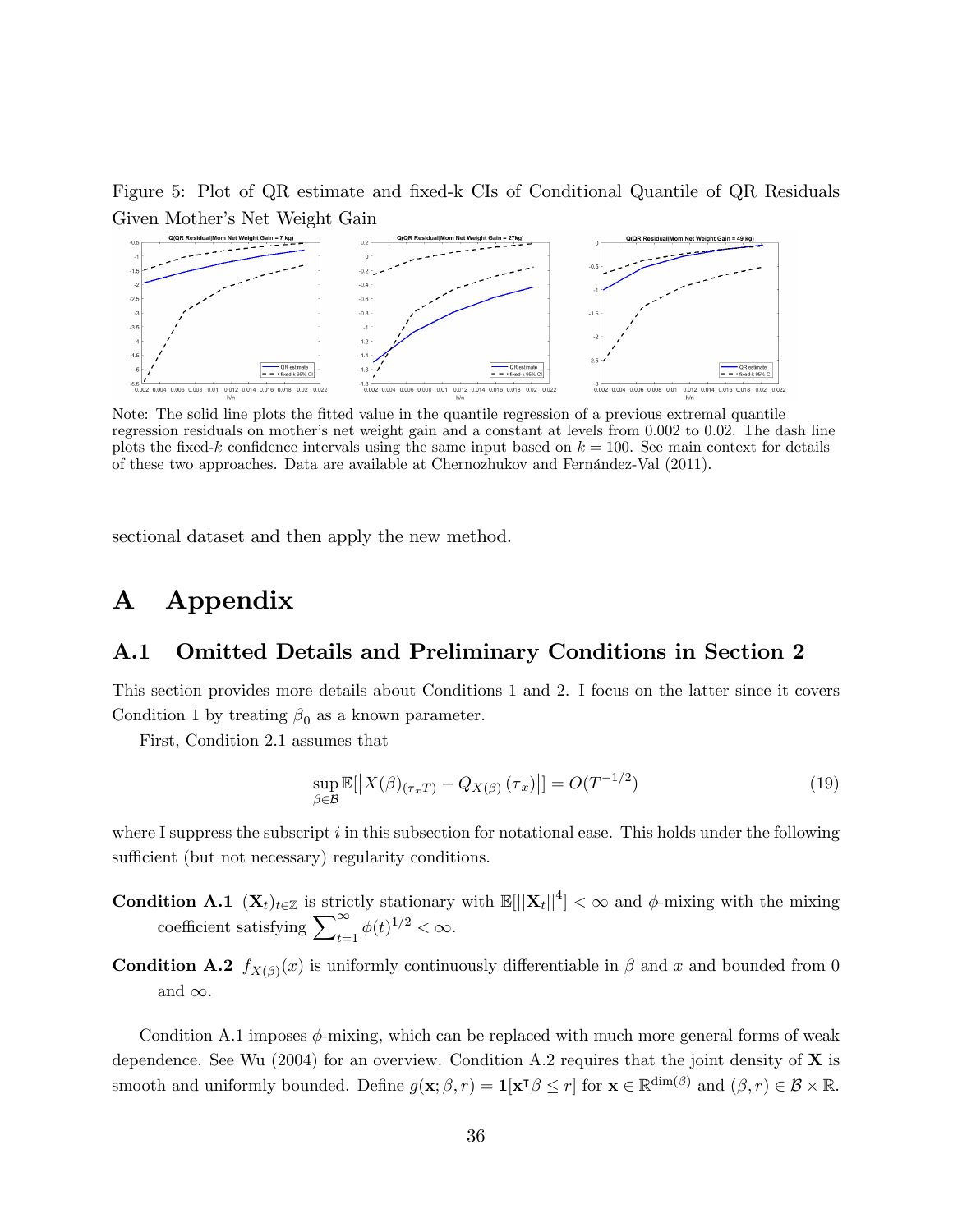Also define  $P_T g(\beta, r) = T^{-1} \sum_{t=1}^T g(\mathbf{X}_t; \beta, r)$  and  $P_g(\beta, r) = \mathbb{E}[g(\mathbf{X}_t; \beta, r)]$ . Then the definition of the empirical quantile yields

$$
O(T^{-1/2}) = T^{-1/2} \sum_{t=1}^{T} \left( \mathbf{1} \left[ \mathbf{X}_t^{\mathsf{T}} \beta \le X(\beta)_{(\tau_x T)} \right] - \tau_x \right)
$$
  
=  $T^{1/2} (P_T - P) g(\beta, X(\beta)_{(\tau_x T)}) + T^{1/2} (P_g(\beta, X(\beta)_{(\tau_x T)}) - P_g(\beta, Q_{X(\beta)}(\tau_x))$   
=  $T^{1/2} (P_T - P) g(\beta, X(\beta)_{(\tau_x T)}) + f_{X(\beta)}(\dot{X}) T^{1/2} (X(\beta)_{(\tau_x T)} - Q_{X(\beta)}(\tau_x))$ 

where  $\dot{X}$  is between  $X(\beta)_{(\tau_x, T)}$  and  $Q_{X(\beta)}(\tau_x)$ . Condition A.2 guarantees that  $f_{X(\beta)}$  is uniformly  $O(1)$  and bounded below from 0, say f. Then

$$
T^{1/2}\mathbb{E}[|X(\beta)(\tau_xT) - Q_{X(\beta)}(\tau_x)|] \leq \underline{f}T^{1/2}\mathbb{E}[|(P_T - P)g(\beta, X(\beta)(\tau_xT))|] + O(T^{-1/2}).
$$

So it suffices to show that

$$
\sup_{\beta \in \mathcal{B}, r \in \mathbb{R}} \mathbb{E}[T^{1/2} \left| (P_T - P)g(\beta, r) \right|] = O(1). \tag{20}
$$

To this end, apply Corollary 14.5 in Davidson (1994) to obtain

$$
\mathbb{E}[\|(P_T - P)g(\beta, r)|^2]
$$
\n
$$
\leq n^{-1} \left( \mathbb{E}[g(\beta, r)^2] - (\mathbb{E}[g(\beta, r)])^2 \right) + n^{-2} \sum_{i \neq j} Cov[\mathbf{1}[\mathbf{X}_i^{\mathsf{T}} \beta \leq r], \mathbf{1}[\mathbf{X}_j^{\mathsf{T}} \beta \leq r]]
$$
\n
$$
\leq n^{-1} + n^{-1} 4 \sum_{t=1}^{\infty} \phi_t^{1/2} \mathbb{E}[g(\beta, r)^2] \leq Cn^{-1}.
$$

The above bound is uniform in  $\beta$  and r and then (20) follows from Cauchy-Schwarz inequality. So (19) is established.

Next, I provide preliminary conditions for Condition 2.3. The following conditions are sufficient. Recall that  $y_0$  denotes the right end-point  $\sup\{y, F_{\varepsilon|X(\beta_0)}(y) < 1\}$ . The notation is simpler if I write with the following notation:  $\gamma(\cdot) = 1/\xi(\cdot)$ ,  $g_i$  denotes the the partial derivative of a generic function  $g(\cdot, \cdot)$  w.r.t. the *i*-th element, and  $g_{ij}$  the *i*,*j*-th cross derivative.

**Condition B**  $\mathbf{X}_{it}$  has a compact support.  $F_{\varepsilon|X(\beta)=x}(y)$  satisfies (i) if  $\xi(x,\beta) > 0$ ,

$$
1 - F_{\varepsilon|X(\beta) = x}(y) = c(x,\beta)y^{-\gamma(x,\beta)}(1 + d(x,\beta)(y)^{-\tilde{\gamma}(x,\beta)} + r(x,y,\beta))
$$
 for some  $\tilde{\gamma}(x,\beta) > 0$ 

where  $c(\cdot) > 0$ ,  $d(\cdot)$ ,  $\gamma(\cdot)$ , and  $\tilde{\gamma}(\cdot)$  are uniformly bounded and continuously differentiable with uniformly bounded derivatives w.r.t.  $\beta$  and x, and  $r(x, y, \beta)$  satisfies

$$
\limsup_{y \to y_0} \sup_{(x,\beta) \in (B_\delta(Q_{X(\beta_0)}(\tau_x)) \times B_\delta(\beta_0)) \cap \{(x,\beta) : \xi(x,\beta) > 0\}} \left| r_2(x,y,\beta) / (\tilde{\gamma}(x,\beta)y^{-\tilde{\gamma}(x,\beta)-1}) \right| \rightarrow 0,
$$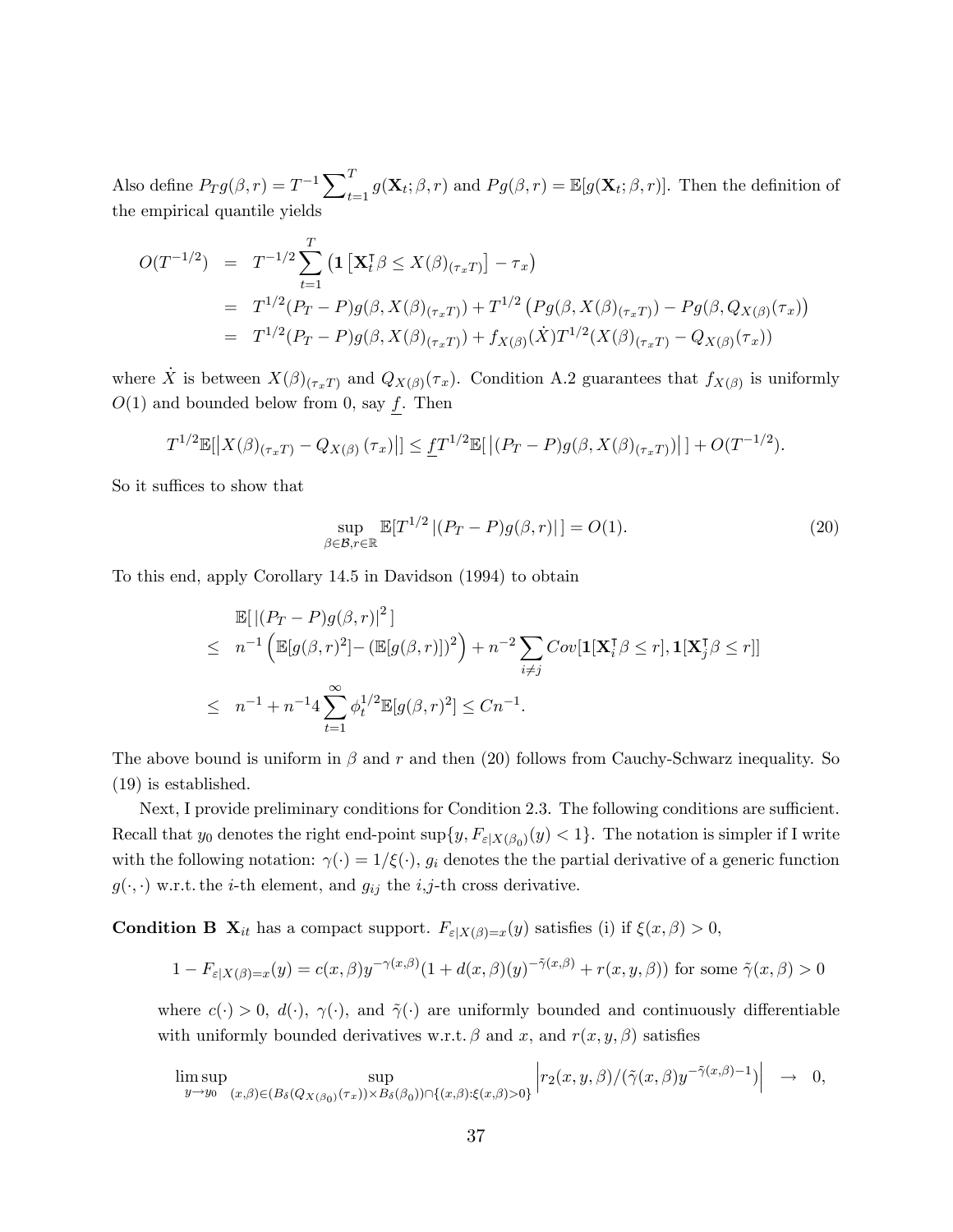$$
\limsup_{y \to y_0} \sup_{(x,\beta) \in (B_\delta(Q_{X(\beta_0)}(\tau_x)) \times B_\delta(\beta_0)) \cap \{(x,\beta): \xi(x,\beta) > 0\}} \left| r_1(x,y,\beta)/y^{-\tilde{\gamma}(x,\beta)} \right| \to 0,
$$

$$
\limsup_{y \to y_0} \sup_{(x,\beta) \in (B_\delta(Q_{X(\beta_0)}(\tau_x)) \times B_\delta(\beta_0)) \cap \{(x,\beta) : \xi(x,\beta) > 0\}} \left| r_{12}(x,y,\beta) / (\tilde{\gamma}(x,\beta)y^{-\tilde{\gamma}(x,\beta)-1}) \right| \rightarrow 0;
$$

(ii) if 
$$
\xi(x,\beta) < 0
$$
,

$$
1 - F_{\varepsilon|X(\beta)=x}(y) = c(x,\beta)(y_0 - y)^{-\gamma(x,\beta)} \left(1 + d(x,\beta)(y_0 - y)^{-\tilde{\gamma}(x,\beta)} + r(x,y,\beta)\right) \text{ for some } \tilde{\gamma}(x,\beta) < 0
$$

where  $c(\cdot) > 0$ ,  $d(\cdot)$ , and  $\tilde{\gamma}(\cdot)$  are uniformly bounded and continuously differentiable with uniformly bounded derivatives, and  $r(x, y, \beta)$  satisfies

$$
\limsup_{y \to y_0} \sup_{(x,\beta) \in (B_\delta(Q_{X(\beta_0)}(\tau_x)) \times B_\delta(\beta_0)) \cap \{(x,\beta) : \xi(x,\beta) < 0\}} \left| r_2(x,y,\beta) / (\tilde{\gamma}(x,\beta)(y_0 - y)^{-\tilde{\gamma}(x,\beta)-1}) \right| \to 0,
$$

$$
\limsup_{y \to y_0} \sup_{(x,\beta) \in (B_\delta(Q_{X(\beta_0)}(\tau_x)) \times B_\delta(\beta_0)) \cap \{(x,\beta) : \xi(x,\beta) < 0\}} \left| r_1(x,y,\beta) / (y_0 - y)^{-\tilde{\gamma}(x,\beta)} \right| \rightarrow 0,
$$

$$
\limsup_{y \to y_0} \sup_{(x,\beta) \in B_\delta(Q_{X(\beta_0)}(\tau_x)) \cap \mathbb{R}^-\times B_\delta(\beta_0)} \left| r_{12}(x,y,\beta) / (\tilde{\gamma}(x,\beta)(y_0-y)^{-\tilde{\gamma}(x,\beta)-1}) \right| \to 0;
$$

(iii) if  $\xi(x,\beta) = 0$ ,

$$
f_{\varepsilon|X(\beta)=x}(y) = c(x,\beta)y^{\tilde{c}(x,\beta)}\exp(-d(x,\beta)\tilde{d}(y))(1+r(x,\beta,y))
$$

where  $c(x, \beta)$  and  $d(x, \beta)$  are some continuously differential functions that are uniformly bounded between 0 and  $\infty$ ,  $\tilde{c}(x, \beta)$  is continuously differentiable and uniformly bounded by  $-1$  and  $\infty$ , and  $\tilde{d}(y)$  is continuously differentiable and satisfies  $C_1(\log y)^2 \leq \tilde{d}(y) \leq C_2y^{C_3}$ for some constants  $0 \leq C_1, C_2, C_3 < \infty$ . The remainder  $r(x, \beta, y)$  is uniformly bounded and continuously differentiable w.r.t. all three arguments with bounded derivatives, and satisfies

$$
\limsup_{y\to y_0} \sup_{(x,\beta)\in (B_\delta(Q_{X(\beta_0)}(\tau_x))\times B_\delta(\beta_0))\cap \{(x,\beta): \xi(x,\beta)=0\}} |\max\{r_1(x,y,\beta), r_2(x,\beta,y), r_{12}(x,\beta,y)\}| \to 0.
$$

Condition B assumes that the error of approximating the true CDF consists of the leading term  $1 + (d(x, \beta)y)^{-\tilde{\gamma}(x,\beta)}$  or  $c(x, \beta)y^{\tilde{c}(x,\beta)}$  exp $(-d(x, \beta)\tilde{d}(y))$  and the remainder  $r(x, y, \beta)$ . The cases (i) and (ii) cover regularly varying tails, and are imposed by Smith (1982) to study unconditional problems. See also Hall (1982) and Smith (1987). The case (iii) covers slowly varying tails, including Gaussian  $(\tilde{c}(x,\beta) = 0$  and  $\tilde{d}(y) = y^2$ ), lognormal  $(\tilde{c}(x,\beta) = -1$  and  $\tilde{d}(y) = (\log y)^2$ ), and the exponential family  $(\tilde{c}(x,\beta) = 0$  and  $\tilde{d}(y) = y)$ . See, for example, Chapter B in de Haan and Ferreira (2007). Compared with those literature, I require a stronger version that the derivatives of  $r(x, y, \beta)$  are uniformly bounded. This is to guarantee that the tail of  $f_{\varepsilon|X(\beta)}$  is also uniformly bounded. The compact support of  $X$  is imposed to simplify the proof (cf. Wang and Li  $(2013)$ ). The following lemma establishes Condition 2.3 using Conditions 2.4 and B. Its proof is collected at the very end of the article.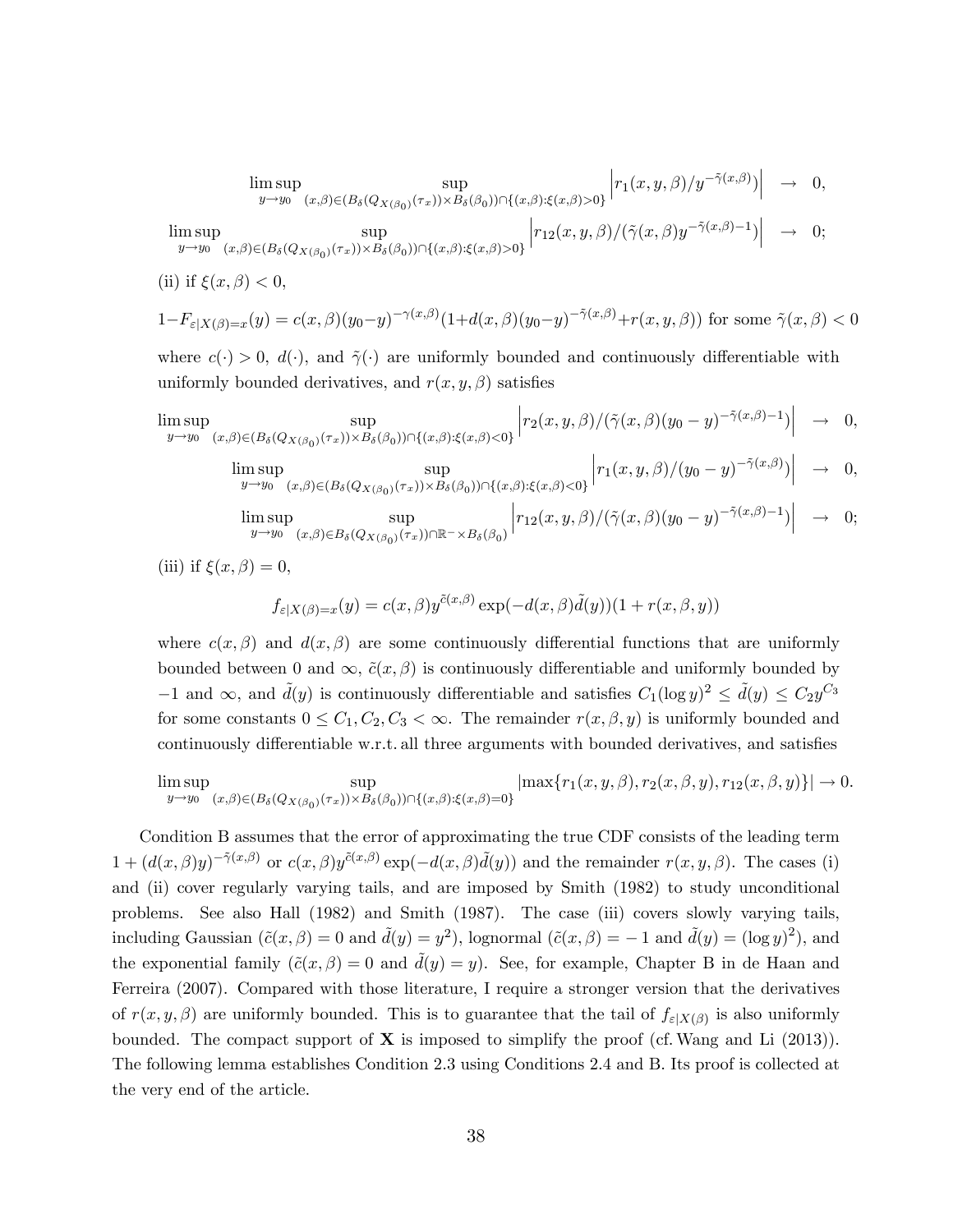**Lemma 1** If Condition 2.4 and Condition B hold, then Condition 2.3 holds, i.e., for  $u_n = a_n y + b_n$ for any  $y, (a)$ 

$$
\lim_{u_n \to y_0} \sup_{x \in B_{\delta_T}(Q_{X(\beta_0)}(\tau_x))} T^{-1/2} \left| \frac{\partial F_{\varepsilon|X(\beta_0) = x} (u_n) / \partial x}{1 - F_{\varepsilon|X(\beta_0) = x} (u_n)} \right| = 0,
$$

(b)

$$
\lim_{u_n \to y_0} \sup_{x \in B_{\delta_T}(Q_{X(\beta_0)}(\tau_x))} T^{-1/2} \left| \frac{\partial f_{\varepsilon|X(\beta_0) = x} (u_n) / \partial x}{f_{\varepsilon|X(\beta_0) = Q_x(\tau_x)} (u_n)} \right| = 0,
$$

and  $(c)$ 

$$
\lim_{u_n \to y_0} \sup_{(x,\beta) \in B_{\delta_T}(Q_{X(\beta_0)}(\tau_x)) \times B_{v_{nT}}(\beta_0)} T^{-1/2} \left| \frac{\partial F_{\varepsilon|X(\beta)=x}(u_n)/\partial \beta}{1 - F_{\varepsilon|X(\beta_0)=x}(u_n)} \right| = 0,
$$

for some  $v_{nT} = O((nT)^{-1/2})$  and  $\delta_T = O(T^{-1/2})$  as  $n \to \infty$  and  $T \to \infty$ .

To give a better sense of Condition B, I now show that it is satisfied by the three one-dimensional covariate examples in Section 2.2.

First consider the joint normal distribution. Condition B.(iii) is satisfied by setting  $c(x)$  $\sqrt{2\pi(1-\rho^2)}$ ,  $d(x) = 1$ ,  $\tilde{d}(y) = y^2/(2(1-\rho^2))$ , and  $r(x, y) = \exp(2\rho x/y + \rho^2 x^2/y^2) - 1$ . Second, for the conditional student's t distribution, Ding  $(2016)$  derives that the conditional PDF of Y given  $X = x$  is  $\overline{2}$ 

$$
f_{Y|X=x}(y) = \frac{C}{\sigma(x)} \left( 1 + \frac{(y - \rho x)^2}{(v + 1) \sigma(x)^2} \right)^{-\frac{v+1}{2}}
$$

for some constant C depending on v only and  $\sigma(x) = \sqrt{(1 - \rho^2)(v + x^2)/(v + 1)}$ . Then Condition B holds with  $\gamma(x) = 1/(v + 1)$ ,  $c(x) \propto \sigma(x)^{v+1}$ ,  $d(x) \propto \rho x$ ,  $\tilde{\gamma}(x) = 1$ , and  $r(x, y) = O(y^{-2})$  for any  $x \in \mathbb{R}$ . Finally, for the conditional Pareto distribution, Taylor expansion yields

$$
1 - F_{Y|X=x}(y) = y^{-1/x} (1 + 1/y)^{-1/x}
$$
  
=  $y^{-1/x} (1 - \frac{1}{xy} + O(\frac{1}{y^2})).$ 

Thus Condition B holds with  $c(x) = 1, \gamma(x) = 1/x, d(x) = -1/x, \tilde{\gamma}(x) = 1$ , and  $r(x, y) = O(y^{-2})$ for x bounded below from 0.

#### A.2 Proofs of Theorems

#### Proof of Theorem 1

I suppress  $Q_X(\tau_x)$  in  $a_n(\cdot)$  and  $b_n(\cdot)$  and consider  $k = 1$  first. By strict stationarity across t,

$$
\mathbb{P}\left(Y_{i,\lceil\tau_x T\rceil} \le a_n y + b_n\right) = \mathbb{E}_{X_{i,\lceil\tau_x T\rceil}}\left[\mathbb{P}\left(Y_{i,\lceil\tau_x T\rceil} \le a_n y + b_n | X_{i,\lceil\tau_x T\rceil}\right)\right]
$$

$$
= \mathbb{E}_{X_{i,\lceil\tau_x T\rceil}}\left[F_{Y|X=X_{i,\lceil\tau_x T\rceil}}\left(a_n y + b_n\right)\right].\tag{21}
$$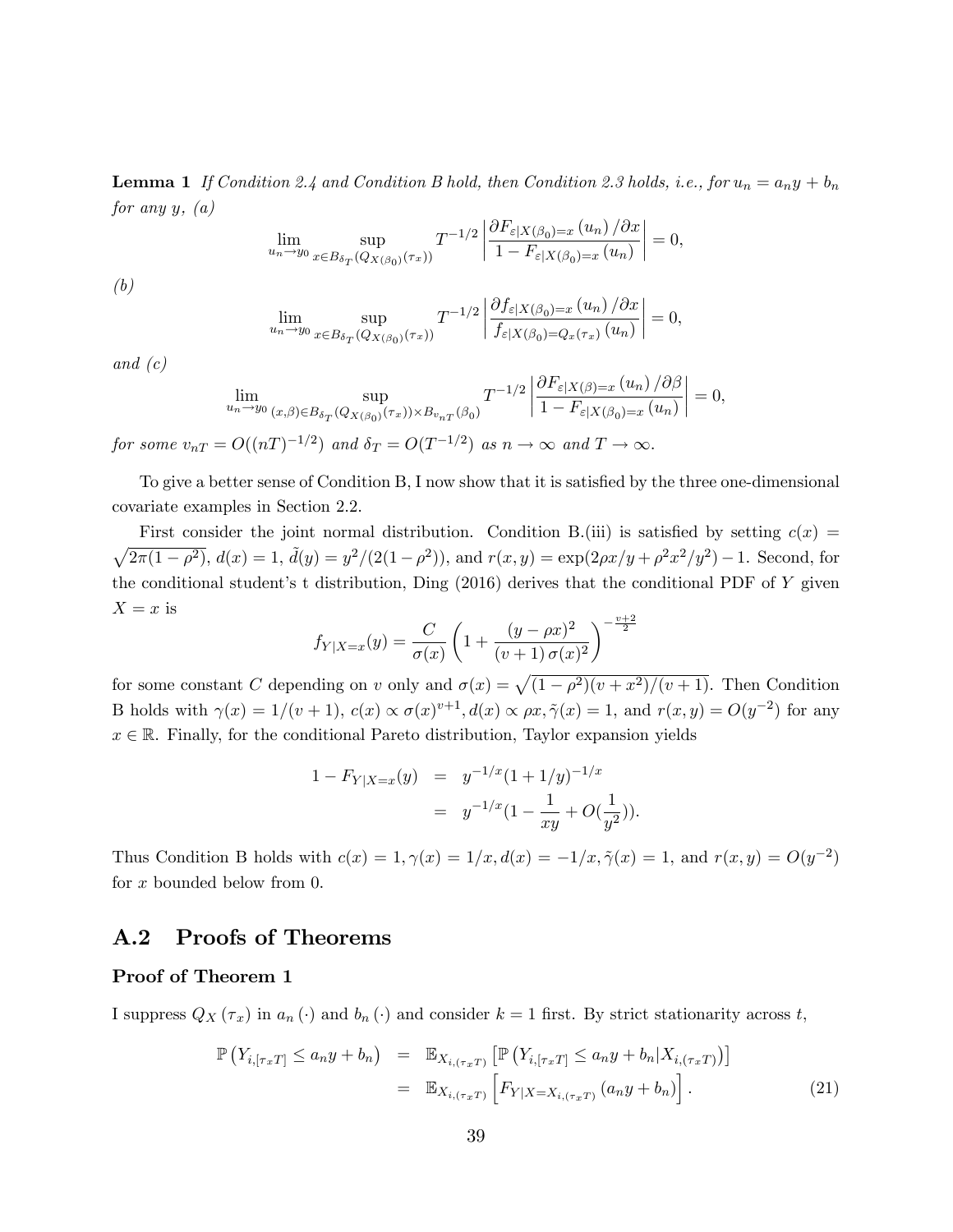Thus

$$
\mathbb{P}\left(Y_{(1),[\tau_x T]} \le a_n y + b_n\right)
$$
\n
$$
= F_{Y_{i,[\tau_x T]}}^n(a_n y + b_n) \text{ (by i.i.d. across } i)
$$
\n
$$
= F_{Y|X=Q_X(\tau_x)}^n(a_n y + b_n) \left(\frac{\mathbb{P}\left(Y_{i,[\tau_x T]} \le a_n y + b_n\right)}{F_{Y|X=Q_X(\tau_x)}(a_n y + b_n)}\right)^n
$$
\n
$$
= F_{Y|X=Q_X(\tau_x)}^n(a_n y + b_n) \left(\frac{\mathbb{E}_{X_{i,(\tau_x T)}}\left[F_{Y|X=X_{i,(\tau_x T)}}(a_n y + b_n)\right]}{F_{Y|X=Q_X(\tau_x)}(a_n y + b_n)}\right)^n \text{ (by (21))}
$$
\n
$$
= F_{Y|X=Q_X(\tau_x)}^n(a_n y + b_n) \left(1 + \frac{\mathbb{E}_{X_{i,(\tau_x T)}}\left[F_{Y|X=X_{i,(\tau_x T)}}(a_n y + b_n)\right]}{F_{Y|X=Q_X(\tau_x)}(a_n y + b_n)}\right)^n
$$
\n
$$
\equiv A_n(y) \left(1 + \frac{B_{n,T}(y)}{F_{Y|X=Q_X(\tau_x)}(a_n y + b_n)}\right)^n.
$$

By the standard EV theory and Condition 1.2,  $A_n(y) \to G_\xi(y)$  as  $n \to \infty$ . Regarding  $B_{n,T}(y)$ , Theorem 1 in Wu (2005) yields that  $\mathbb{E} [X_{i,(\tau_x T)} - Q_X(\tau_x)] = O(T^{-1/2})$ . Then together with Condition 1.3, I have, for some  $\dot x$  between  $X_{i,(\tau_x T)}$  and  $Q_X \left( \tau_x \right)$ 

$$
|B_{n,T}(y)| = \mathbb{E}\left[\frac{\partial}{\partial x}F_{Y|X=x}(a_ny + b_n)|_{x=x}(X_{i,(\tau_x, T)} - Q_X(\tau_x))\right]
$$
  

$$
\leq \sup_x \left|\frac{\partial}{\partial x}F_{Y|X=x}(a_ny + b_n)\right| \mathbb{E}\left[\left|X_{i,(\tau_x, T)} - Q_X(\tau_x)\right|\right]
$$
  

$$
= o(T^{-1/2})
$$

and hence given  $a_n y + b_n \rightarrow y_0$ ,

$$
\left(1 + \frac{B_{n,T}(y)}{F_{Y|X=Q_X(\tau_x)}(a_ny+b_n)}\right)^n \leq \left(\left(1 + \frac{o(T^{-1/2})}{F_{Y|X=Q_X(\tau_x)}(a_ny+b_n)}\right)^{T^{1/2}}\right)^{2C/\lambda}
$$

$$
\leq \exp\left(2C/\lambda \times o(1)\right) \to 1.
$$

The proof for  $k = 1$  is then complete by the continuous mapping theorem.

Generalization to  $k > 1$  is as follows. Consider  $y_1 > y_2 > \cdots > y_k$ . Chapter 8.4 in Arnold, Balakrishnan, and Nagaraja (1992) gives that

$$
\mathbb{P}\left(Y_{(1),[\tau_x T]} \le a_n y_1 + b_n, ..., Y_{(k),[\tau_x T]} \le a_n y_k + b_n\right)
$$
\n
$$
= F_{Y_{i,[\tau_x T]}}^{n-k} (a_n y_k + b_n) \prod_{r=1}^k (n-r+1) a_n f_{Y_{i,[\tau_x T]}} (a_n y_r + b_n) \text{ (by i.i.d. across } i)
$$
\n
$$
= \left[F_{Y|X=Q_X(\tau_x)}^{n-k} (a_n y_k + b_n) \prod_{r=1}^k (n-r+1) a_n f_{Y|X=Q_x(\tau_x)} (a_n y_r + b_n)\right] \times
$$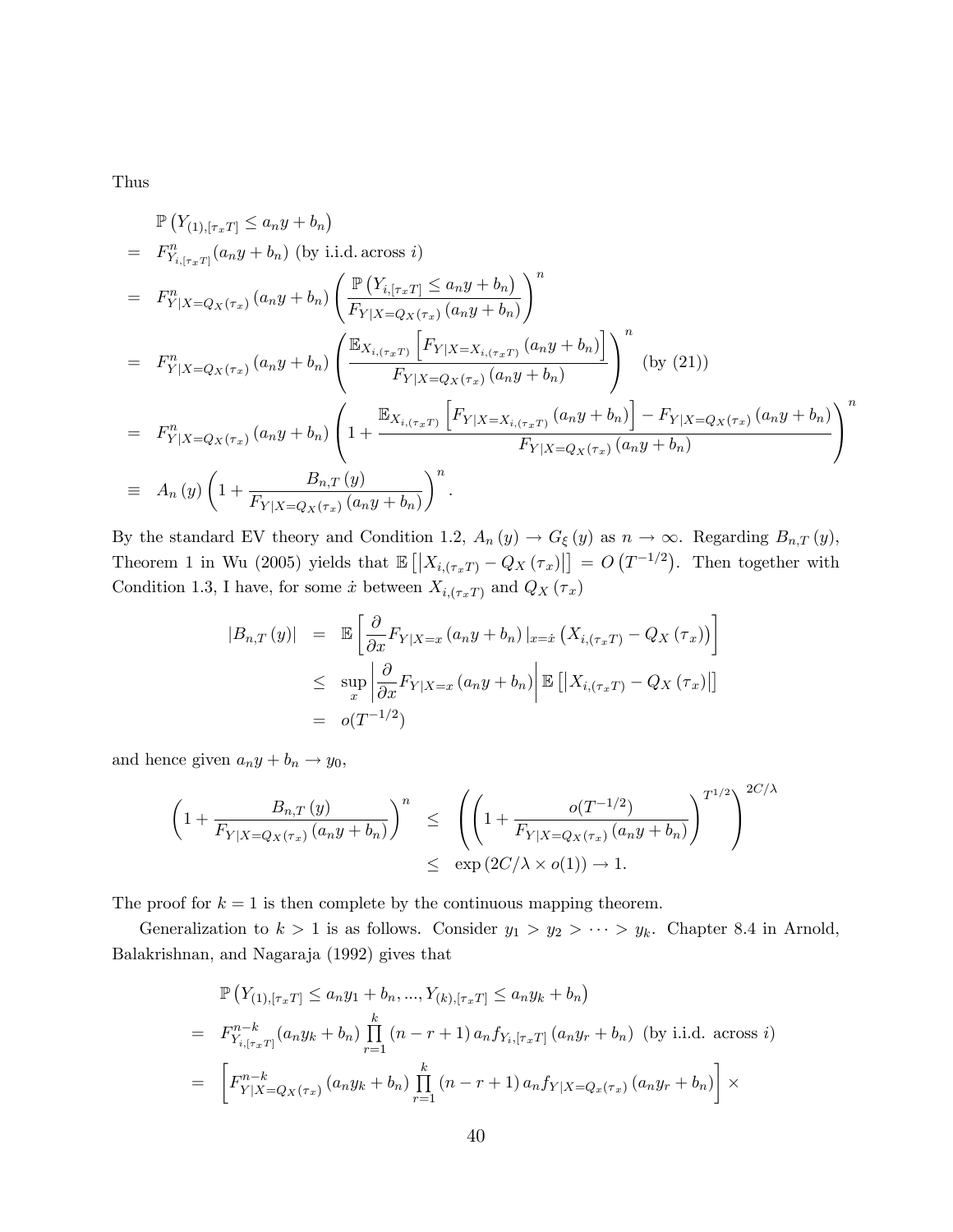$$
\begin{aligned}\n&\left[\left(\frac{\mathbb{P}\left(Y_{i,\lceil\tau_x T\rceil} \le a_n y_k + b_n\right)}{F_{Y|X = Q_X(\tau_x)}\left(a_n y_k + b_n\right)}\right)^{n-k} \prod_{r=1}^k \frac{f_{Y_{i,\lceil\tau_x T\rceil}}\left(a_n y_r + b_n\right)}{f_{Y|X = Q_x(\tau_x)}\left(a_n y_r + b_n\right)}\right]\n\end{aligned}
$$
\n
$$
\equiv \tilde{A}_n \times \tilde{B}_{nT}.
$$

The convergence that  $\tilde{A}_n \to G_{\xi}(y_k) \prod_{r=1}^k \{g_{\xi}(y_r) / G_{\xi}(y_k)\}\$ is established by Theorem 8.4.2 in Arnold, Balakrishnan, and Nagaraja (1992). It now remains to show  $\tilde{B}_{nT} \to 1$ . First,  $(\mathbb{P}(Y_{i, [\tau_x]} \le a_n y_k + b_n) / F_{Y|X=Q_X(\tau_x)} (a_n y_k + b_n))^{n-k} \to 1$  is shown by the same argument as above in the  $k = 1$  case. Second, for any  $r \in \{1, ..., k\}$  and any v

$$
\frac{f_{Y_{i,\lceil \tau_x T \rceil}}(v)}{f_{Y|X=Q_x(\tau_x)}(v)} = \frac{\frac{\partial \mathbb{P}(Y_{i,\lceil \tau_x T \rceil} \leq v)}{\partial v}}{f_{Y|X=Q_x(\tau_x)}(v)}
$$
\n
$$
= \frac{\frac{\partial}{\partial v} \mathbb{E}_{X_{i,\lceil \tau_x T \rceil}} \left[ F_{Y|X=X_{i,\lceil \tau_x T \rceil}}(v) \right]}{f_{Y|X=Q_X(\tau_x)}(v)}
$$
\n
$$
= \frac{\frac{\partial}{\partial v} \int F_{Y|X=x}(v) f_{X_{i,\lceil \tau_x T \rceil}}(x) dx}{f_{Y|X=Q_x(\tau_x)}(v)}
$$
\n
$$
= \frac{\int \frac{\partial}{\partial v} F_{Y|X=x}(v) f_{X_{i,\lceil \tau_x T \rceil}}(x) dx}{f_{Y|X=Q_X(\tau_x)}(v)}
$$
\n(by Leibniz's rule)\n
$$
= \frac{\mathbb{E}_{X_{i,\lceil \tau_x T \rceil}} \left[ f_{Y|X=X_{i,\lceil \tau_x T \rceil}}(v) \right]}{f_{Y|X=Q_X(\tau_x)}(v)}
$$

where applying Leibniz's rule is permitted by the assumption that  $f_{Y|X=x}(v)$  is uniformly continuous in x and v. Then the intermediate value theorem yields that for some  $\dot{X}$  between  $X_{i,(\tau_x)}$  and  $Q_X(\tau_x),$ 

$$
\begin{aligned}\n&\left|\frac{f_{Y_{i,\lceil\tau_x T\rceil}}(a_n y_r + b_n)}{f_{Y|X = Q_X(\tau_x)}(a_n y_r + b_n)} - 1\right| \\
&= \left|\mathbb{E}_{X_{i,\lceil\tau_x T\rceil}}\left[\frac{\partial f_{Y|X=x}(a_n y_r + b_n)}{\partial x}|_{x = \dot{X}} \frac{(X_{i,\lceil\tau_x T\rceil} - Q_X(\tau_x))}{f_{Y|X = Q_X(\tau_x)}(a_n y_r + b_n)}\right]\right| \\
&\leq \mathbb{E}_{X_{i,\lceil\tau_x T\rceil}}\left[\frac{\partial f_{Y|X=x}(a_n y_r + b_n)}{\partial x}|_{x = \dot{X}} \frac{(X_{i,\lceil\tau_x T\rceil} - Q_X(\tau_x))}{f_{Y|X = Q_X(\tau_x)}(a_n y_r + b_n)}\right] \\
&\leq \sup_{x \in B_{\delta_T}(Q_X(\tau_x))} \left|\frac{\partial f_{Y|X=x}(a_n y_r + b_n)}{f_{Y|X = Q_X(\tau_x)}(a_n y_r + b_n)}\right| \mathbb{E}_{X_{i,\lceil\tau_x T\rceil}}\left[\left|X_{i,\lceil\tau_x T\rceil} - Q_X(\tau_x)\right|\right] \text{ for some large constant } C \\
\to 0\n\end{aligned}
$$

where the last convergence follows from Conditions 1.1 and 1.3 again.  $\blacksquare$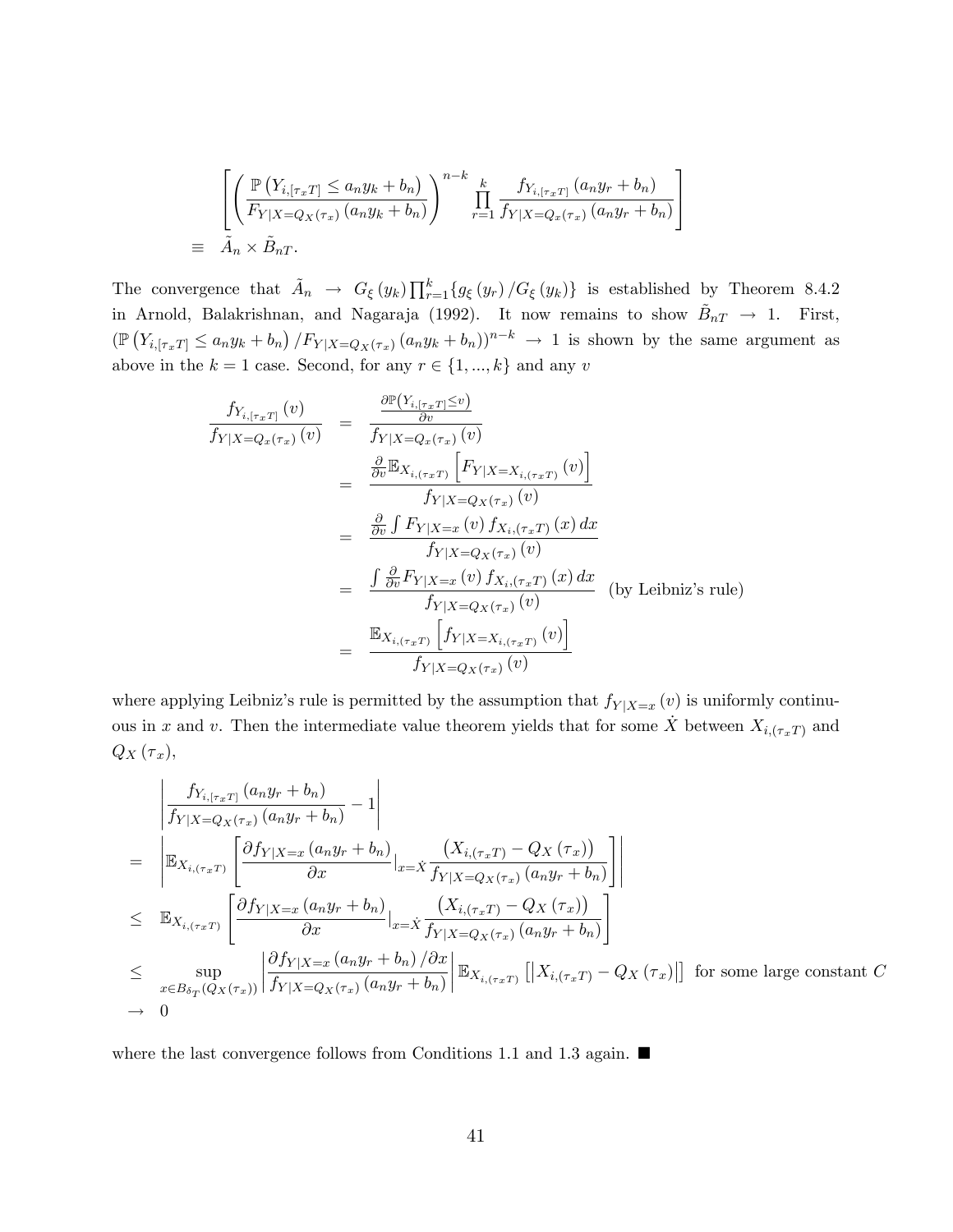#### Proof of Theorem 2

The proof consists of 5 steps.

Step 1. For any fixed  $\beta$ , define  $\varepsilon_{i,J([\tau_x T],\beta)}$  as the induced  $\varepsilon_{it}$  associated with the  $\tau_x T$ -th largest observation in  $\{X(\beta)_{i1}, X(\beta)_{i2}, ..., X(\beta)_{iT}\},\$  that is,  $\varepsilon_{i,J([\tau_xT],\beta)} = \varepsilon_{it}$  if  $X(\beta)_{i,(\tau_xT)} = X(\beta)_{it}$ . I claim that as  $n \to \infty$  and  $T \to \infty$ ,

$$
\frac{\{\varepsilon_{(1),J([\tau_x T],\beta_0)},\varepsilon_{(2),J([\tau_x T],\beta_0)},\ldots,\varepsilon_{(k),J([\tau_x T],\beta_0)}\}-b_n}{a_n} \xrightarrow{d} V_1,\ldots,V_k.
$$

This is done by treating  $X(\beta_0)$  as a scaler variable so that  $(\varepsilon_{it}, X(\beta_0)_{it})$  satisfies Condition 1. Step 2. I claim that for each  $i$ ,

$$
\sup_{\beta \in B_{\delta_T}(\beta_0)} \mathbb{E}\left[ \left| X(\beta)_{i,(\tau_x T)} - X(\beta_0)_{i,(\tau_x T)} \right| \right] = O(T^{-1/2})
$$

where  $B_{\delta_T}(\beta_0)$  denotes an open ball centered at  $\beta_0$  with radius  $\delta_T = o(T^{-1/2})$ .

To prove this, the triangular inequality implies

$$
\sup_{\beta \in B_{\delta_T}(\beta_0)} \mathbb{E}\left[ \left| X(\beta)_{i,(\tau_x T)} - X(\beta_0)_{i,(\tau_x T)} \right| \right]
$$
\n
$$
\leq \sup_{\beta \in B_{\delta_T}(\beta_0)} \mathbb{E}\left[ \left| X(\beta)_{i,(\tau_x T)} - Q_{X(\beta)}(\tau_x) \right| \right] + \sup_{\beta \in B_{\delta_T}(\beta_0)} \left| Q_{X(\beta)}(\tau_x) - Q_{X(\beta_0)}(\tau_x) \right|
$$
\n
$$
+ \mathbb{E}\left[ \left| X(\beta_0)_{i,(\tau_x T)} - Q_{X(\beta_0)}(\tau_x) \right| \right].
$$

The first one is  $O(T^{-1/2})$  given Condition 2.1. The second item is  $o(T^{-1/2})$  since Condition 2.3 implies  $Q_{X(\beta)}(\tau_x)$  is continuous in  $\beta$ . The last item is  $O(T^{-1/2})$  by Theorem 1 of Wu (2005).

Step 3. I claim that as  $n \to \infty$  and  $T \to \infty$ ,

$$
\frac{\{\varepsilon_{(1),J\left([\tau_x T],\hat{\beta}\right)},\varepsilon_{(2),J\left([\tau_x T],\hat{\beta}\right)},...,\varepsilon_{(k),J\left([\tau_x T],\hat{\beta}\right)}\}-b_n}{a_n} \xrightarrow{d} V_1,...,V_k.
$$

I present the proof for  $\varepsilon_{(1),J([{\tau}_xT],\hat{\beta})}$  only to save space. Generalization to k is similar and omitted.

Since  $\hat{\beta} = \beta_0 + O_p\left((nT)^{-1/2}\right)$ , it suffices to consider  $\hat{\beta} \in B_{v(nT)^{-1/2}}(\beta_0)$ for some open ball centered at  $\beta_0$  with radius  $v(nT)^{-1/2}$  for  $v \in \mathbb{R}^+$ . Denote  $g_n(\beta) = \mathbb{P}\left(\varepsilon_{(1),J([{\tau}_xT],\beta)} \leq a_n y + b_n\right)$  and  $g(\beta_0) = G_{\xi\left(Q_{X(\beta_0)}(\tau_x)\right)}(y)$ . Then the triangular inequality yields that  $\left|g_n\left(\hat{\beta}\right) - g\left(\beta_0\right)\right| \leq \left|g_n\left(\beta_0\right) - g\left(\beta_0\right)\right| + \sup_{\beta \in B_{v(n)}-1/2}(\beta_0) \left|g_n\left(\beta\right) - g_n\left(\beta_0\right)\right|$ . The first item is  $o(1)$  as established in step 1. Regarding the second item, I suppress  $(a_n y + b_n)$  to save space and write

$$
\sup_{\beta \in B_{v(nT)} - 1/2} \left| g_n(\beta) - g_n(\beta_0) \right|
$$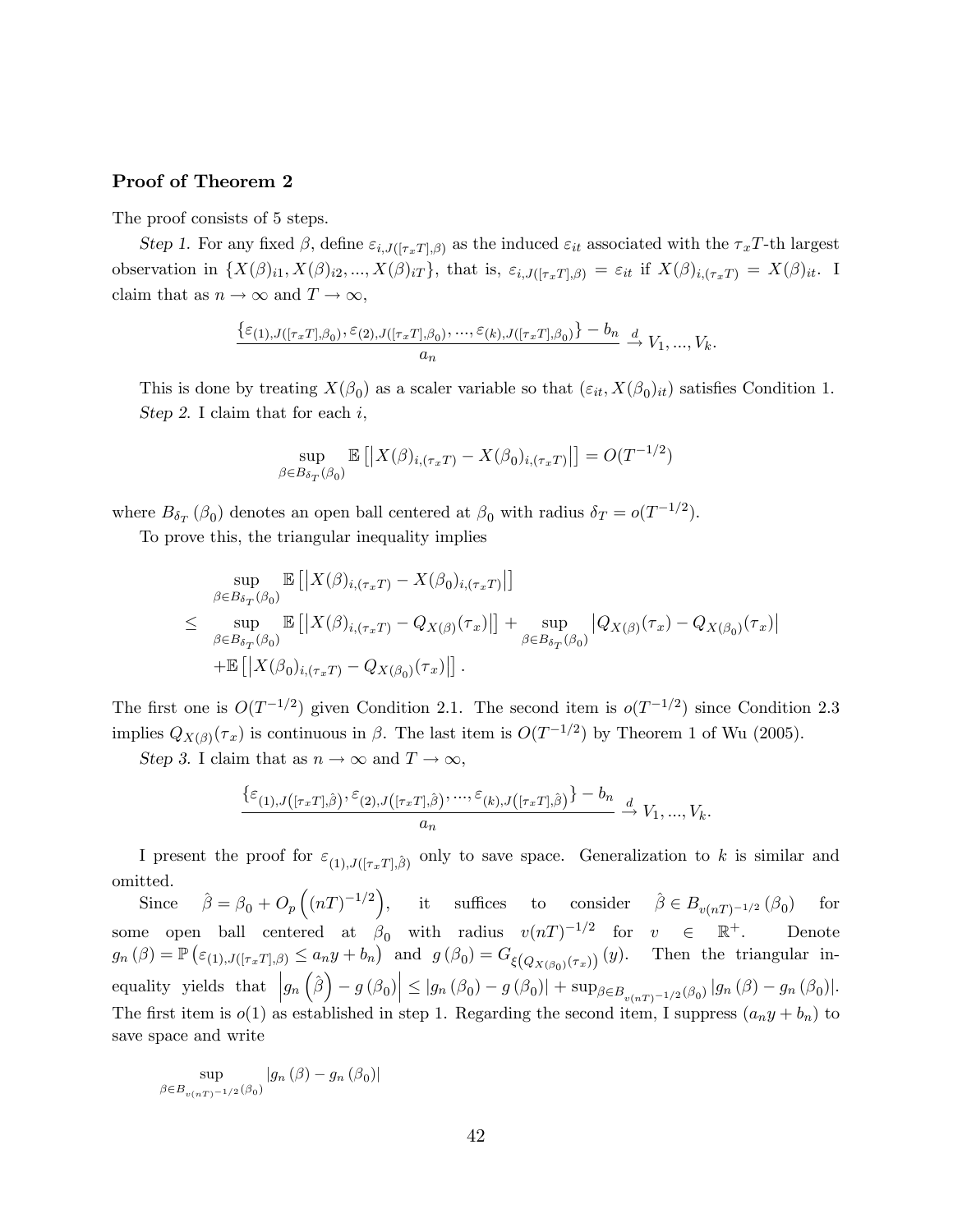$$
\leq \left( \mathbb{E}_{X(\beta_0)_{i,(\tau_x, T)}} \left[ F_{\varepsilon|X(\beta_0) = X(\beta_0)_{i,(\tau_x, T)}} \right] \right)^n \times \n\sup_{\beta \in B_{v(nT)} - 1/2} \sum_{(\beta_0)} \left| \left( \frac{\mathbb{E}_{X(\beta)_{i,(\tau_x, T)}} \left[ F_{\varepsilon|X(\beta) = X(\beta)_{i,(\tau_x, T)}} \right]}{\mathbb{E}_{X(\beta_0)_{i,(\tau_x, T)}} \left[ F_{\varepsilon|X(\beta_0) = X(\beta_0)_{i,(\tau_x, T)}} \right]} \right)^n - 1 \right| \n= O(1) \sup_{\beta \in B_{v(nT)} - 1/2} \sum_{(\beta_0)} \left| \left( \frac{\mathbb{E}_{X(\beta)_{i,(\tau_x, T)}} \left[ F_{\varepsilon|X(\beta_0) = X(\beta)_{i,(\tau_x, T)}} + \frac{\partial}{\partial \beta^{\top}} F_{\varepsilon|X(\beta) = X(\beta)_{i,(\tau_x, T)}} (\beta - \beta_0) \right]}{\mathbb{E}_{X(\beta_0)_{i,(\tau_x, T)}} \left[ F_{\varepsilon|X(\beta_0) = X(\beta_0)_{i,(\tau_x, T)}} \right]} \right)^n - 1 \right| \n= o(1)
$$

where  $\dot{\beta} = r\beta + (1 - r)\beta_0$  for some  $r \in [0, 1]$  and the last line holds if I establish

$$
\sup_{\beta \in B_{\nu(nT)^{-1/2}}(\beta_0)} \frac{\mathbb{E}_{X(\beta)_{i,(\tau_x T)}} \left[ F_{\varepsilon|X(\beta_0) = X(\beta)_{i,(\tau_x T)}} \right]}{\mathbb{E}_{X(\beta_0)_{i,(\tau_x T)}} \left[ F_{\varepsilon|X(\beta_0) = X(\beta_0)_{i,(\tau_x T)}} \right]} = 1 + o(n^{-1})
$$
\n(22)

and

$$
\sup_{\beta \in B_{\nu(nT)^{-1/2}}(\beta_0)} \frac{\left| \mathbb{E}\left[\frac{\partial}{\partial \beta^T} F_{\varepsilon|X(\beta) = X(\beta)_{i,(\tau_x, T)}} \right] (\beta - \beta_0) \right|}{\mathbb{E}_{X(\beta_0)_{i,(\tau_x, T)}} \left[F_{\varepsilon|X(\beta_0) = X(\beta_0)_{i,(\tau_x, T)}} \right]} = o(n^{-1}).
$$
\n(23)

I now prove (22). By Taylor expansion, I have for any  $\beta$ 

$$
\frac{\mathbb{E}_{X(\beta)_{i,(\tau_x T)}} \left[ F_{\varepsilon|X(\beta_0)=X(\beta)_{i,(\tau_x T)}} \right]}{\mathbb{E}_{X(\beta_0)_{i,(\tau_x T)}} \left[ F_{\varepsilon|X(\beta_0)=X(\beta_0)_{i,(\tau_x T)}} \right]}
$$
\n
$$
= 1 + \frac{\mathbb{E} [F_{\varepsilon|X(\beta_0)=X(\beta)_{i,(\tau_x T)}} - F_{\varepsilon|X(\beta_0)=X(\beta_0)_{i,(\tau_x T)}}]}{\mathbb{E}_{X(\beta_0)_{i,(\tau_x T)}} \left[ F_{\varepsilon|X(\beta_0)=X(\beta_0)_{i,(\tau_x T)}} \right]}
$$
\n
$$
= 1 + \frac{\mathbb{E} [\frac{\partial}{\partial x} F_{\varepsilon|X(\beta_0)=x} \big|_{x=\dot{X}} (X(\beta)_{i,(\tau_x T)} - X(\beta_0)_{i,(\tau_x T)})]}{\mathbb{E}_{X(\beta_0)_{i,(\tau_x T)}} \left[ F_{\varepsilon|X(\beta_0)=X(\beta_0)_{i,(\tau_x T)}} \right]} \tag{24}
$$

where  $\dot{X}$  is between  $X(\beta)_{i,(\tau_x T)} - X(\beta_0)_{i,(\tau_x T)}$ . First, Step 2 yields that  $\sup_{\beta \in B_{v(nT)}-1/2}(\beta_0) \mathbb{E}[\left|X(\beta)_{i,(\tau_x)}-X(\beta_0)_{i,(\tau_x)}\right|] = O(T^{-1/2})$ . Second, Condition 2.3 and the fact that  $1 - F_{\varepsilon|X(\beta_0) = Q_{X(\beta_0)}(\tau_x)}(a_n y + b_n) = O(n^{-1})$  imply  $\sup_{x \in B_{T^{-1/2}}(Q_{X(\beta_0)}(\tau_x))} |\frac{\partial}{\partial x} F_{\varepsilon|X(\beta_0) = x}(a_n y + b_n)|$  $|b_n\rangle| = o(n^{-1/2})$ . Hence the second item in (24) is  $o(n^{-1})$  given Condition 2.4, and (22) follows.

To prove (23), I have

$$
\sup_{\beta \in B_{v(nT)^{-1/2}}(\beta_0)} \frac{\mathbb{E}\left[\frac{\partial}{\partial \beta^T} F_{\varepsilon|X(\beta)=X(\beta)_{i,(\tau_x T)}}(\beta-\beta_0)\right]}{\mathbb{E}_{X(\beta_0)_{i,(\tau_x T)}}\left[F_{\varepsilon|X(\beta_0)=X(\beta_0)_{i,(\tau_x T)}}\right]}
$$
\n
$$
\leq \sup_{\beta \in B_{v(nT)^{-1/2}}(\beta_0)} \frac{\sup_{x \in B_{T^{-1/2}}(Q_{X(\beta_0)}(\tau_x))} \max_{j \in \{1,\dots, \dim(\beta)\}} \mathbb{E}\left[\left|\frac{\partial}{\partial \beta_j} F_{\varepsilon|X(\beta)=x}\right|\right]}{\mathbb{E}_{X(\beta_0)_{i,(\tau_x T)}}\left[F_{\varepsilon|X(\beta_0)=X(\beta_0)_{i,(\tau_x T)}}\right]} \times O((nT)^{-1/2})
$$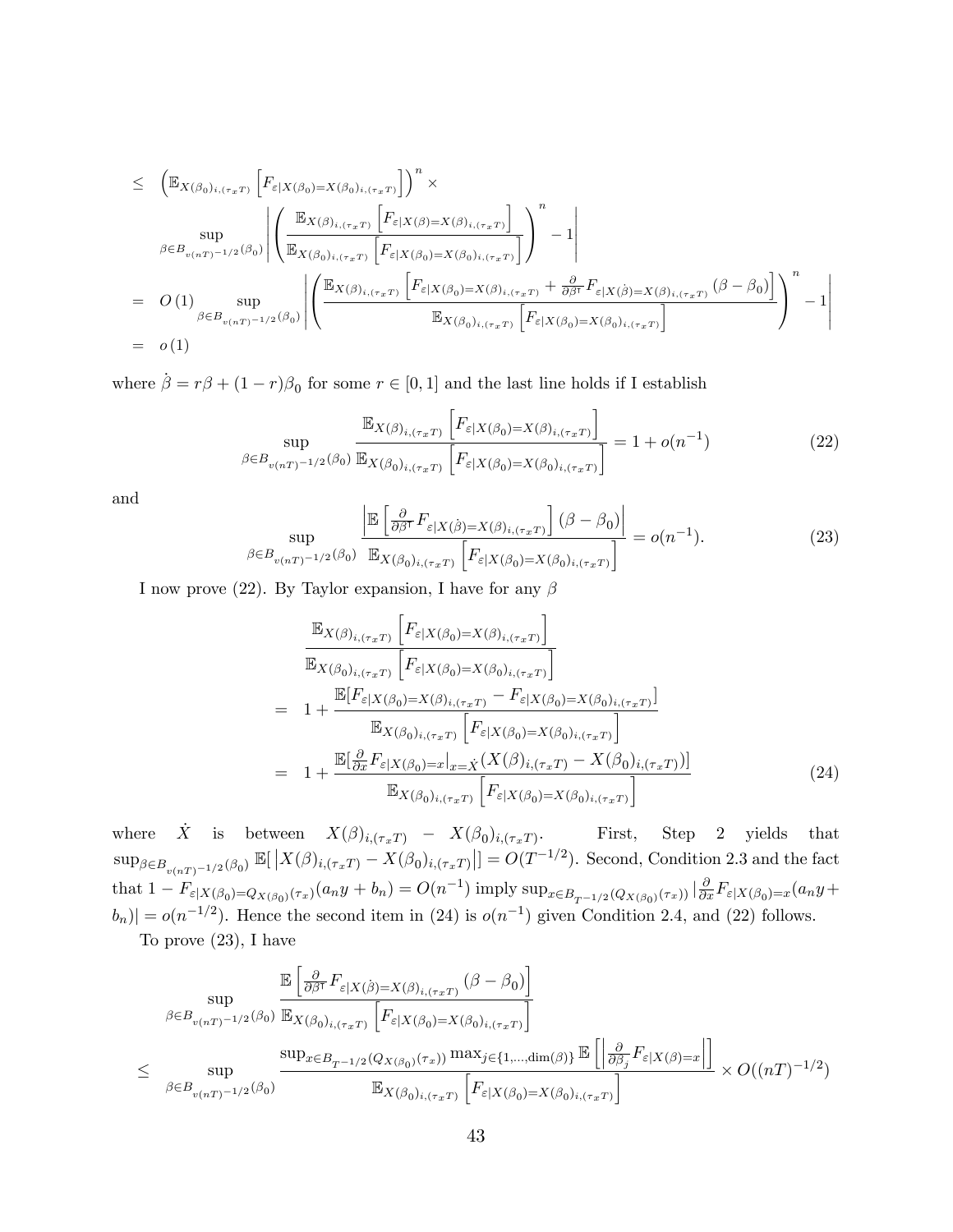$$
\le O(n^{-1} \times (nT)^{-1/2}) = o(n^{-1})
$$

where the last inequality again follows from Condition 2.3 and the fact that  $1 F_{\varepsilon|X(\beta_0)=Q_{X(\beta_0)}(\tau_x)}(a_n y + b_n) = O(n^{-1}).$ 

Step 4. Let  $I = (I_1, \ldots, I_k) \in \{1, \ldots, n\}^k$  be the k random (cross-sectional) indices based on observing  $\{\varepsilon_{i,J([\tau_x T],\hat{\beta})}\}_{i=1}^n$  such that  $\varepsilon_{(j),J([\tau_x T],\hat{\beta})} = \varepsilon_{I_j,J([\tau_x T],\hat{\beta})}, j = 1,\ldots,k$ , and let  $\hat{I}$  be the corresponding indices based on  $\{\hat{\varepsilon}_{i,J([{\tau}_xT],\hat{\beta})}\}_{i=1}^n$  such that  $\hat{\varepsilon}_{(j),J([{\tau}_xT],\hat{\beta})} = \hat{\varepsilon}_{I_j,J([{\tau}_xT],\hat{\beta})}, j = 1,\ldots,k$ . I claim that  $I - \hat{I} \stackrel{p}{\rightarrow} 0$  and prove this by contradiction.

Suppose the claim is false, then step 3 implies that  $\sup_i \left| \hat{\varepsilon}_{i,J([\tau_x T],\hat{\beta})} - \varepsilon_{i,J([\tau_x T],\hat{\beta})} \right|$  $\Big|$  is not  $o_p(a_n)$ . But this contradicts that

$$
a_n^{-1} \sup_i \left| \hat{\varepsilon}_{i,J([\tau_x T], \hat{\beta})} - \varepsilon_{i,J([\tau_x T], \hat{\beta})} \right|
$$
\n
$$
= a_n^{-1} \sup_i \left| \mathbf{X}_{i,J([\tau_x T], \hat{\beta})}^{\mathsf{T}}(\hat{\beta} - \beta_0) \right|
$$
\n
$$
\leq a_n^{-1} \sup_i \left| \mathbf{X}_{i,J([\tau_x T], \hat{\beta})}^{\mathsf{T}} \right| \times \left| \hat{\beta} - \beta_0 \right|
$$
\n
$$
\leq a_n^{-1} \times o_p \left( n^{1/2} \right) \times O_p \left( (nT)^{-1/2} \right)
$$
\n
$$
= o_p \left( a_n^{-1} T^{-1/2} \right)
$$
\n
$$
= o_p (1)
$$
\n(1)

 $\blacksquare$ 

where the last equation follows from Condition 2.4 and  $\xi \geq -1/2$ .

Step 5. Combine Steps 1-4 to obtain

$$
\frac{\{\hat{\varepsilon}_{(1),[\tau_x T]},\hat{\varepsilon}_{(2),[\tau_x T]},...,\hat{\varepsilon}_{(k),[\tau_x T]}\} - b_n}{a_n}
$$
\n
$$
= \frac{\{\hat{\varepsilon}_{\hat{I}_1,J([\tau_x T],\hat{\beta})},\hat{\varepsilon}_{\hat{I}_2,J([\tau_x T],\hat{\beta})},...,\hat{\varepsilon}_{\hat{I}_k,J([\tau_x T],\hat{\beta})}\} - b_n}{a_n} \text{ (by definition of } J([\tau_x T],\hat{\beta}))
$$
\n
$$
= \frac{\{\hat{\varepsilon}_{I_1,J([\tau_x T],\hat{\beta})},\hat{\varepsilon}_{I_2,J([\tau_x T],\hat{\beta})},...,\hat{\varepsilon}_{I_k,J([\tau_x T],\hat{\beta})}\} - b_n}{a_n} + o_p(1) \text{ (by step 4)}
$$
\n
$$
= \frac{\{\varepsilon_{I_1,J([\tau_x T],\hat{\beta})},\varepsilon_{I_2,J([\tau_x T],\hat{\beta})},...,\varepsilon_{I_k,J([\tau_x T],\hat{\beta})}\} - b_n}{a_n} + o_p(1) \text{ (by (25)}
$$
\n
$$
\xrightarrow{d} \mathbf{V} \text{ (by step 3)}.
$$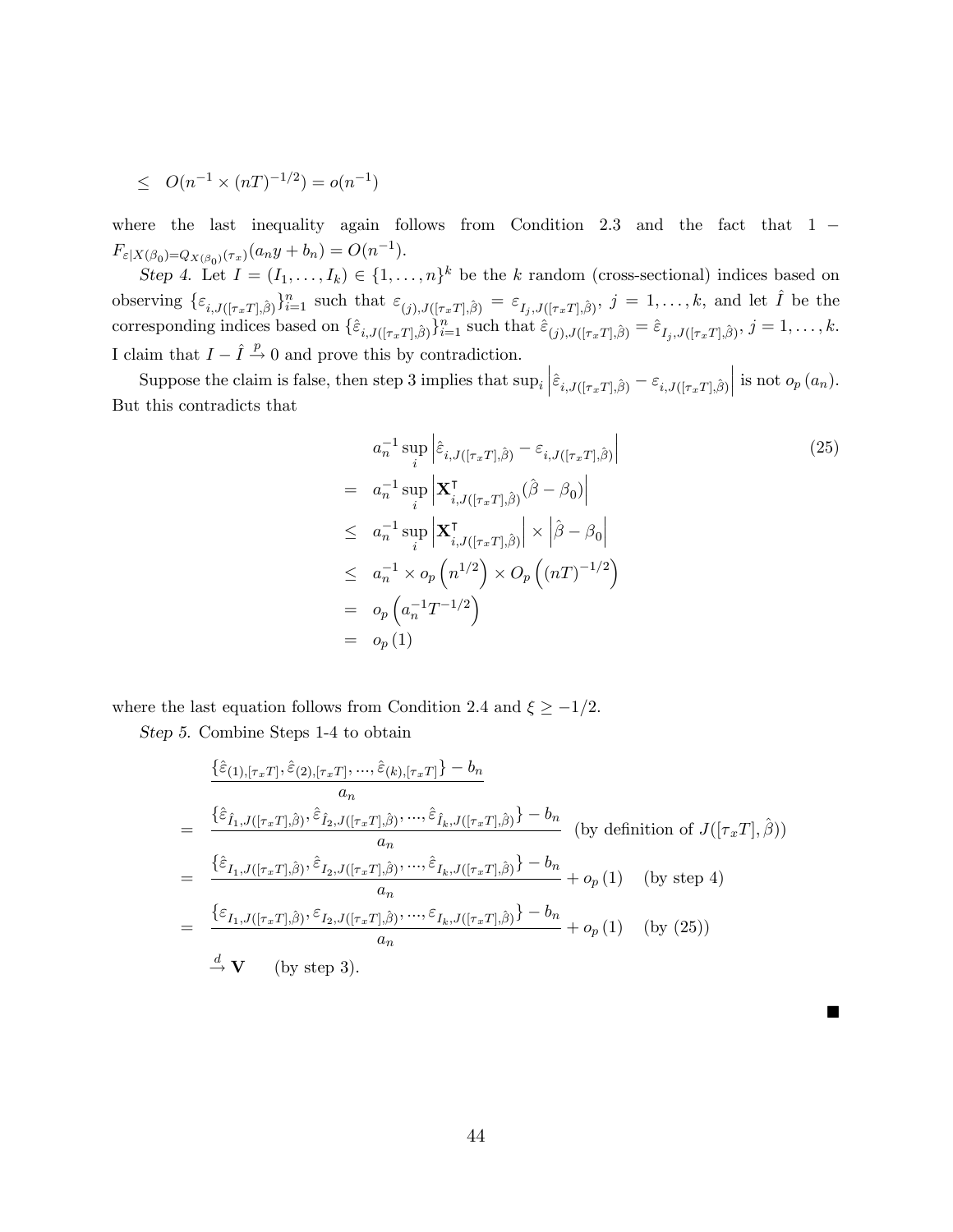#### Proof of Theorem 3

The argument is very similar to the proof of Theorem 2, and hence I only highlight the difference. In particular, Steps 1 and 2 are identical. Step 3 is now

$$
\frac{\{u_{(1),J\left([\tau_x T],\hat{\beta}\right)}, u_{(2),J\left([\tau_x T],\hat{\beta}\right)},...,u_{(k),J\left([\tau_x T],\hat{\beta}\right)}\} - b_n}{a_n} \xrightarrow{d} \{V_1,...,V_k\}.
$$

For Step 4, let  $I = (I_1, \ldots, I_k) \in \{1, \ldots, n\}^k$  be the k random (cross-sectional) indices based on observing  $\{u_{i,J([x,T],\hat{\beta})}\}_{i=1}^n$  such that  $u_{(j),J([x,T],\hat{\beta})} = u_{I_j,J([x,T],\hat{\beta})}, j = 1,\ldots,k$ , and let  $\hat{I}$  be the corresponding indices based on  $\{\tilde{\varepsilon}_{i,J([{\tau}_xT],\hat{\beta})}\}_{i=1}^n$  such that  $\tilde{\varepsilon}_{(j),J([{\tau}_xT],\hat{\beta})} = \tilde{\varepsilon}_{I_j,J([{\tau}_xT],\hat{\beta})}, j = 1,\ldots,k.$ Recall that

$$
\tilde{\varepsilon}_{it} = \hat{\varepsilon}_{it} - \bar{\varepsilon}_{i}
$$
  
=  $u_{it} - \bar{u}_{i} - (\mathbf{X}_{it} - \bar{\mathbf{X}}_{i})^{\mathsf{T}} (\hat{\boldsymbol{\beta}} - \boldsymbol{\beta}_{0}).$ 

I claim that  $I - \hat{I} \stackrel{p}{\rightarrow} 0$  and prove this by contradiction.

Suppose the claim is false, then step 3 implies that  $\sup_i \left| \tilde{\varepsilon}_{i,J([{\tau}_xT],\hat{\beta})} - u_{i,J([{\tau}_xT],\hat{\beta})} \right|$  is not  $o_p(a_n)$ . But this contradicts that

$$
a_n^{-1} \sup_i \left| \tilde{\varepsilon}_{i,J([{\tau}_x T],\hat{\beta})} - u_{i,J([{\tau}_x T],\hat{\beta})} \right|
$$
\n
$$
= a_n^{-1} \sup_i \left| \bar{u}_i + \left( \mathbf{X}_{i,J([{\tau}_x T],\hat{\beta})} - \bar{\mathbf{X}}_i \right)^{\mathsf{T}} (\hat{\beta} - \beta_0) \right|
$$
\n
$$
\leq a_n^{-1} \sup_i |\bar{u}_i| + a_n^{-1} \left( \sup_i \left| \left| \mathbf{X}_{i,J([{\tau}_x T],\hat{\beta})} \right| \right| + \sup_i \left| \left| \bar{\mathbf{X}}_i \right| \right| \right) \times \left| \left| \hat{\beta} - \beta_0 \right| \right|
$$
\n
$$
\leq a_n^{-1} \times O_p \left( T^{-1/2} \right) + a_n^{-1} \times (o_p(n^{1/2}) + O_p(1)) O_p \left( (nT)^{-1/2} \right)
$$
\n
$$
= o_p(1)
$$
\n(1)

where the last equation follows from Condition 2.4 and  $\xi > -1/2$ .

Step 5 now follows similarly with (26).

#### Proof of Theorem 4

I first derive the asymptotic distribution of the Hill's estimator. I suppress  $Q_X(\tau_x)$  in c, d,  $\xi$ , and  $\tilde{\xi}$  for notational ease. The notation is easier if I write  $\gamma = 1/\xi$  and  $\tilde{\gamma} = 1/\tilde{\xi}$ . By Theorem 2 of Hall  $(1982)$ , it suffices to show that

$$
1 - \mathbb{P}\left(Y_{i, [\tau_x T]} \le u\right) = cu^{-\gamma} (1 + du^{-\tilde{\gamma}} + o(u^{-\tilde{\gamma}})) \text{ as } u \to y_0.
$$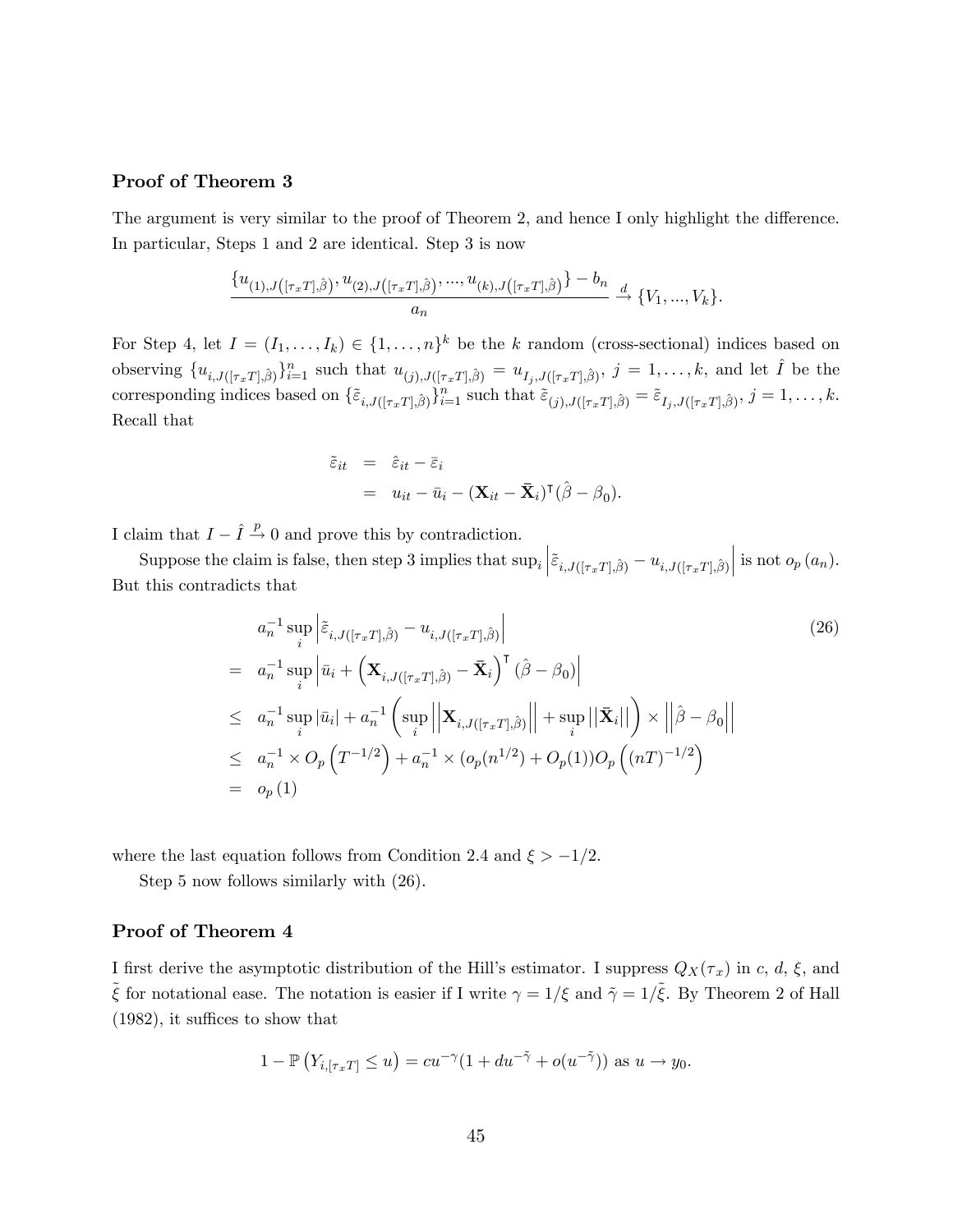Condition 3 states that  $F_{Y|X=Q_X(\tau_x)}$  satisfies the above expansion. So it suffices to show that as  $u \rightarrow y_0$ 

$$
\left| \mathbb{P}\left(Y_{i, [\tau_x T]} \le u\right) - F_{Y|X = Q_X(\tau_x)}(u) \right| = o(u^{-\gamma}(1 + du^{-\tilde{\gamma}})).
$$

To this end, I first use Condition 3 to obtain

$$
\sup_{x \in B_{\delta_T}(Q_X(\tau_x))} \left| \frac{\partial F_{Y|X=x}(u)/\partial y}{1 - F_{Y|X=x}(u)} \right|
$$
\n
$$
\leq \sup_{x \in B_{\delta_T}(Q_X(\tau_x))} \left| \frac{\partial c(x)/\partial x}{c(x)} + \log(u) \frac{\partial \gamma(x)}{\partial x} + \frac{\partial d(x)}{\partial x} u^{-\tilde{\gamma}(x)} \right|
$$
\n
$$
-d(x)u^{-\tilde{\gamma}(x)}\tilde{\gamma}(x)\log(u) + \frac{\partial r(x,y)}{\partial x} \right|
$$
\n
$$
= O(\log u) \tag{27}
$$

and

$$
\sup_{x \in B_{\delta_T}(Q_X(\tau_x))} |1 - F_{Y|X=x}(u)| = O(u^{-\gamma}(1 + du^{-\tilde{\gamma}})).
$$
\n(28)

Second, the fact that  $u = An^{(\gamma + 2\tilde{\gamma})}$  implies that

$$
\log(u)n^{-1/2} = O(n^{-1/2}\log n)
$$
  
= 
$$
o(n^{-\tilde{\gamma}/(\gamma+2\tilde{\gamma})})
$$
  
= 
$$
o(u^{-\tilde{\gamma}}).
$$
 (29)

Then using Conditions 1.1 and (27)-(29) gets that

$$
\begin{split}\n&= \left| \mathbb{P} \left( Y_{i, [\tau_x T]} \leq u \right) - F_{Y|X = Q_X(\tau_x)}(u) \right| \\
&= \left| \mathbb{E}_{X_{i, (\tau_x T)}} \left[ F_{Y|X = X_{i, (\tau_x T)}}(u) - F_{Y|X = Q_X(\tau_x)}(u) \right] \right| \\
&\leq \sup_{x \in B_{\delta_T}(Q_X(\tau_x))} \left| \frac{\partial F_{Y|X=x}(u)/\partial y}{1 - F_{Y|X=x}(u)} \right| \left[ \left| X_{i, (\tau_x T)} - Q_X(\tau_x) \right| \right] \sup_{x \in B_{\delta_T}(Q_X(\tau_x))} \left| 1 - F_{Y|X=x}(u) \right| \mathbb{E}_{Q_X(\delta_T)}(Q_X(\delta_T)) \\
&= O(\log u) \times O(T^{-1/2}) \times O(u^{-\gamma} (1 + du^{-\gamma})).\n\end{split}
$$

Now I derive the asymptotic distribution of the Smith's estimator. By the exact argument in Smith (1987), it suffices to show  $\mathbb{P}(Y_{i, [\tau_x]} \leq y)$  satisfies his SR2 condition. Since Condition 3 implies that  $F_{Y|X=Q_X(\tau_x)}$  satisfies this condition with  $\phi(u) = u^{-\tilde{\gamma}}$ , it then remains to bound

$$
\left| \frac{1 - \mathbb{P}\left(Y_{i, [\tau_x T]} \leq yu\right)}{1 - \mathbb{P}\left(Y_{i, [\tau_x T]} \leq u\right)} - \frac{1 - F_{Y|X = Q_X(\tau_x)}(yu)}{1 - F_{Y|X = Q_X(\tau_x)}(u)} \right|
$$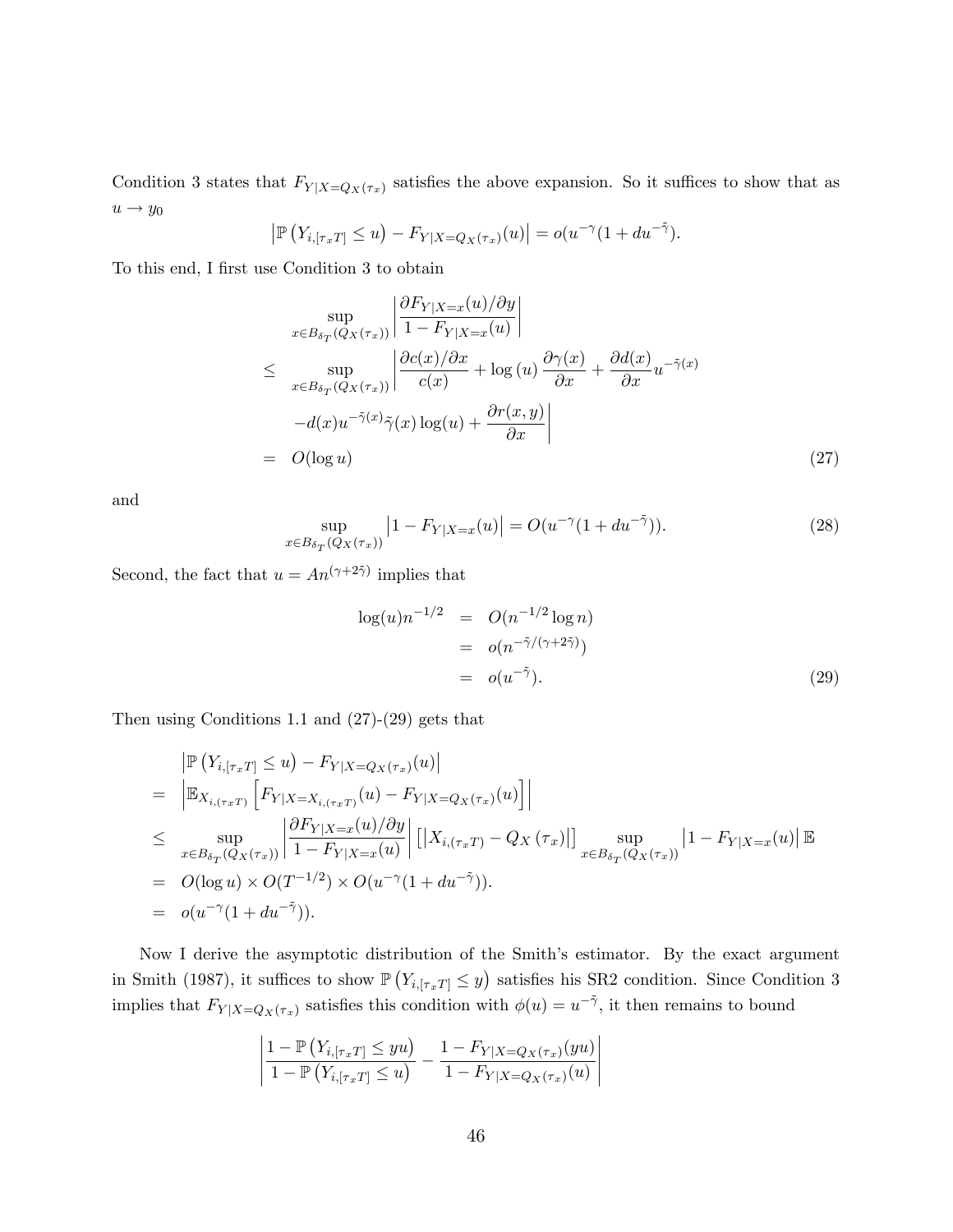$$
\leq \left| \frac{\mathbb{P}\left(Y_{i,[\tau_x T]} \leq y u\right) - F_{Y|X=Q_X(\tau_x)}(y u)}{1 - \mathbb{P}\left(Y_{i,[\tau_x T]} \leq u\right)} \right|
$$
  
+ 
$$
\left| \frac{\mathbb{P}\left(Y_{i,[\tau_x T]} \leq u\right) - F_{Y|X=Q_X(\tau_x)}(u)}{1 - \mathbb{P}\left(Y_{i,[\tau_x T]} \leq u\right)} \right| \times \left| \frac{1 - F_{Y|X=Q_X(\tau_x)}(y u)}{1 - F_{Y|X=Q_X(\tau_x)}(u)} \right|
$$

:

П

I show the first item is uniform  $o(\phi(u))$ . The second one follows identically since Condition 3 implies  $(1-F_{Y|X=Q_X(\tau_x)}(yu))/(1-F_{Y|X=Q_X(\tau_x)}(u)) = 1+O(\phi(u))$ . Then apply Taylor expansion, Condition 1.1 and  $(27)-(29)$  to obtain that

$$
\begin{aligned}\n&= \left| \frac{\mathbb{P}\left(Y_{i, [\tau_x T]} \leq yu\right) - F_{Y|X = Q_X(\tau_x)}(yu)}{1 - \mathbb{P}\left(Y_{i, [\tau_x T]} \leq u\right)} \right| \\
&= \left| \frac{\mathbb{E}_{X_{i, (\tau_x T)}}\left[F_{Y|X = X_{i, (\tau_x T)}}(yu) - F_{Y|X = Q_X(\tau_x)}(yu)\right]}{1 - \mathbb{E}_{X_{i, (\tau_x T)}}\left[F_{Y|X = X_{i, (\tau_x T)}}(u)\right]} \right| \\
&\leq \sup_{y > 0, x \in B_{\delta_T}(Q_X(\tau_x))} \left| \frac{\frac{\partial}{\partial x} F_{Y|X = x}(yu)}{1 - F_{Y|X = Q_X(\tau_x)}(u) + O(T^{-1/2})} \right| \mathbb{E}\left[\left|X_{i, (\tau_x T)} - Q_X(\tau_x)\right|\right] \\
&= O(\log(u) \times T^{-1/2}) \\
&= o(\phi(u)).\n\end{aligned}
$$

#### Proof of Lemma 1

The proof is different for  $\xi(Q_{X(\beta_0)}(\tau_x), \beta_0) >$ , =, or < 0. I first consider the positive case. For (a),  $\inf_{x \in B_{\delta_T}(Q_{X(\beta_0)}(\tau_x))} \xi(x,\beta_0) > 0$  if T is large enough. This is feasible given the continuity of  $\xi(\cdot)$ . After applying triangular inequality and the smoothness and boundedness of  $c(\cdot)$ ,  $d(\cdot)$ , and  $\gamma_1(\cdot)$ , I have

$$
\sup_{x \in B_{\delta_T}(Q_{X(\beta_0)}(\tau_x))} \left| \frac{\partial F_{\varepsilon|X(\beta_0)=x} (u_n) / \partial x}{1 - F_{\varepsilon|X(\beta_0)=x} (u_n)} \right|
$$
\n
$$
\leq \sup_{x \in B_{\delta_T}(Q_{X(\beta_0)}(\tau_x))} \left| \frac{c_1(x, \beta_0)}{c(x, \beta_0)} + \log(u_n) \gamma_1(x, \beta_0) + d_1(x, \beta_0)(u_n)^{-\tilde{\gamma}(x, \beta_0)} -d(x, \beta_0)u_n^{-\tilde{\gamma}(x, \beta_0)} \tilde{\gamma}(x, \beta_0) \log(u_n) + r_1(x, u_n, \beta_0) \right|
$$
\n
$$
= O(\log(u_n))
$$
\n
$$
= O(\log(n)) \text{ (by } a_n = Q_{\varepsilon|X(\beta_0)}(1 - n^{-1}))
$$
\n
$$
= o(T^{1/2}) \text{ (by Condition 2.4)}.
$$

For (b), Condition A.3 implies that

$$
f_{\varepsilon|X(\beta_0)=Q_x(\tau_x)}(y) = -c(x,\beta_0)\gamma(x,\beta_0)(y)^{-\gamma(x,\beta_0)-1}(1+d(x,\beta_0)(y)^{-\tilde{\gamma}(x,\beta_0)}+r(x,y,\beta_0))
$$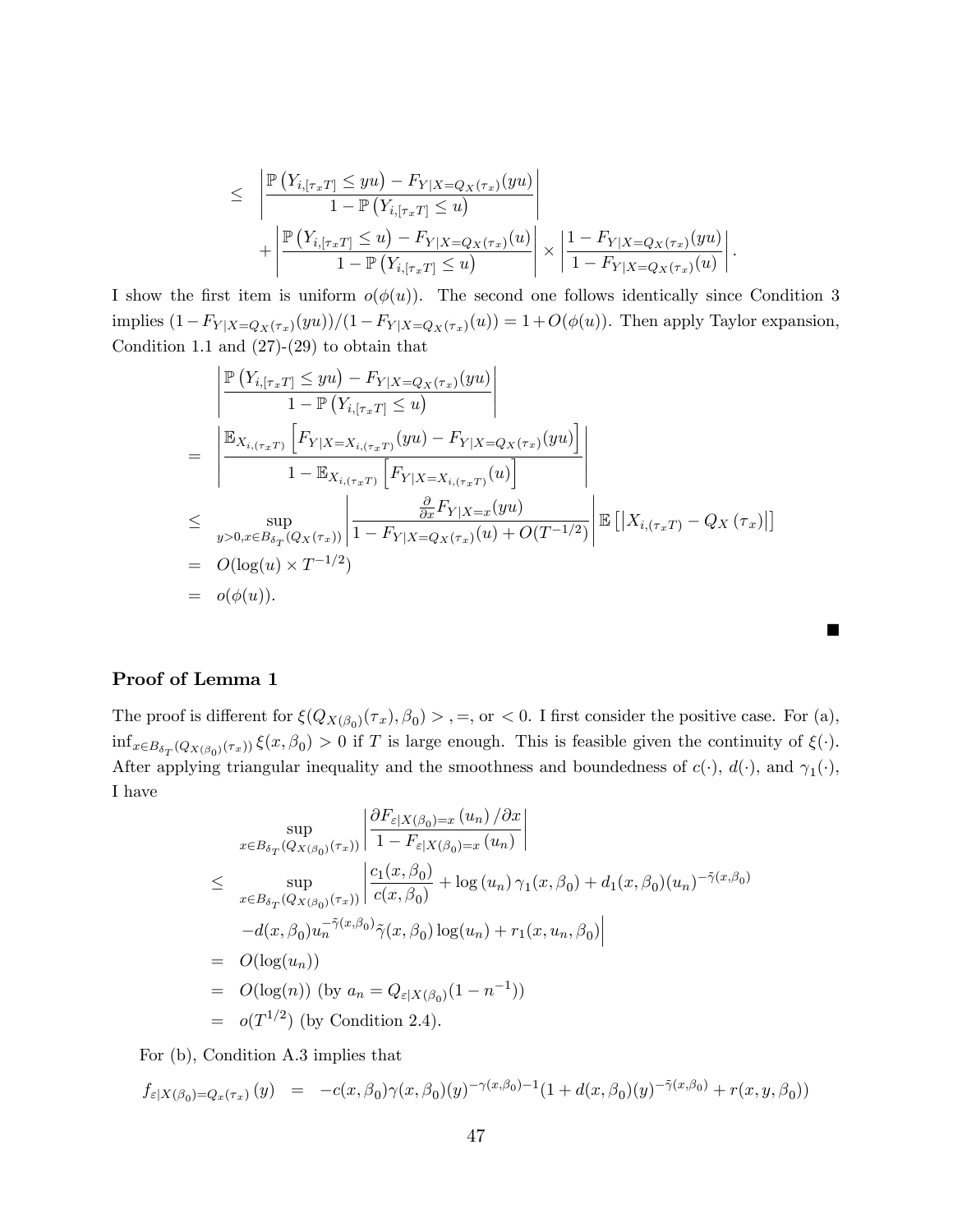$$
+c(x,\beta_0)(y)^{-\gamma(x,\beta_0)}(-d(x,\beta_0)y^{-\tilde{\gamma}(x,\beta_0)-1}\tilde{\gamma}(x,\beta_0)+r_2(x,y,\beta_0)).
$$

A similar argument as above yields

$$
\sup_{x \in B_{\delta_T}(Q_{X(\beta_0)}(\tau_x))} \left| \frac{\partial f_{\varepsilon|X(\beta_0)=x} \left(u_n\right)/\partial x}{f_{\varepsilon|X(\beta_0)=Q_{X(\beta_0)}(\tau_x)} \left(u_n\right)} \right| \leq O(\log(u_n)) = o(T^{1/2}).
$$

For (c), for any  $j\in\{1,...,\dim(\beta)\},$  define

$$
\left| \frac{\partial F_{\varepsilon|X(\beta)=x}(u_n)/\partial \beta_j}{1 - F_{\varepsilon|X(\beta_0)=x}(u_n)} \right| = \left| \frac{\partial F_{\varepsilon|X(\beta)=x}(u_n)/\partial \beta_j}{1 - F_{\varepsilon|X(\beta)=x}(u_n)} \right| \times \left| \frac{1 - F_{\varepsilon|X(\beta)=x}(u_n)}{1 - F_{\varepsilon|X(\beta_0)=x}(u_n)} \right|
$$
(30)  

$$
\equiv A_{nT} \times B_{nT}.
$$

Regarding  $A_{nT}$ , a similar argument as in (a) and (b) yields

$$
\sup_{(x,\beta)\in B_{\delta_T}(Q_{X(\beta_0)}(\tau_x))\times B_{v_{nT}}(\beta_0)} |A_{nT}|
$$
\n
$$
\leq \sup_{(x,\beta)\in B_{\delta_T}(Q_{X(\beta_0)}(\tau_x))\times B_{v_{nT}}(\beta_0)} \left|\frac{c_1(x,\beta)}{c(x,\beta)} + \log(u_n)\gamma_1(x,\beta) + d_1(x,\beta)(u_n)^{-\tilde{\gamma}(x,\beta)}\right|
$$
\n
$$
-d(x,\beta)u_n^{-\tilde{\gamma}(x,\beta)}\tilde{\gamma}(x,\beta)\log(u_n) + r_1(x,u_n,\beta)\right|
$$
\n
$$
= O(\log(u_n)) = o(T^{1/2}).
$$

Regarding  $B_{nT}$ , the continuous differentiability of  $\gamma$  and the fact that  $u_n \sim Q_{X(\beta_0)=x}(1-1/n)$  =  $O(n^{\xi(Q_{X(\beta_0)}(\tau_x))})$  yield

$$
\sup_{(x,\beta)\in B_{\delta_T}(Q_{X(\beta_0)}(\tau_x))\times B_{v_{nT}}(\beta_0)}\left|\frac{(u_n)^{-\gamma(x,\beta)}}{(u_n)^{-\gamma(x,\beta_0)}}\right|
$$
  

$$
\leq \sup_{(x,\beta)\in B_{\delta_T}(Q_{X(\beta_0)}(\tau_x))\times B_{v_{nT}}(\beta_0)}\left|n^{-\xi(Q_{X(\beta_0)}(\tau_x))(\gamma_2(x,\beta)(\beta-\beta_0)}\right|
$$
  

$$
\leq \exp(Cv_{nT}\log n) \to 1.
$$

Thus

$$
\sup_{(x,\beta)\in B_{\delta_T}(Q_{X(\beta_0)}(\tau_x))\times B_{v_{nT}}(\beta_0)} |B_{nT}|
$$
\n
$$
= \sup_{(x,\beta)\in B_{\delta_T}(Q_{X(\beta_0)}(\tau_x))\times B_{v_{nT}}(\beta_0)} \left| \frac{c(x,\beta)(u_n)^{-\gamma(x,\beta)}(1+d(x,\beta)(u_n)^{-\tilde{\gamma}(x,\beta)}+r(x,u_n,\beta))}{c(x,\beta_0)(u_n)^{-\gamma(x,\beta_0)}(1+d(x,\beta_0)(u_n)^{-\tilde{\gamma}(x,\beta_0)}+r(x,u_n,\beta_0))} \right|
$$
\n
$$
= O(1),
$$

and hence (c) is established. The proof for  $\xi(Q_{X(\beta_0)}(\tau_x), \beta_0) < 0$  is identical to the positive case if y is replaced with  $y_0 - y$ , and  $\delta$  is small enough so that  $\sup_{x \in B_\delta(Q_{X(\beta_0)}(\tau_x))} \xi(x) < 0$ .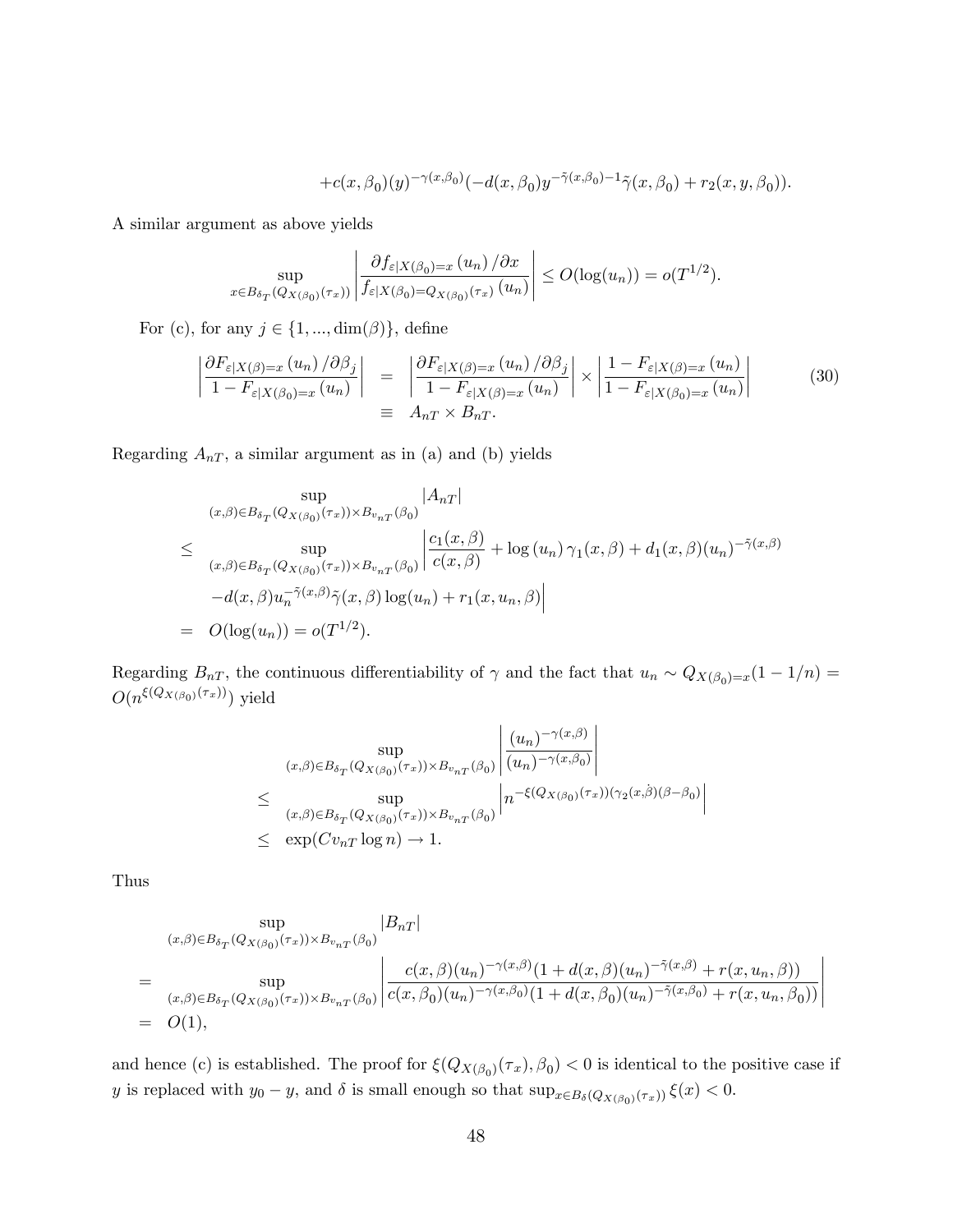Now it remains to prove (a)-(c) for  $\xi(Q_{X(\beta_0)}(\tau_x), \beta_0) = 0$ . Note that  $u_n \sim Q_{X(\beta_0)}(1 - 1/n)$ , which is at most of the order  $\exp(\Phi^{-1}(1-1/n)) = \exp(\sqrt{2 \log n})$  by the condition  $C_1(\log y)^2 \le$  $\tilde{d}(y) \leq C_2 y^{C_3}.$ 

For  $(a)$ ,

$$
\sup_{x \in B_{\delta_T}(Q_{X(\beta_0)}(\tau_x))} \left| \frac{\partial F_{\varepsilon|X(\beta_0)=x} \left(u_n\right)/\partial x}{1 - F_{\varepsilon|X(\beta_0)=x} \left(u_n\right)} \right|
$$
\n
$$
\leq \max \left\{ \sup_{x \in B_{\delta_T}(Q_{X(\beta_0)}(\tau_x)) \cap \{x: \xi(x,\beta_0) < 0\}} \left| \frac{\partial F_{\varepsilon|X(\beta_0)=x} \left(u_n\right)/\partial x}{1 - F_{\varepsilon|X(\beta_0)=x} \left(u_n\right)} \right|, \sup_{x \in B_{\delta}(Q_{X(\beta_0)}(\tau_x)) \cap \{x: \xi(x,\beta_0)=x} \left| \frac{\partial F_{\varepsilon|X(\beta_0)=x} \left(u_n\right)/\partial x}{1 - F_{\varepsilon|X(\beta_0)=x} \left(u_n\right)} \right| \right\}
$$
\n
$$
\sup_{x \in B_{\delta_T}(Q_{X(\beta_0)}(\tau_x)) \cap \{x: \xi(x,\beta_0) > 0\}} \left| \frac{\partial F_{\varepsilon|X(\beta_0)=x} \left(u_n\right)/\partial x}{1 - F_{\varepsilon|X(\beta_0)=x} \left(u_n\right)} \right| \right\}.
$$

By the same argument as  $\xi > 0$ , the first and the third terms in the parenthesis are both  $O(\log u_n)$ , which is at most  $O(\sqrt{\log n}) = o(T^{1/2})$ . For the second term, apply Leibniz's rule and Condition B.(iii) to obtain

$$
\sup_{x \in B_{\delta_T}(Q_{X(\beta_0)}(\tau_x)) \cap \{x: \xi(x,\beta_0)=0\}} \left| \frac{\partial F_{\varepsilon|X(\beta_0)=x} (u_n)/\partial x}{1 - F_{\varepsilon|X(\beta_0)=x} (u_n)} \right|
$$
\n
$$
\leq \sup_{x \in B_{\delta_T}(Q_{X(\beta_0)}(\tau_x)) \cap \{x: \xi(x,\beta_0)=0\}} C_n \int_{u_n}^{y_0} y^{C_3} f_{\varepsilon|X(\beta_0)=x}(y) dy
$$
\n
$$
\leq C_n \int_{u_n}^{y_0} y^{C_3 + \bar{C}_T} \exp(-\underline{D}_T (\log y)^2) dy
$$
\n
$$
= C_n \int_{\log u_n}^{y_0} \exp(-\underline{D}_T s^2 + (C_3 + \bar{C}_T + 1)s) ds \text{ (by change of variables)}
$$
\n
$$
= O(1)
$$
\n(1)

where I denote  $\bar{C}_T = \sup_{x \in B_{\delta_T}(Q_{X(\beta_0)}(\tau_x))} \tilde{c}(x,\beta_0) < \infty$  and  $\underline{D}_T = \inf_{x \in B_{\delta_T}(Q_{X(\beta_0)}(\tau_x))} d(x,\beta_0) > 0$ , and the last equation follows from that  $u_n$  is at most of the order  $\exp(\sqrt{2 \log n})$  and the fact that  $\Phi^{-1}(1 - 1/n) = O(\sqrt{\log(n)}).$ 

For  $(b)$ ,

$$
\sup_{x\in B_{\delta_T}(Q_{X(\beta_0)}(\tau_x))}\left|\frac{\partial f_{\varepsilon|X(\beta_0)=x}\left(u_n\right)/\partial x}{f_{\varepsilon|X(\beta_0)=Q_{X(\beta_0)}(\tau_x)}\left(u_n\right)}\right|\leq \max\left\{\sup_{x\in B_{\delta_T}(Q_{X(\beta_0)}(\tau_x))\cap\{x:\xi(x,\beta_0)<0\}}\left|\frac{\partial f_{\varepsilon|X(\beta_0)=x}\left(u_n\right)/\partial x}{f_{\varepsilon|X(\beta_0)=Q_{X(\beta_0)}(\tau_x)}\left(u_n\right)}\right|\right\}
$$

$$
\sup_{x\in B_{\delta_T}(Q_{X(\beta_0)}(\tau_x))\cap\{x:\xi(x,\beta_0)=0\}}\left|\frac{\partial f_{\varepsilon|X(\beta_0)=x}\left(u_n\right)/\partial x}{f_{\varepsilon|X(\beta_0)=Q_{X(\beta_0)}(\tau_x)}\left(u_n\right)}\right|+\sup_{x\in B_{\delta_T}(Q_{X(\beta_0)}(\tau_x))\cap\{x:\xi(x,\beta_0)>0\}}\left|\frac{\partial f_{\varepsilon|X(\beta_0)=x}\left(u_n\right)/\partial x}{f_{\varepsilon|X(\beta_0)=Q_{X(\beta_0)}(\tau_x)}\left(u_n\right)}\right|\right\}.
$$

A similar argument as in (a) yields that the first ant the third items are  $o(T^{1/2})$ . The middle term is bounded by

$$
\sup_{x \in B_{\delta_T}(Q_{X(\beta_0)}(\tau_x))} \left| \left( \frac{c_1(x,\beta)}{c(x,\beta)} + \frac{1}{u_n} \tilde{c}_1(x,\beta) + d_1(x,\beta) \tilde{d}(u_n) + \frac{r_1(x,\beta,u_n)}{1 + r(x,\beta,u_n)} \right) \right|
$$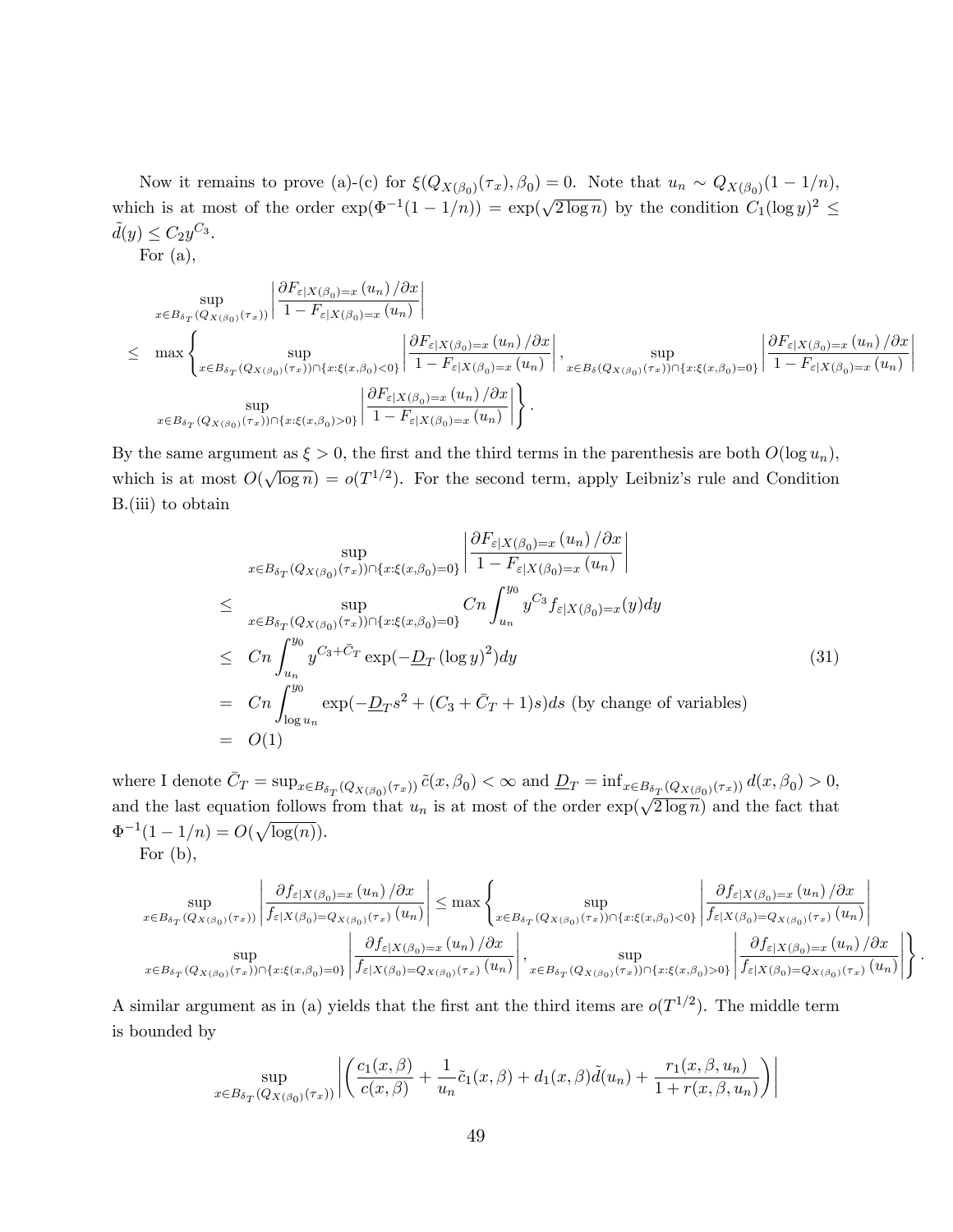$$
\le O(u_n^{C_3}) = o(T^{1/2}).
$$

For (c), a similar argument as in  $\xi > 0$  and that in (a) yield for  $j \in \{1, ..., dim(\beta)\}\$ 

$$
\sup_{(x,\beta)\in B_{\delta_T}(Q_{X(\beta_0)}(\tau_x))\times B_{v_{nT}}(\beta_0)} \left| \frac{\partial F_{\varepsilon|X(\beta)=x}(u_n)/\partial \beta_j}{1-F_{\varepsilon|X(\beta)=x}(u_n)} \right|
$$
  
\n
$$
\leq o(T^{1/2}) + \sup_{(x,\beta)\in (B_{\delta_T}(Q_{X(\beta_0)}(\tau_x))\times B_{v_{nT}}(\beta_0))\cap \{(x,\beta):\xi(x,\beta)=0\}} \left| \frac{\partial F_{\varepsilon|X(\beta)=x}(u_n)/\partial \beta_j}{1-F_{\varepsilon|X(\beta)=x}(u_n)} \right|
$$
  
\n
$$
\leq o(T^{1/2}) + \sup_{(x,\beta)\in (B_{\delta_T}(Q_{X(\beta_0)}(\tau_x))\times B_{v_{nT}}(\beta_0))\cap \{(x,\beta):\xi(x,\beta)=0\}} \left| \frac{\int_{u_n}^{y_0} \partial f_{\varepsilon|X(\beta)=x}(y)/\partial \beta_j dy}{1-F_{\varepsilon|X(\beta)=x}(u_n)} \right|
$$

:

where the last line follows from Leibniz's rule. Then Condition B.(iii) and  $(31)$  imply

$$
\sup_{(x,\beta)\in(B_{\delta_T}(Q_{X(\beta_0)}(\tau_x))\times B_{v_{nT}}(\beta_0))\cap\{(x,\beta):\xi(x,\beta)=0\}}\left|\frac{\int_{u_n}^{y_0}\partial f_{\varepsilon|X(\beta)=x}(y)/\partial\beta_jdy}{1-F_{\varepsilon|X(\beta)=x}(u_n)}\right|
$$
  
\n
$$
\leq \sup_{(x,\beta)\in(B_{\delta_T}(Q_{X(\beta_0)}(\tau_x))\times B_{v_{nT}}(\beta_0))}n\left|\int_{u_n}^{y_0}f_{\varepsilon|X(\beta)=x}(y)\left(\frac{\frac{c_2(x,\beta)}{c(x,\beta)}+\frac{1}{y}\tilde{c}_2(x,\beta)}{\frac{c_2(x,\beta)}{c(x,\beta)}+\frac{1}{y}\tilde{c}_2(x,\beta)}\right)dy\right|
$$
  
\n
$$
\leq \sup_{(x,\beta)\in B_{\delta_T}(Q_{X(\beta_0)}(\tau_x))\times B_{v_{nT}}(\beta_0)}Cn\int_{u_n}^{y_0}y^{C_3}f_{\varepsilon|X(\beta)=x}(y)dy
$$
  
\n
$$
= o(T^{1/2}).
$$

The proof is then complete.  $\blacksquare$ 

# References

- ABREVAYA, J.  $(2001)$ : "The effects of demographics and maternal Behavior on the distribution of birth outcomes," Empirical Economics, 26, 247–257.
- ADRIAN, T., AND M. K. BRUNNERMEIER (2016): "CoVaR," American Economic Review,  $106(7), 1705-1741.$
- ANDERSON, T. W., AND C. HSIAO (1982): "Formulation and estimation of dynamic models using panel data," Journal of Econometrics, 18, 47-82.
- ARELLANO, M., AND S. BOND (1991): "Some tests of specification for panel data: Monte Carlo evidence and an application to employment equations," Review of Economic  $Studies, 58, 277–279.$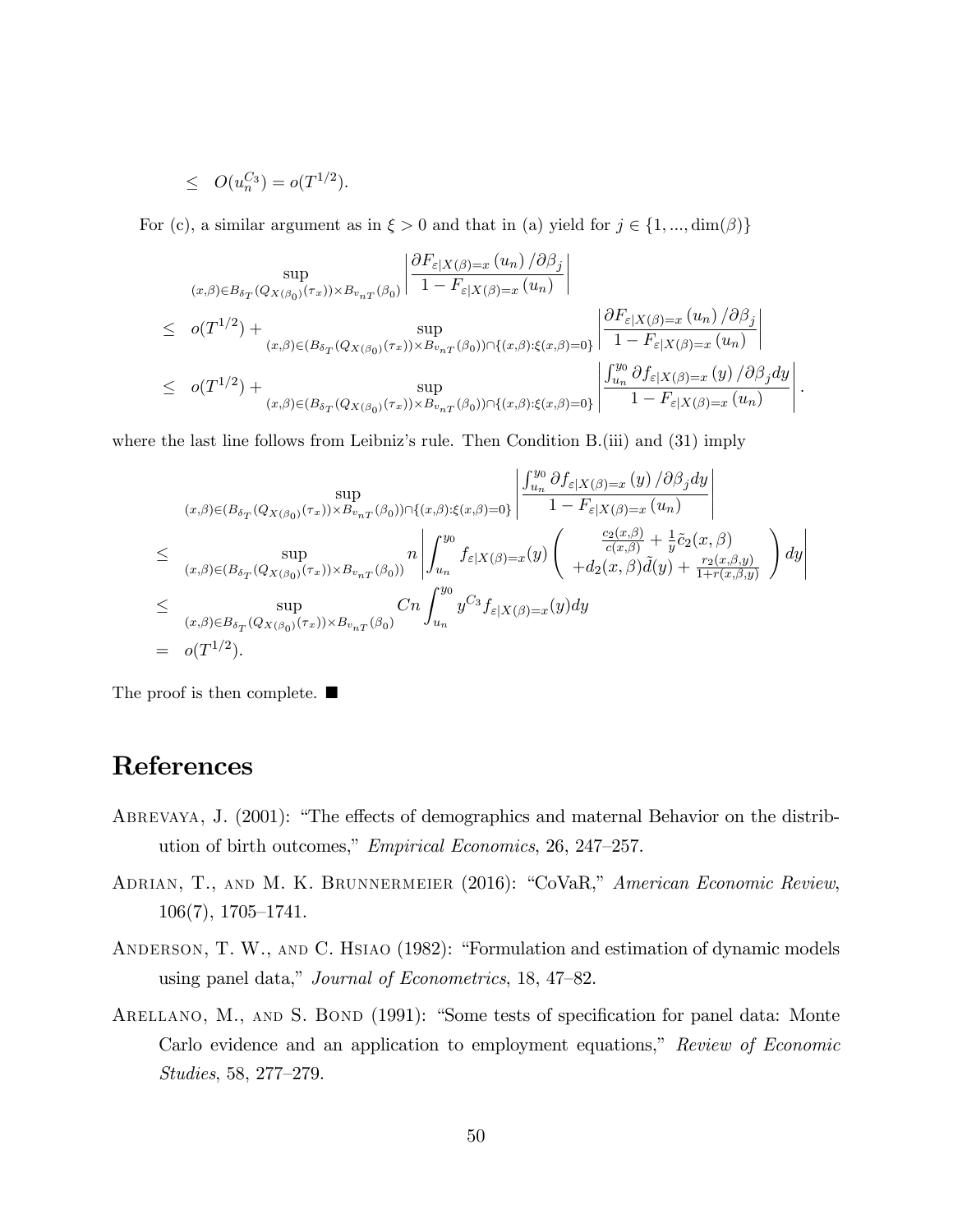- ARNOLD, B. C., N. BALAKRISHNAN, AND H. H. N. NAGARAJA (1992): A First Course in Order Statistics. Siam.
- BACKUS, D., M. CHERNOV, AND I. MARTIN (2011): "Disasters implied by equity index options," The Journal of Finance,  $66(6)$ , 1969–2012.
- BAI, J. (2009): "Panel data models with interactive fixed Effects," *Econometrica*,  $77(4)$ , 1229-1279.
- BEARE, B., AND A. A. TODA (2017): "Geometrically Stopped Markovian Random Growth Processes and Pareto Tails,"  $arXiv:1712.01431$ .
- BEIRLANT, J., T. WET, AND Y. GOEGEBEUR (2004): "Nonparametric Estimation of Extreme Conditional Quantiles," Journal of Statistical Computation and Simulation, 74,  $567 - 580.$
- BOLLERSLEV, T., AND V. TODOROV (2011): "Tails, fears, and risk premia," The Journal of Finance,  $66(6)$ ,  $2165-2211$ .
- CHEN, J., H. HONG, AND J. C. STEIN (2001): "Forecasting crashes: trading volume, past returns, and conditional skewness in stock prices," Journal of Financial Economics, 61, 345–381.
- CHERNOZHUKOV, V.  $(2005)$ : "Extremal Quantile Autoregression," The Annals of Statistics,  $33(2)$ ,  $806-839$ .
- CHERNOZHUKOV, V., AND I. FERNÁNDEZ-VAL (2011): "Inference for extremal conditional quantile models, with an application to market and birthweight Risks," The Review of  $Economic Studies, 78, 559-589.$
- CHERNOZHUKOV, V., I. FERNÁNDEZ-VAL, AND T. KAJI (2016): "Extremal Quantile Regression: An Overview,"  $arXiv: 1612.06850$ .
- CHERNOZHUKOV, V., AND C. HANSEN  $(2005)$ : "An IV Model of Quantile Treatment Effects,"  $Econometrica$ , 73(1), 245–261.
- CHERNOZHUKOV, V., AND L. UMANTSEV (2001): "Conditional value-at-risk: Aspects of modeling and estimation," *Empirical Economics*,  $26(1)$ ,  $271-293$ .
- COLES, S. (2001): An Introduction to Statistical Modeling of Extreme Values. Springer, London.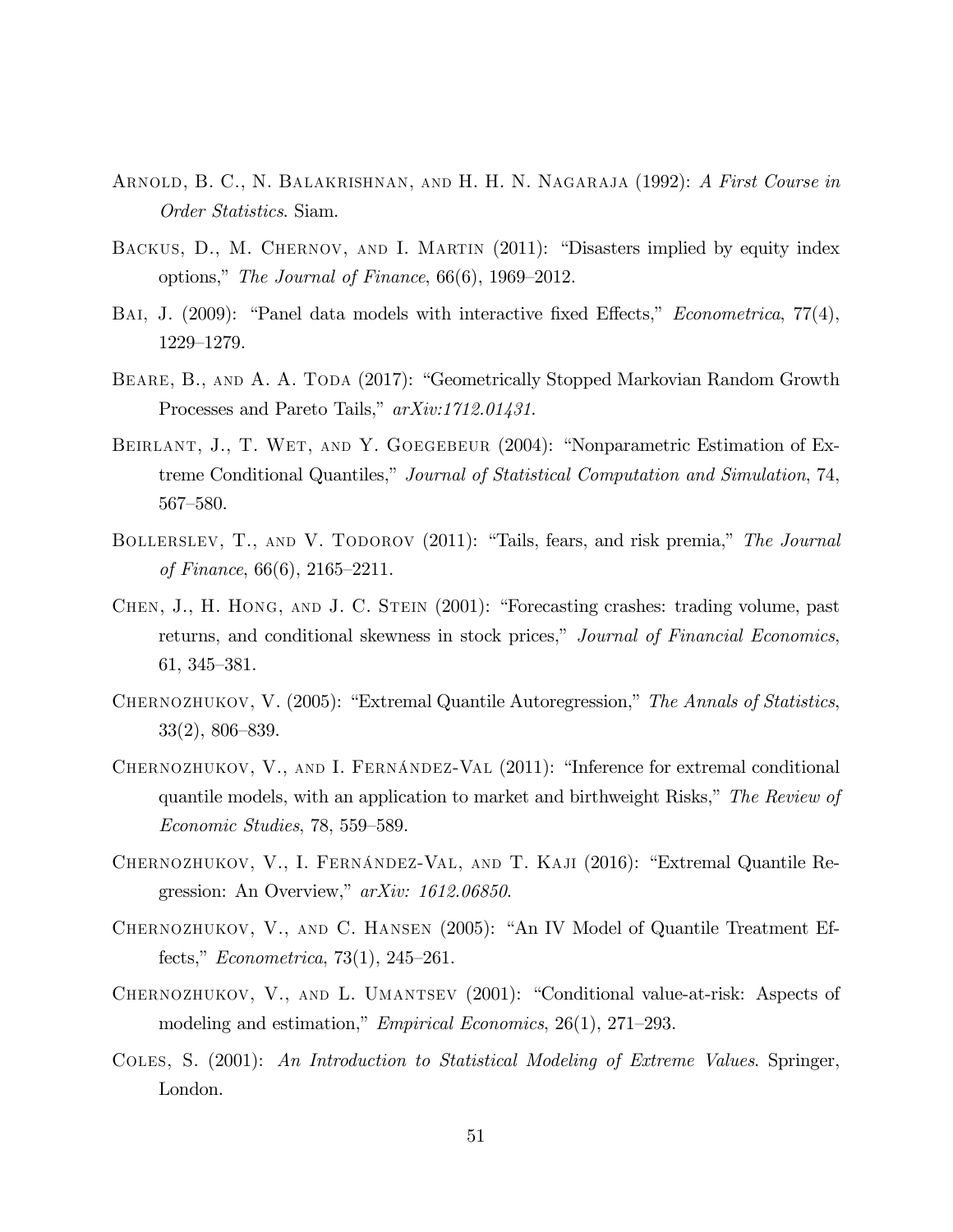- DAOUIA, A., L. GARDES, AND S. GIRARD (2013): "On kernel smoothing for extremal quantile regression,"  $Bernoulli$ , 19, 2557–2589.
- DAVIDSON, J. (1994): Stochastic Limit Theory. Oxford University Press, New York.
- de Haan, L., and A. Ferreira (2007): Extreme Value Theory: An Introduction. Springer Science and Business Media, New York.
- DING, P.  $(2016)$ : "On the Conditional Distribution of the Multivariate t Distribution," The American Statistician, 70, 293–295.
- ENGLE, R. F., AND S. MANGANELLI (2004): "CAViaR: Conditional Autoregressive Value at Risk by Regression Quantiles," Journal of Business  $\mathcal C$  Economic Statistics, 22(4), 367–381.
- FISHER, R. A., AND L. H. C. TIPPETT (1928): "Limiting forms of the frequency distribution of the largest or smallest member of a sample." Mathematical Proceedings of the Cambridge Philosophical Society. Cambridge University Press.
- GABAIX, X., J. LASRY, P. LIONS, AND B. MOLL  $(2016)$ : "The Dynamics of Inequality,"  $Econometrica, 85(6), 2071-2111.$
- GALVAO JR., A. F. (2011): "Quantile regression for dynamic panel data with fixed effects," Journal of Econometrics,  $164$ ,  $142-157$ .
- GARDES, L., S. GIRARD, AND A. LEKINA (2010): "Functional Nonparametric Estimation of Conditional Extreme Quantiles," Journal of Multivariate Analysis, 101, 419–433.
- GARDES, L., A. GUILLOU, AND A. SCHORGEN (2012): "Estimating the Conditional Tail Index by Integrating a Kernel Conditional Quantile Estimator," Journal of Statistical Planning and Inference,  $142, 1586-1598$ .
- GNEDENKO, B. V. (1943): "Sur la distribution limite du terme maximum d'une serie aléatoire," Annals of Mathematics, 44, 423–453.
- GOLDIE, C. M., AND R. L. SMITH (1987): "Slow Variation with remainder: A survey of the theory and its applications," Quarterly Journal of Mathematics, 38, 45–71.
- HALL, P. (1982): "On Some Simple Estimates of an Exponent of Regular Variation," Journal of Royal Statistic Society, Series B.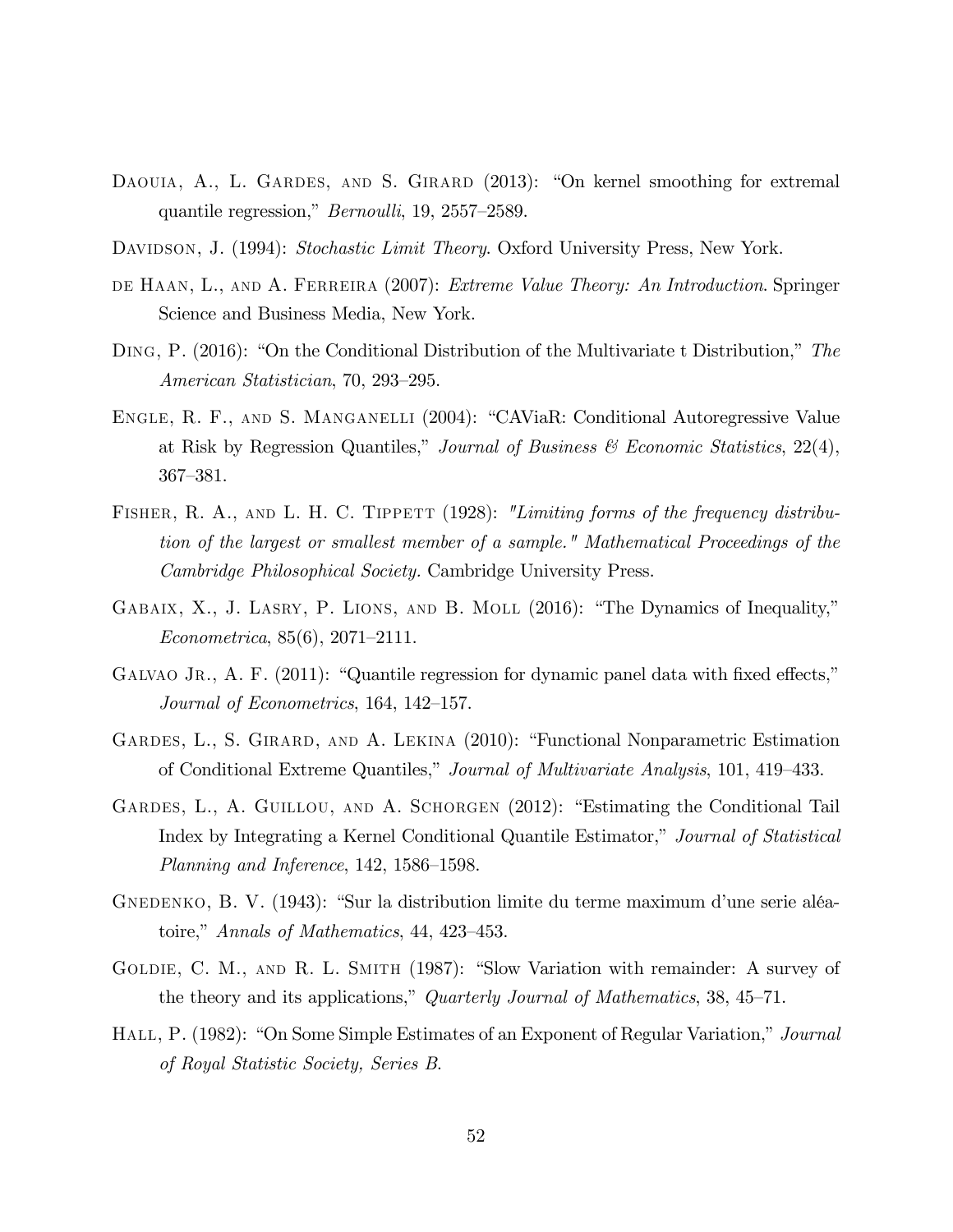- HILL, B. M. (1975): "A Simple General Approach to Inference about the Tail of a Distribution," Annals of Statistics, 3(5), 1163–1174.
- JONES, C. I., AND J. KIM (2018): "A Schumpeterian Model of Top Income Inequality," Journal of Political Economy,  $126(5)$ ,  $1785-1826$ .
- KELLY, B., AND H. JIANG (2014): "Tail Risk and Asset Prices," The Review of Financial Studies,  $27(10)$ ,  $2841-2871$ .
- KOENKER, R., AND G. S. BASSETT (1978): "Regression Quantiles," *Econometrica*, 46,  $33 - 50$ .
- KOENKER, R., AND K. HALLOCK (2001): "Quantile Regression: An introduction," Journal of Economic Perspectives,  $15, 143-156$ .
- LI, Q., AND J. S. RACINE (2007): Nonparametric Econometrics: Theory and Practice. Princeton University Press.
- MARTINS-FILHO, C., F. YAO, AND M. TORERO (2018): "Nonparametric Estimation of Conditional Valuat-at-Risk and Expected Shortfall Based on Extreme Value Theory,"  $Econometric Theory, 34, 23–67.$
- MOON, H. R., AND M. WEIDNER  $(2015)$ : "Linear regression for panel with unknown number of factors as interactive fixed effects,"  $Econometrica$ , 84(4), 1543–1579.
- MÜLLER, U. K., AND Y. WANG (2017): "Fixed-k Asymptotic Inference about Tail Properties," the Journal of the American Statistical Association, 112, 1134–1143.
- PICKANDS, III, J. (1975): "Statistical inference using extreme order statistics," Annals of  $Statistics, 3(1), 119–131.$
- PIKETTY, T., AND E. SAEZ (2003): "Income inquality in the United States, 1913-1998," The Quarterly Journal of Economics,  $118(1)$ ,  $1-41$ .
- SMITH, R. L. (1982): "Uniform rates of convergence in Extreme-Value theory," Advances in Applied Probability,  $13(3)$ , 600–622.
- (1987): "Estimating Tails of Probability Distributions," Annals of Statistics, 15, 1174-1207.
- TODA, A. A. (2019): "Wealth Distribution with Random Discount Factors," Journal of Monetary Economics,  $131(3)$ ,  $571-592$ .